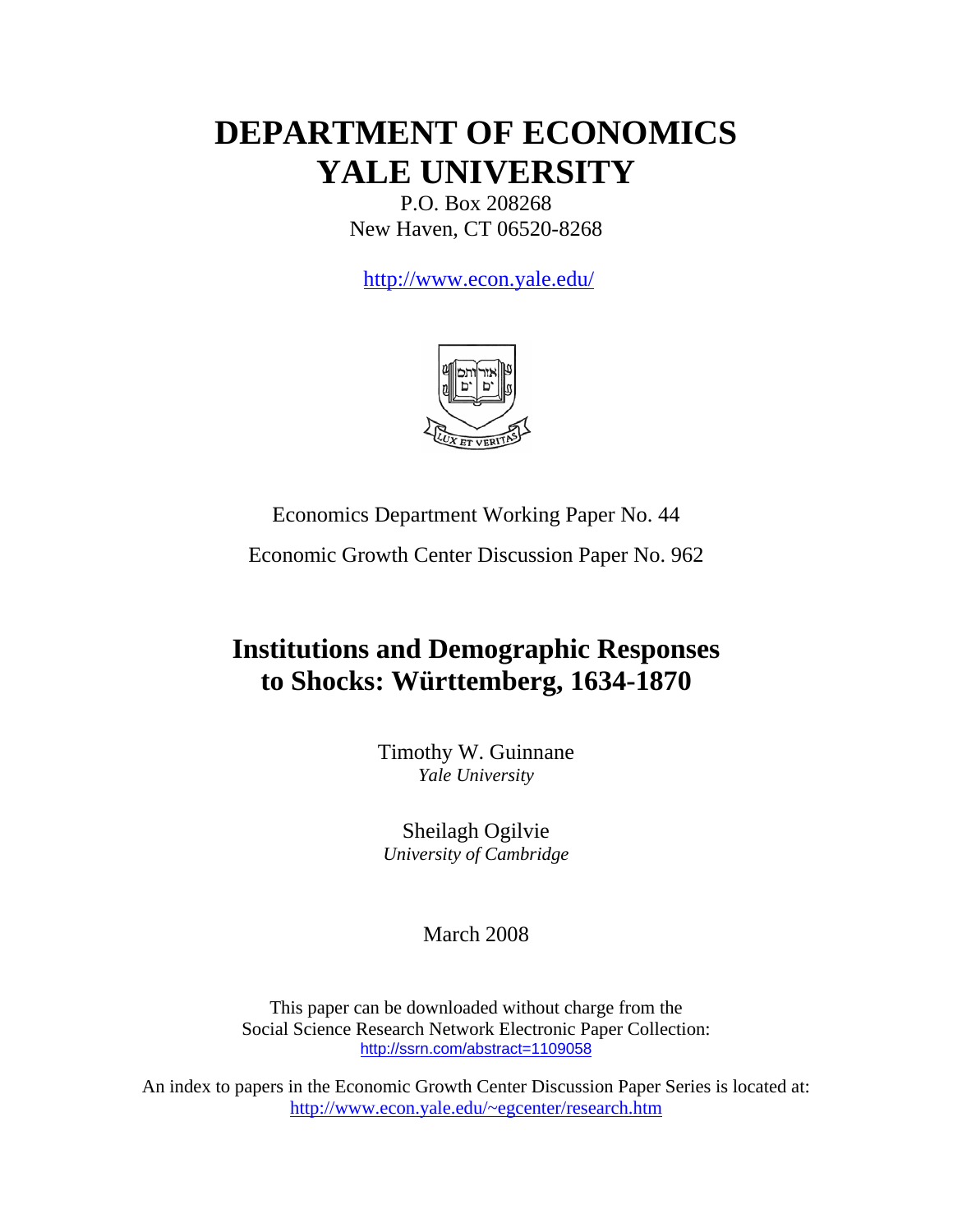## **Institutions and Demographic Responses to Shocks: Württemberg, 1634-1870**

Timothy W. Guinnane\* and Sheilagh Oglivie\*\*

## **Abstract**

Simple Malthusian models remain an important tool for understanding pre-modern demographic systems and their connection to the economy. But most recent literature has lost sight of the institutional context for demographic behavior that lay at the heart of Malthus's own analysis. This paper estimates a short-run version of a Malthusian model for two Württemberg communities from 1646 to 1870. Württemberg differed institutionally from the northwest European societies analyzed in previous studies. The impact of institutional differences shows clearly in differing demographic reactions to economic shocks. Mortality was less sensitive to shocks than one would expect, while nuptiality was especially sensitive.

**JEL codes:** N33, J10

**Keywords**: Malthusian models, mortality, fertility, nuptiality, guilds

Notes: Center Discussion Papers are preliminary materials circulated to stimulate discussions and critical comments.

\*Philip Golden Bartlett Professor of Economic History. \*\* Professor of Economic History, University of Cambridge. Direct comments to timothy guinnane @yale.edu. The demographic data used here are the product of the prodigious efforts of Dr Janine Maegraith and Dr Markus Küpker. The price data used here were organized and converted by Svetlana Alkayeva. This paper is part of a larger project; see http://www.hpss.geog.cam.ac.uk/research/projects/germandemography/ for further information. We thank the Leverhulme Trust for funding (RG # F/09 722/A). Christopher Conlin, Markus Küpker, Oliver Linton, Janine Maegraith, Thomas Mroz, Roger Schofield, Leigh Shaw-Taylor, Richard Smith, Tony Wrigley, and participants in the Cambridge University Quantitative Economic History Seminar provided useful suggestions.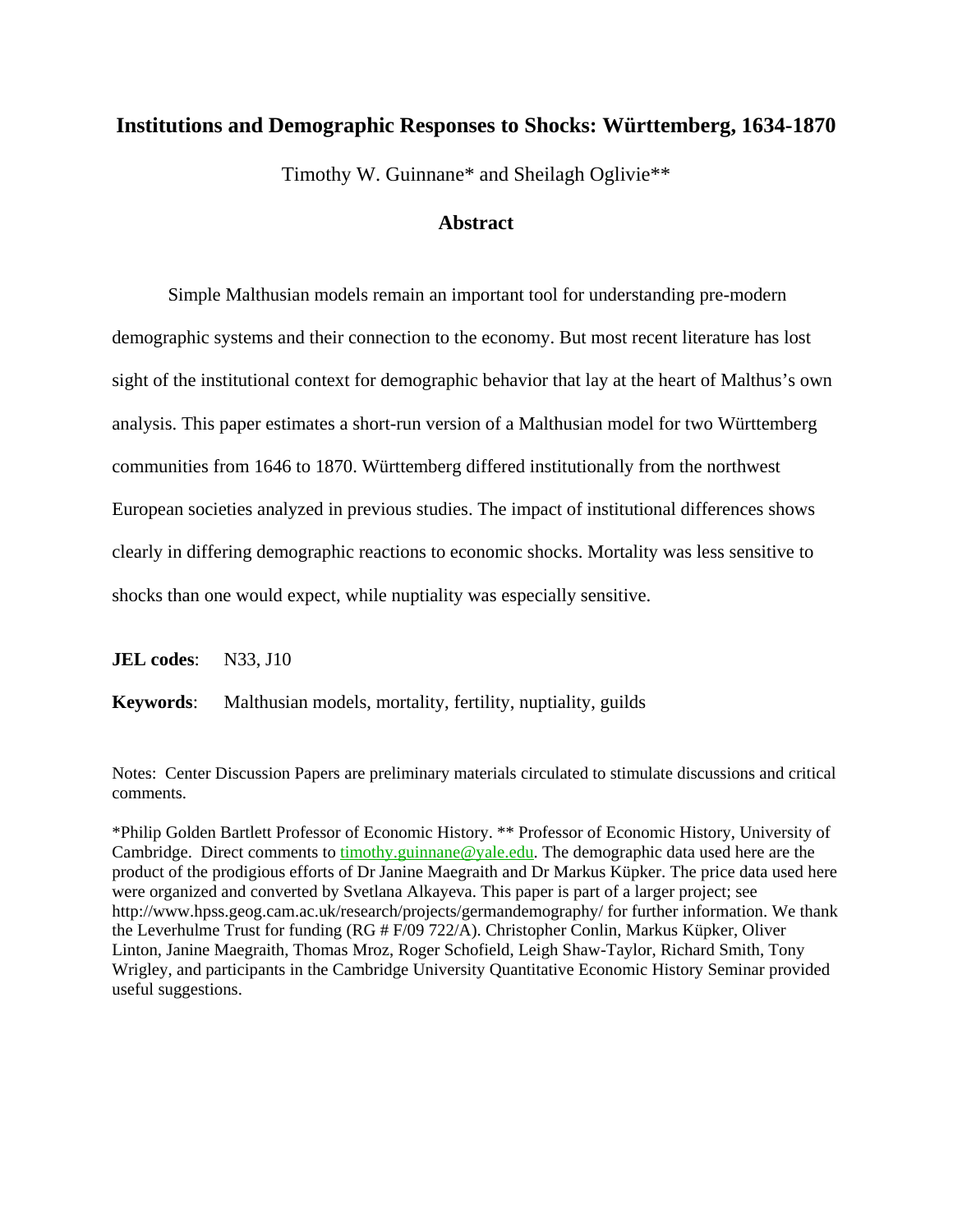#### **Tables, Figures, and Appendices**

- Table 1: Descriptive Statistics for Untransformed Demographic Events Series
- Table 2: Cumulative Elasticities of Mortality with Respect to a Price Shock
- Table 3: Cumulative Elasticities of Nuptiality with Respect to a Price Shock
- Table 4: Cumulative Elasticities of Fertility with Respect to a Price Shock
- Figure 1: A Schematic Representation of the Malthusian Model
- Figure 2: Populations of Wildberg and Ebhausen
- Figure 3: Comparisons of the Sensitivity of Nuptiality to Price Shocks
- Figure 4: The Impact of Mortality Shocks on Nuptiality

Appendix A: Explanation of Standard Errors and Construction of Price Series

Appendix Table A.1: Grain Price Series

Appendix B: Provenance of Demographic Data

Appendix C

Appendix Table C.1: Regression results

Appendix Table C.2: F-Tests Associated with Regression Results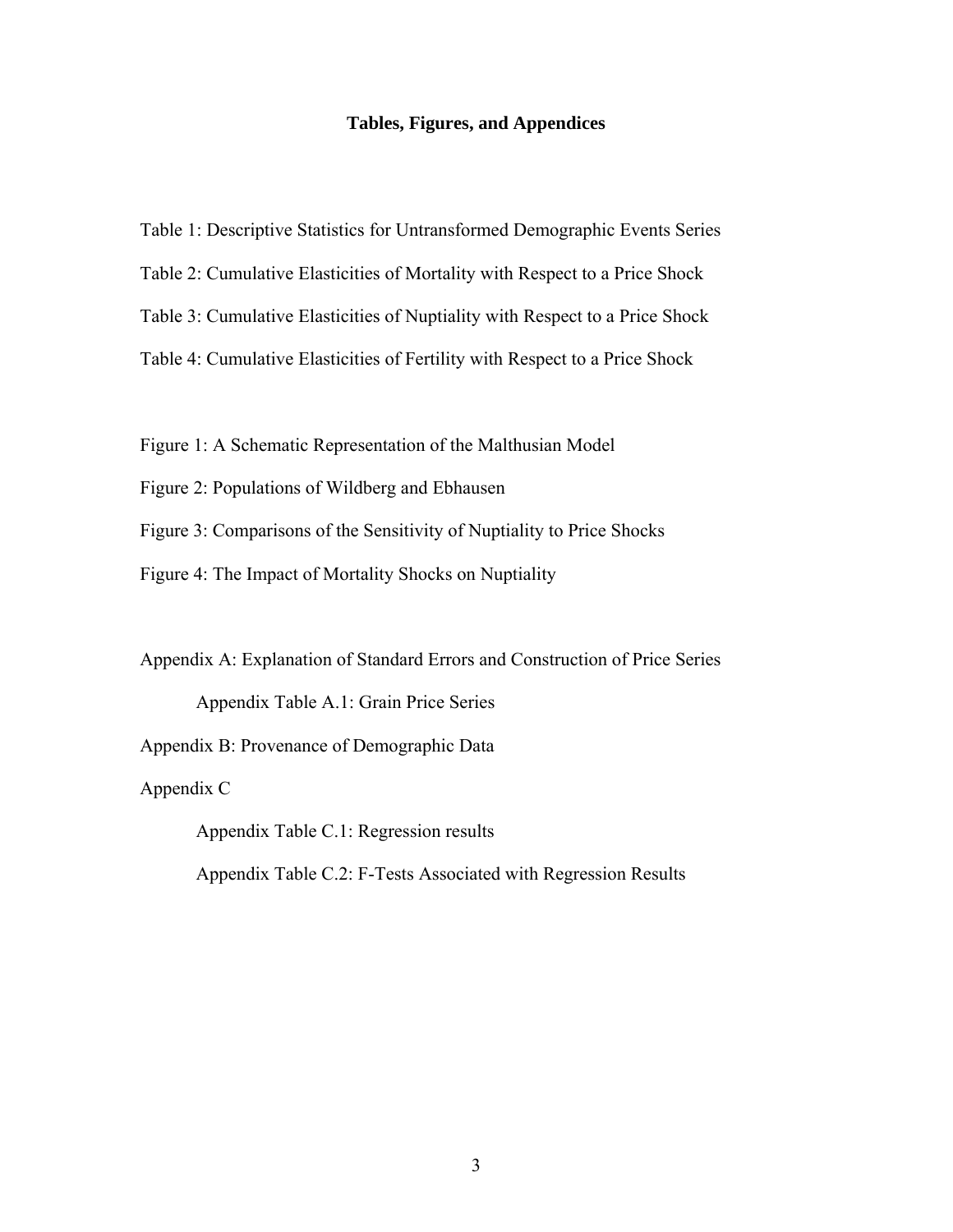Malthusian ideas now lie at the heart of discussions of population and its relationship to the economy. In their *Population History of England* (1981)*,* Wrigley and Schofield argued that Malthus's preventive check worked particularly strongly in earlymodern England, especially in comparison with France, and helps explain the English economy's earlier and more robust development. A more recent line of research, usually called "unified growth theory," starts from economic models of long-run growth, and tries to integrate population into that picture. This literature uses the term "Malthusian" in a much looser sense, but most versions focus on changing demographic behavior as the key to sustained economic growth.<sup>1</sup>

Social institutions have hitherto been largely absent from these discussions – a surprising gap given their importance for Malthus himself and in modern microeconomic theories of demographic behaviour. This paper brings institutions back into the story, focusing on how they regulated economic decisions, demographic behavior, and the relationship between the two. The society we study here – the south German territory of Württemberg – gave local communities, occupational guilds, and the state much stronger power to regulate residence, occupation, and marriage than was the case in England, France, or other societies of the northwest Atlantic seaboard. We see the demographic implications of these institutions in the models reported below. Institutions form a central research agenda in economic history today, but they seem to have gone missing from the literature on historical population and its relationship to the economy. Malthus of course grounded his hopes for long-term economic growth in changing institutions, especially in reducing the incentive for the poor to undertake "early and improvident" marriages. By

 $1$ <sup>1</sup> The unified growth literature tries to understand long-run growth by integrating endogenous population into economic models of growth. The most visible figure is Oded Galor. See, for example, Galor and Weil (2000).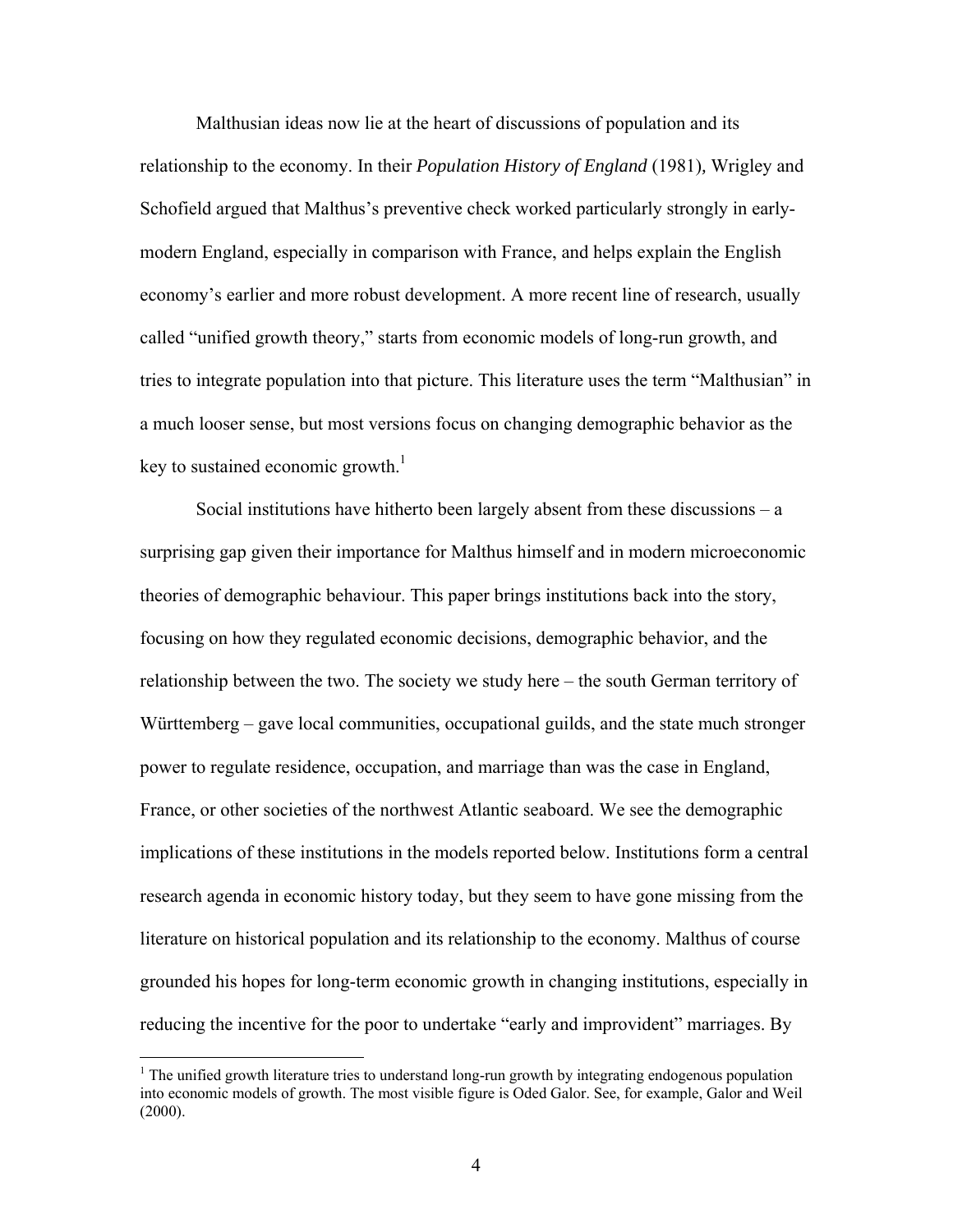re-asserting the role of institutions in demographic behavior, we hope to nudge the literature toward a broader and more useful understanding of this central issue in long-run economic growth.

This literature now contains contributions on many different regions of Europe and indeed around the world. We focus here on the way the people of Wildberg and Ebhausen, two small communities in Württemberg, responded to price shocks in the period 1646-1870. Württemberg had a different kind of institutional organization than most European regions studied thus far. For one thing, its state institutions were militarily hyperactive but fiscally inefficient, repeatedly involving the country in expensive and disastrous wars from the seventeenth to the nineteenth century. It secured domestic support for these ventures by enforcing the powers and privileges of local corporative institutions, particularly guilds and local communities.<sup>2</sup> Much has been written about guilds recently, and there is a small literature on how guilds and related institutions affect demographic behavior.<sup>3</sup> Communal institutions have also attracted growing attention in the literature on demography, economic development, and "social capital".<sup>4</sup> Our results challenge some of what is in the literature, and support the view that these institutions in fact constrained demographic and economic opportunities for many people.

This paper is part of a larger project on long-run demographic and economic development in this part of Germany. The next step is to use family reconstitution methods to study the determinants of marriage, fertility and mortality in three Württemberg communities – these two and one other. Because we have individual-level

<sup>&</sup>lt;sup>2</sup> Wilson (1995); Vann (1984); Ogilvie (1997, 1999).

<sup>3</sup> Braun (1978); Hardwick (1998); Hermann (2005); Lee (1999); Ogilvie (1997, 2003); Taylor (1994).

<sup>&</sup>lt;sup>4</sup> Fertig (2000); Ogilvie (1997, 2003, 2004); Dennison and Ogilvie (2007); Rosero-Bixby, Collado and Seligson (2005); Rosero-Bixby and Casterline (1994); Montgomery and Casterline (1996); Bongaarts and Watkins (1996).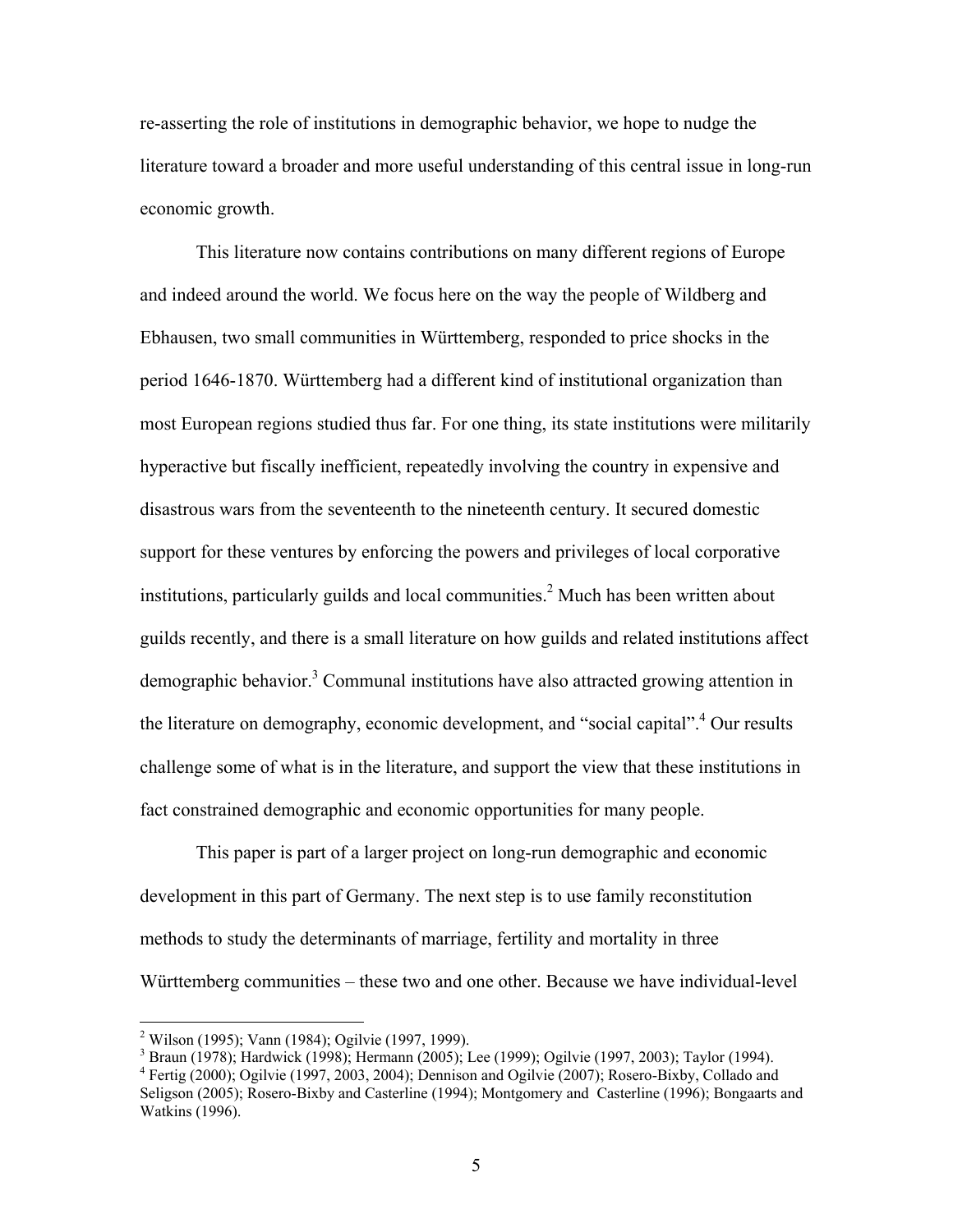data, we will be able to address some questions that must remain open here. And because we can link the demographic information to a wide array of variables that describe wealth, occupation, office-holding, etc., we will be able to advance the relevant historical demography literature considerably.<sup>5</sup> This paper, however, explores a crucial initial issue: how this central European demographic system, regulated institutionally by the state, occupational guilds, and local communities, responded to economic shocks. Family reconstitution techniques, with all their strengths, cannot address this question completely because their findings relate to the "reconstitutable minority". The approaches used in this paper, by contrast, capture the demographic responses of the whole population. This is especially important given that many European societies – including the German society analysed here – institutionally prevented certain groups from marrying, excluding them from appearing as adults in a family reconstitution. We use techniques here that capture this otherwise invisible section of the population.<sup>6</sup>

The next section describes the Malthusian model and its relationship to the shortterm models we estimate and report below. Section 2 turns to the demographic and economic background, that is, Wildberg and Ebhausen, their social institutions, and their place in the regional economy. We next describe the underlying data sources and providing a summary overview of the demographic series for Wildberg and Ebhausen in

<sup>&</sup>lt;sup>5</sup> These family reconstitution studies, linked to socioeconomic data from other historical sources, are being undertaken in the context of a project entitled "Economy, Gender, and Social Capital in the German Demographic Transition", supported by the Leverhulme Trust (F/09 722/A); for further details, see http://www.hpss.geog.cam.ac.uk/research/projects/germandemography/. 6

<sup>&</sup>lt;sup>6</sup> A recent literature uses family-reconstitution techniques to ask how specific life-course events respond to economic shocks. See Bengtsson and Dribe (2006) for an example dealing with fertility. Breschi, Fornasin, and Gonano (2005) use published official demographic data to study the impact of price shocks on mortality at different ages in Tuscany. This method, where it is feasible, has the virtue of working with the demographic behavior of the entire population. We intend to pursue approaches similar to Bengtsson and Dribe with our family reconstitutions, bearing in mind the limitation of the "reconstitutable minority" that underlies such work.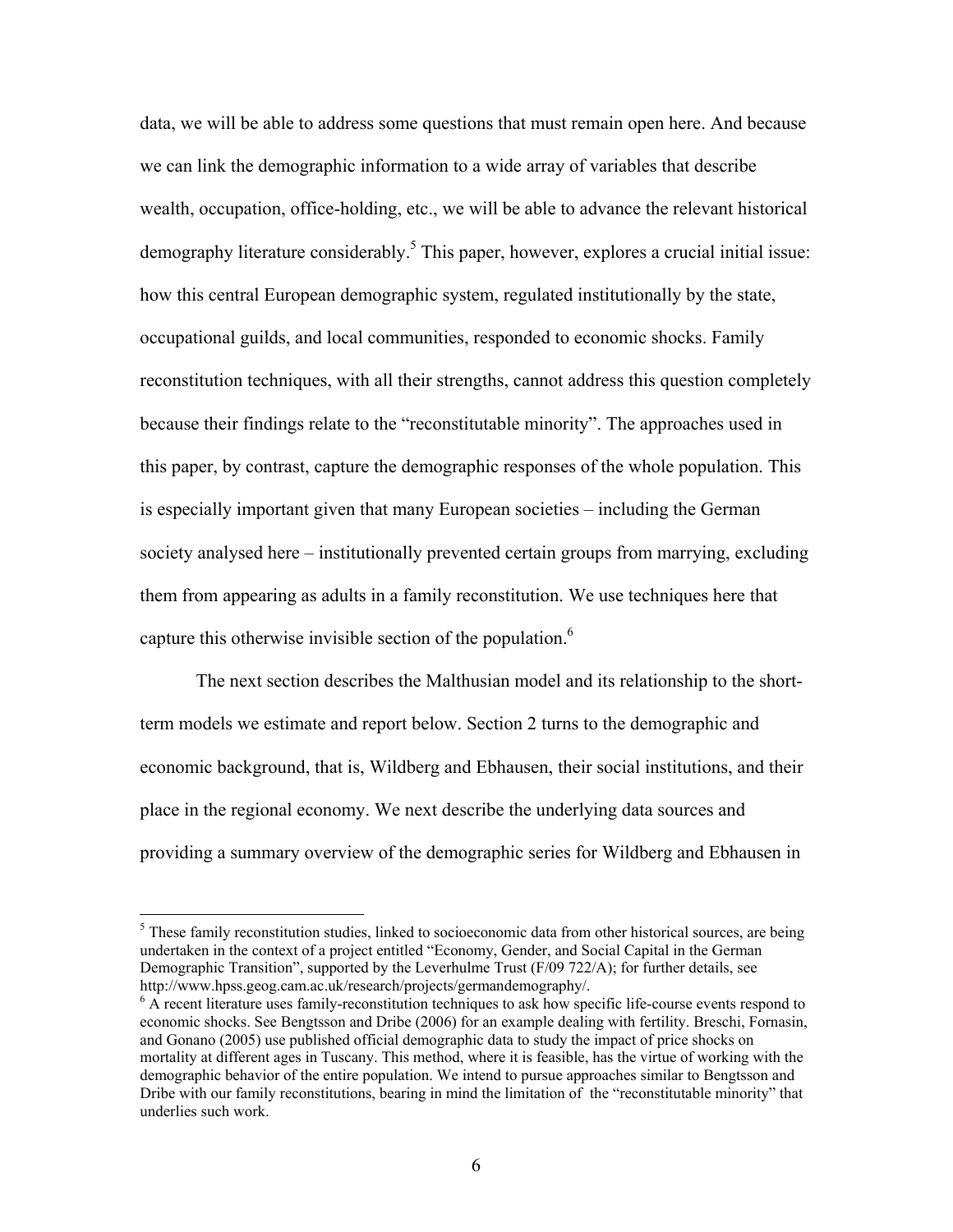this period. Section 4 describes our econometric methods, and Section 5 reports our results.

#### 1. **The Malthusian Model**

Economists and others employ the term "Malthusian" too broadly, often using it when what they really mean is a poor economy, or one in which mortality seems to them especially high. We find it most useful to stick to what Malthus argued. The model consists of three equations. The first says that births are a function of the real wage. The second says that deaths are also a function of the real wage. The third says that the real wage is a negative function of the number of people using a given stock of capital and natural resources. Our focus in this paper is to estimate the central elasticities in the first two equations: the effects of real wage shocks on births and on deaths.

Figure 1 reproduces a summary of the Malthusian model originally devised by Ron Lee. On the right-hand side, we see the expectation that as the real wage increases, births increase and deaths decrease. The equilibrium population growth rate, zero, occurs at the real wage that equates births to deaths. The left-hand side shows two marginal product of labor schedules. The lower schedule produces that equilibrium growth rate – zero growth – for a population of size  $N_0$ . This equilibrium illustrates the role of economic productivity in the Malthusian model: the marginal product of labor schedule does not determine the real wage, which is instead determined by the demographic schedules on the right-hand diagram; rather, it determines the size of population consistent with zero population growth. The second, higher marginal product of labor schedule illustrates the effect of an economic shock in this model. Suppose unusually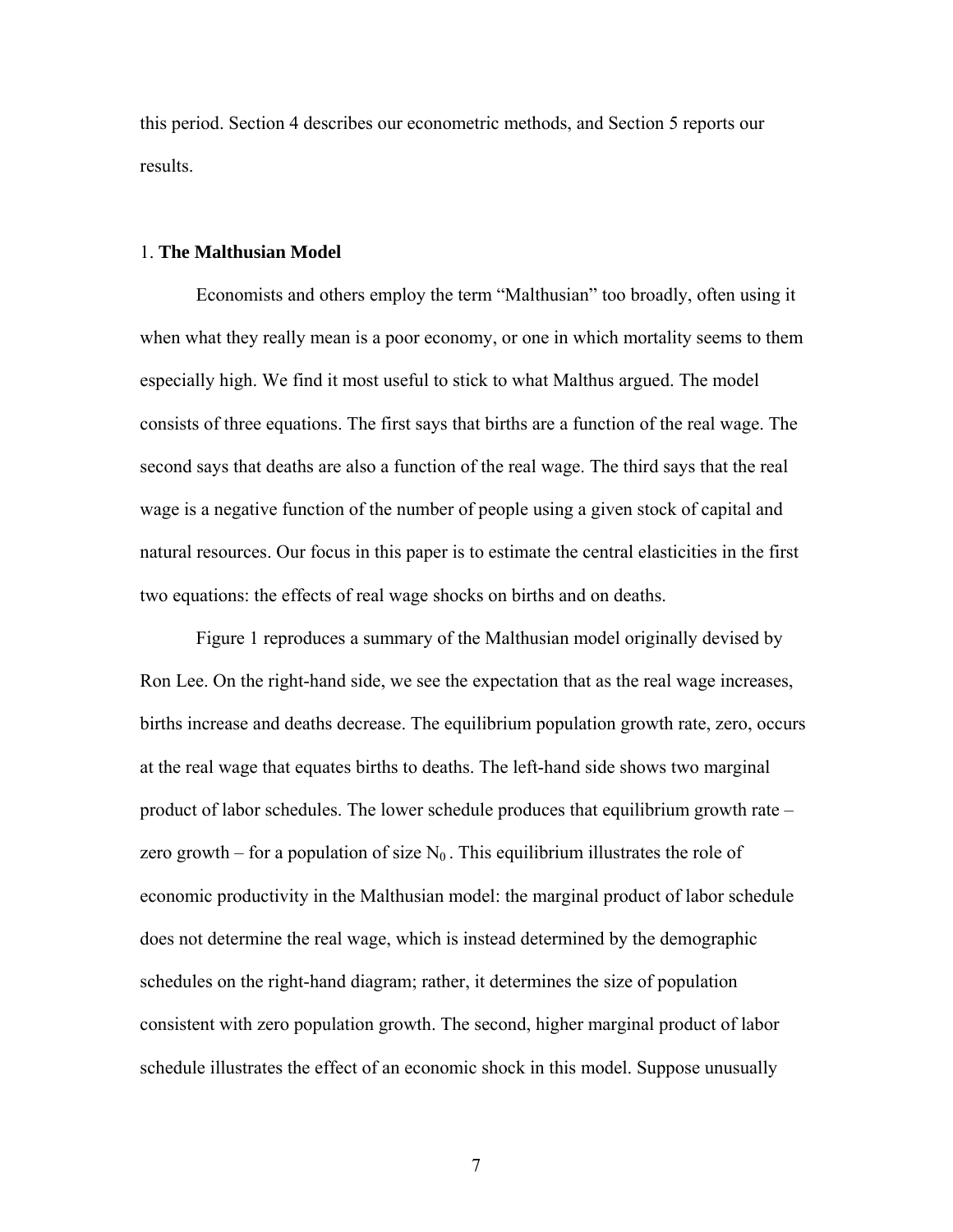good weather raises productivity above its normal level. Population size is fixed in the short run, so the effect of better productivity is to raise the real wage. At that higher real wage, however, demographic behavior is out of equilibrium: we expect to see a higher birth rate and a lower death rate. This simple comparative-static thought experiment illustrates the identification strategy used in this paper.

Two observations are needed to avoid some of the confusion that has been introduced into the literature. First, the dependence of births on the real wage is mediated, according to Malthus, by marriage. This link reflects what later historians called the "Western European Marriage Pattern," which is based on the social (and sometimes legal) expectation that couples will not marry until they can afford to support themselves and any children.<sup>7</sup> This expectation implies that age at marriage and the chance of marrying at all depend on the real wage. In the simplest Malthusian model there is no fertility control within marriage; ages at marriage and proportions who marry fully determine fertility (at least stochastically). This central assumption is testable, and part of our modeling amounts to tests of that assumption. Second, there is no sense in which a Malthusian model is inconsistent with technological change or necessarily implies a poor population. All it requires is that, as in Figure 1, the equilibrium real wage be a function of demographic decisions. The third equation assumes only that the marginal product of labor is declining for a given stock of capital and a given state of know-how. There is nothing "Malthusian" about this feature of the model; it is central to most neoclassical models of economic growth.

<sup>&</sup>lt;sup>7</sup> Hajnal (1965, 1982) describes the Western European Marriage Pattern and how it affects population dynamics.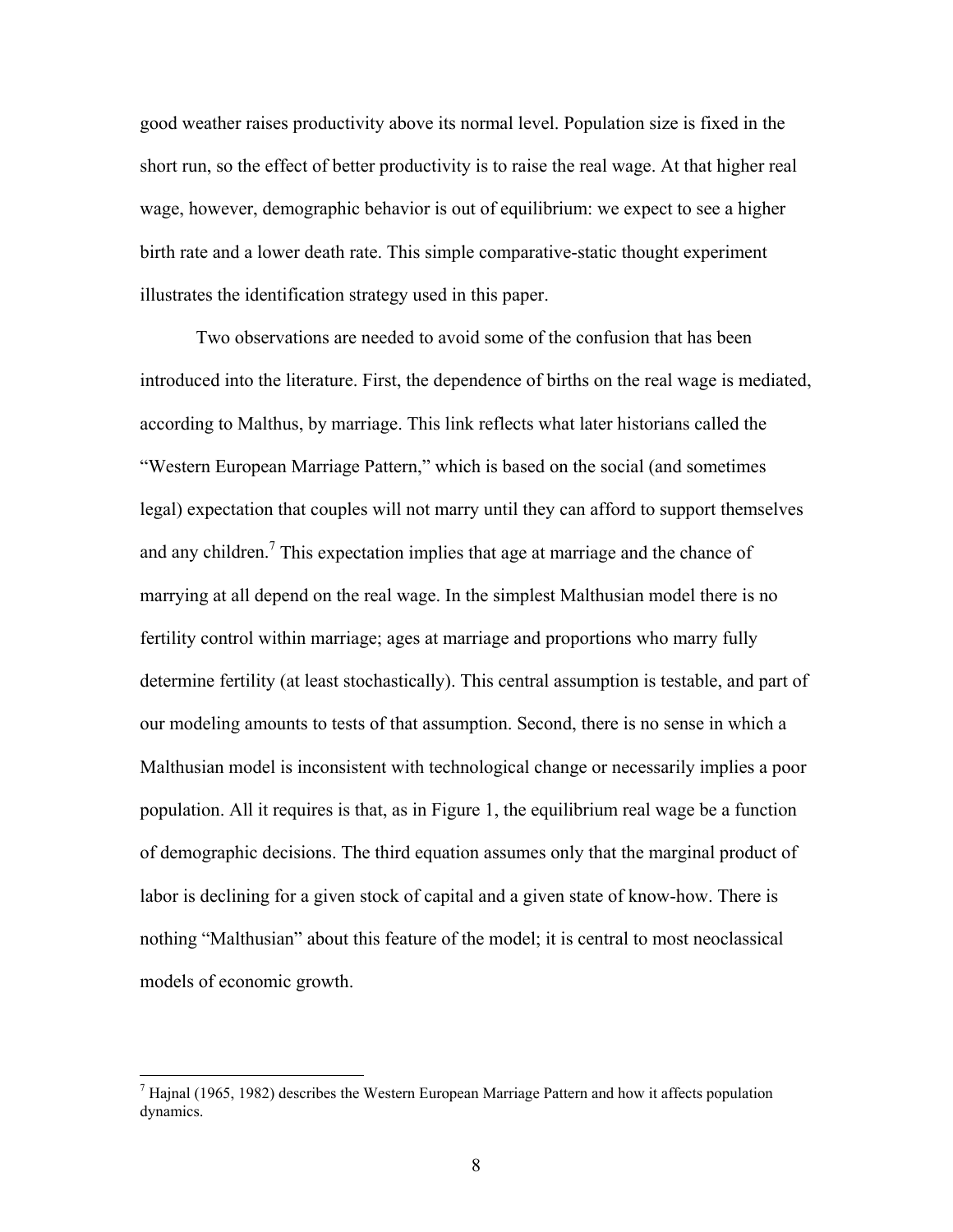Nobody would be surprised to learn that a shock to incomes raised death rates or reduced fertility. What makes the model interesting is knowing how strong these effects are, and how the strength of each effect varies across societies and time-periods. This was Malthus' own approach in the *Second Essay*. Throughout this paper we use the English and French cases as points of comparison for our two Württemberg communities.

Much of the interest in formal Malthusian models since *The Population History of England* reflects some complex issues inherent in the model. The model we have described contains only endogenous variables. Lee (1985) and others stressed the difficulty of identifying this model using long-run data. But Lee also observed that in the short run, the model is easily identified. In a period of say three or four years, one can treat population size as approximately fixed. This implies that any shocks to the real wage are due to movement *of* the marginal product of labor schedule, as illustrated in Figure 1, and not movement *along* the schedule.<sup>8</sup>

Focus on the short run neatly deals with another serious issue in the Malthusian model. The long-term dynamics of human populations imply that over a generation or more, there will be movements in births and deaths that are echoes of earlier population movements rather than a behavioral response to current shocks. Suppose, for example, that there was a spike in fertility 25 years ago. Today, without any change in individual behavior, there will be another spike in fertility, simply because there is now a large

<sup>&</sup>lt;sup>8</sup> Earlier papers in this literature all employ the same or similar econometric techniques. But in some cases (for example, Galloway (1988); Hammel and Galloway (2000); Bengtsson and Dribe (2005); Breschi, Fornasin, and Gonano (2005)) the authors interpret their results as demonstrating the way populations react to economic stress. Reactions to stress in fact identify the parameters of the Malthusian model. Bengtsson and Dribe (2005) push the analysis further, arguing that the way populations react to shocks can help the historian understand mechanisms of savings and credit, as well as formal and informal social-welfare systems. We agree.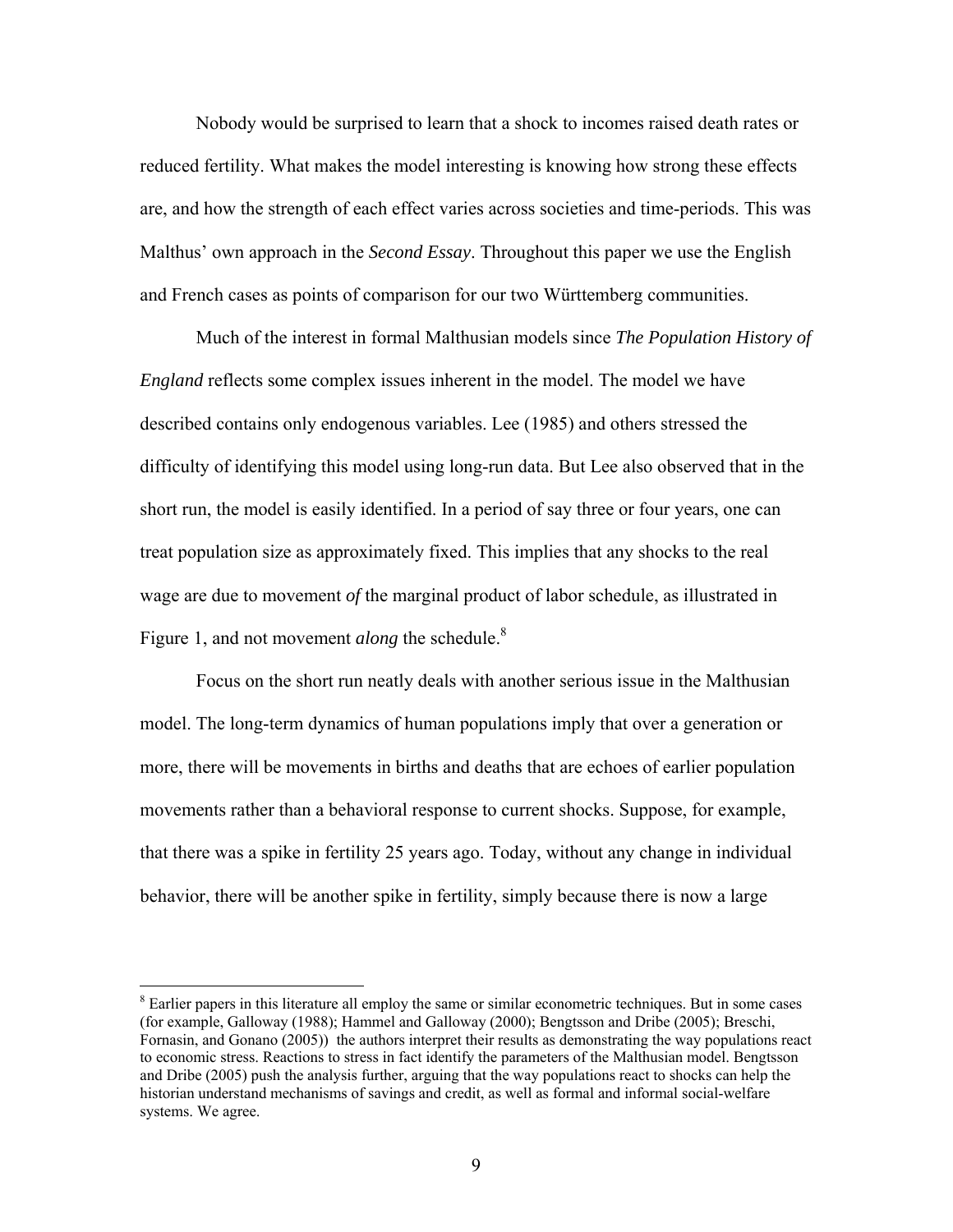cohort of young women entering their child-bearing years.<sup>9</sup> Once again, the short-run analysis allows us to avoid this problem.

#### **2. The Württemberg Communities of Wildberg and Ebhausen**

The demographic data we analyze come from the communities of Wildberg and Ebhausen in the Württemberg Black Forest. The Duchy (after 1806 Kingdom) of Württemberg was a middle-sized state in southwestern Germany – what has been called a "German territory of the second rank" (Vann 1984, p. 36). It had about half a million inhabitants in 1600, sustained serious population lossess in the Thirty Years War (1618- 1648), but recovered again to 320,000 by 1700, 640,000 by 1797, 1.7 million by 1849, and just above 2 million in 1900 (Boelcke 1987, pp. 93-6, 165, 215). For most of its history, Wildberg was the capital of one of Württemberg's 45-60 districts, administering itself and 10-12 villages, one of which was Ebhausen. Although Wildberg had the legal status of a town, it was very small, with a population of about 1500 in 1625, 1100 in 1650, 1300 in 1700, 1500 in 1750, 1700 in 1800, and 1800 in 1850, falling again to 1300 by 1900. Ebhausen, as a village, started out much smaller but grew faster, with a population of about 200 in 1650, 350 in 1700, 650 in 1750, 1000 in 1800, and 1600 in 1850 (nearly equalling Wildberg), but then falling back to 1200 by 1900. The relative size and growth trajectories of our two communities can be seen in Figure 2.

<sup>&</sup>lt;sup>9</sup> We in fact have access to population totals, but do not use them in this paper, in order to maintain the parallel to other literature. Papers that use a long-run version of a Malthusian model must "filter" the data to distinguish between extraneous changes such as echo effects and the underlying trends. Lee and Anderson (2002) use a state-space representation of the Malthusian system with Wrigley and Schofield's English data. They find estimates of the preventative and positive check much more similar to the short-run estimates reported in Galloway (1988), Lee (1981), Weir (1984), and others on non-English societies. Reher and Ortega Osona (2000)'s analysis of England, northern Italy, and northern Castile relies on techniques that require less econometric structure, but impose *a priori* the relevant time-span for the relevant relationships.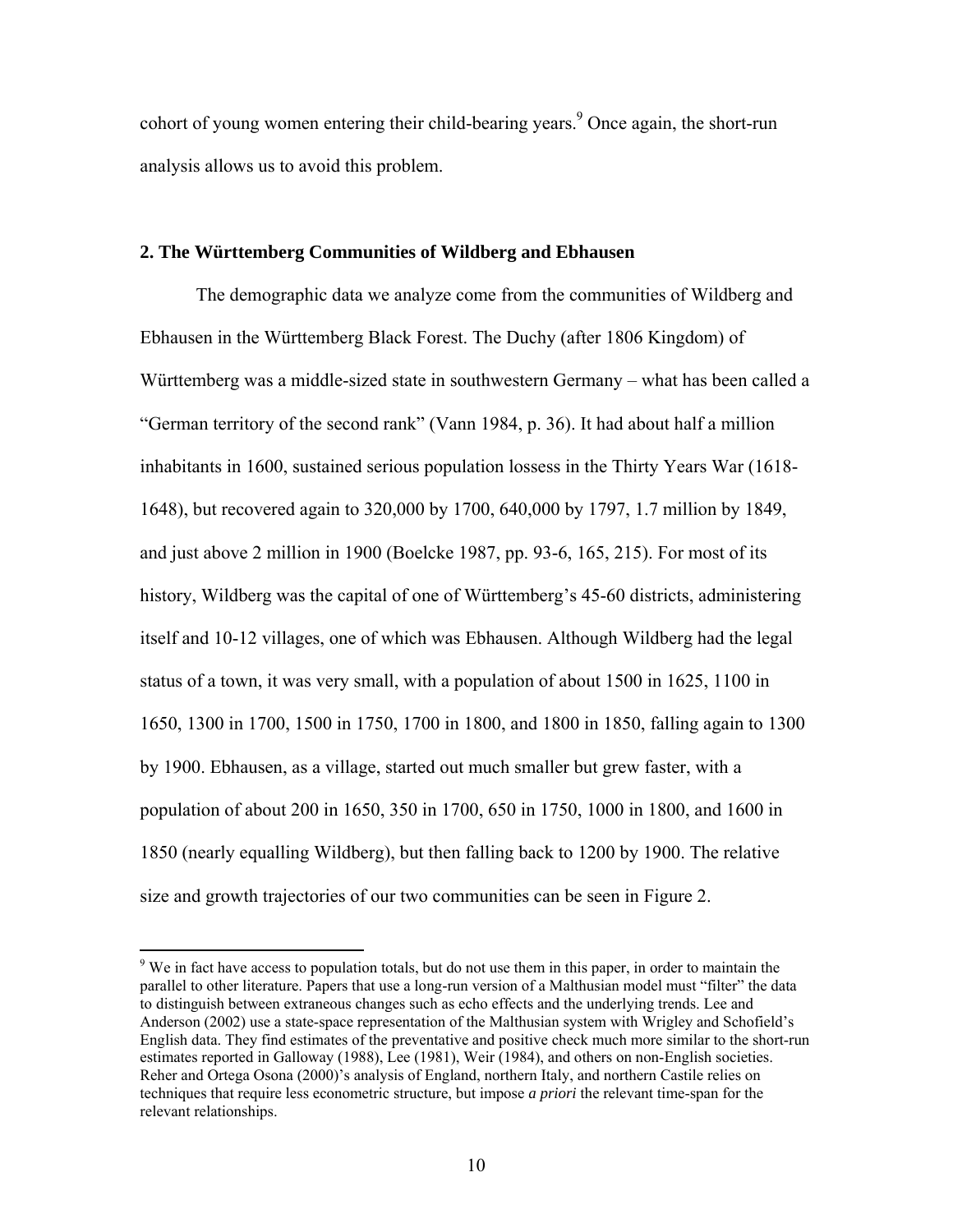Germany was the battlefield of Europe in the seventeenth and eighteenth centuries, and the territory of Württemberg was no exception. It was repeatedly devastated by warfare, partly inflicted exogenously but also exacerbated by its institutional structure, which enabled its rulers to alternate between conspicuous consumption and destructive military ventures – often both at once – as during the Thirty Years War (1618-1648), the War of the Grand Alliance (1688-1697) (during which Württemberg was repeatedly invaded by the French), the Seven Years War (1756-63), the French Revolutionary Wars (during which Württemberg fought on both sides), the Seven Weeks War (1866), and the Franco-Prussian War (1870-1). The one constant characteristic of Württemberg's rulers was their extravagance and consequent willingness to sell monopolies and other economic "privileges" to powerful interest-groups in return for fiscal favours (Ogilvie 1999; Vann 1984; Wilson (1995)).

Württemberg, like most of the German south, was economically undynamic between the late sixteeenth century and the mid-twentieth. The country's agriculture was unproductive and continued to be carried out on small, fragmented holdings under the communal regulation of the old three-field crop rotation system until the agrarian reforms after 1879. Württemberg industrialized late even by German standards, with factories first appearing in the 1830s but not becoming widespread until long after 1850. But Württemberg did have a long history of dense rural crafts and export-oriented protoindustries and in 1800 was accounted to have one of the highest densities of industrial occupations per capita of any German state (Reininghaus 1990, p. 9). Alongside a general pattern of by-employed craftsmen-farmers, there were also two regions of much denser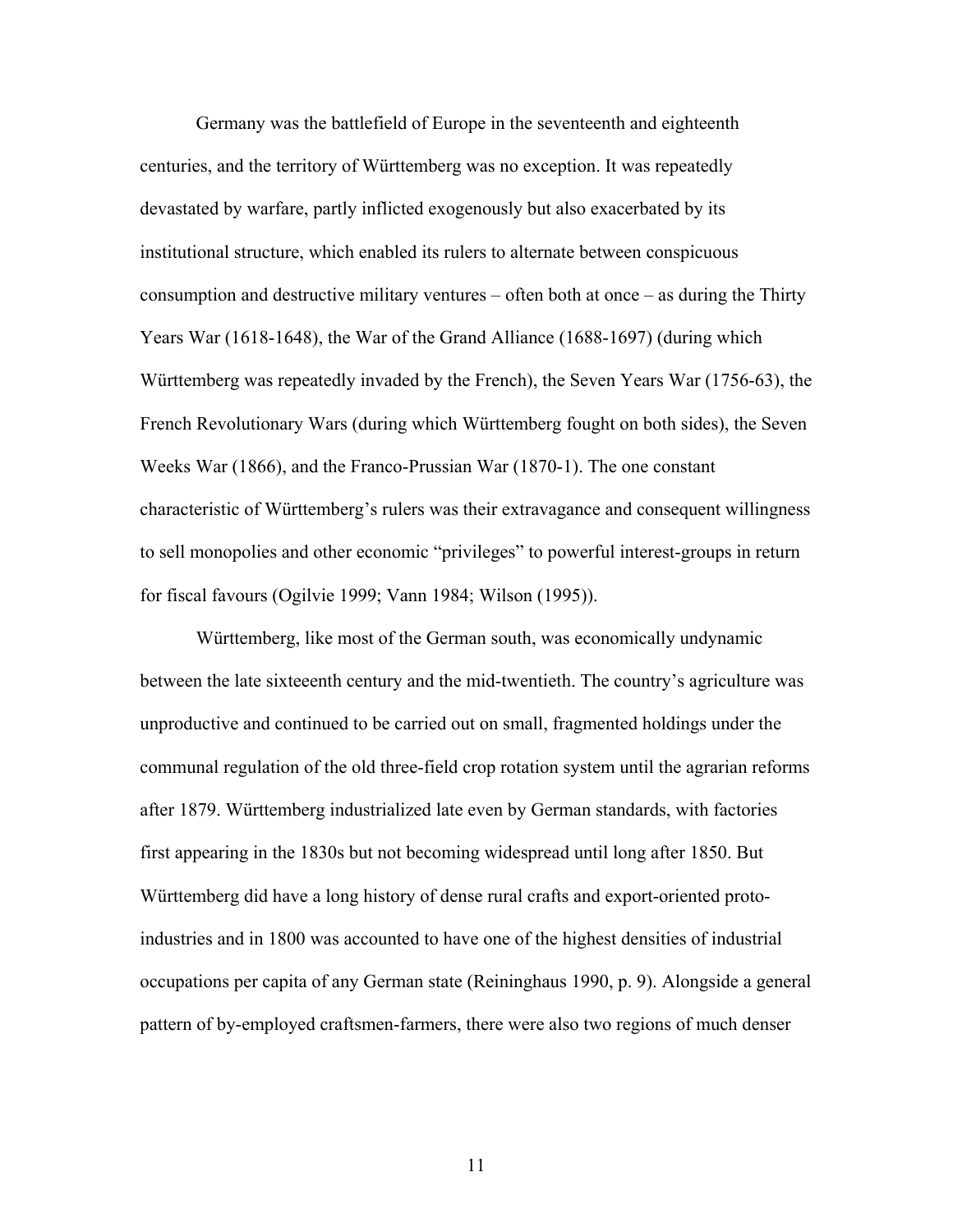export-oriented textile proto-industry, the Urach linen region in the east of the country and the Calw-Wildberg worsted region in the west (Medick 1996; Ogilvie 1997).

The community of Wildberg itself saw the rise of export-oriented worsted production in the 1580s, and from about 1600 until about 1800 was the most important single centre of the worsted proto-industry in the country, with 120-140 independent weavers, comprising some 40 percent of its household heads. The village of Ebhausen moved into proto-industry much later, with only 25 weavers in 1670 and 50 by 1730, by which time they comprised about 37 percent of household heads. The worsted protoindustry also offered employment to some 75 percent of the unmarried women and widows of Wildberg (and later Ebhausen) as piece-rate spinners. But agriculture was also important in both communities, with about 40 percent of households in Wildberg and 80 percent in Ebhausen at least partly dependent on farming their own land (usually alongside worsted-weaving or a craft workshop) in 1736. This was reflected in a strongly "arable" pattern of marriage seasonality in both communities (more accentuated in Ebhausen than Wildberg), which lasted into the nineteenth century (Ogilvie 1997, ch. 8). The worsted proto-industry was hard hit in the 1790's by the French Revolutionary Wars and in 1797 the monopolistic association of worsted merchants was dissolved. The economies of Wildberg and Ebhausen gradually reverted to agriculture and locally oriented crafts and services in the first half of the nineteenth century. Even the establishment in the later nineteenth century of a few small-scale and short-lived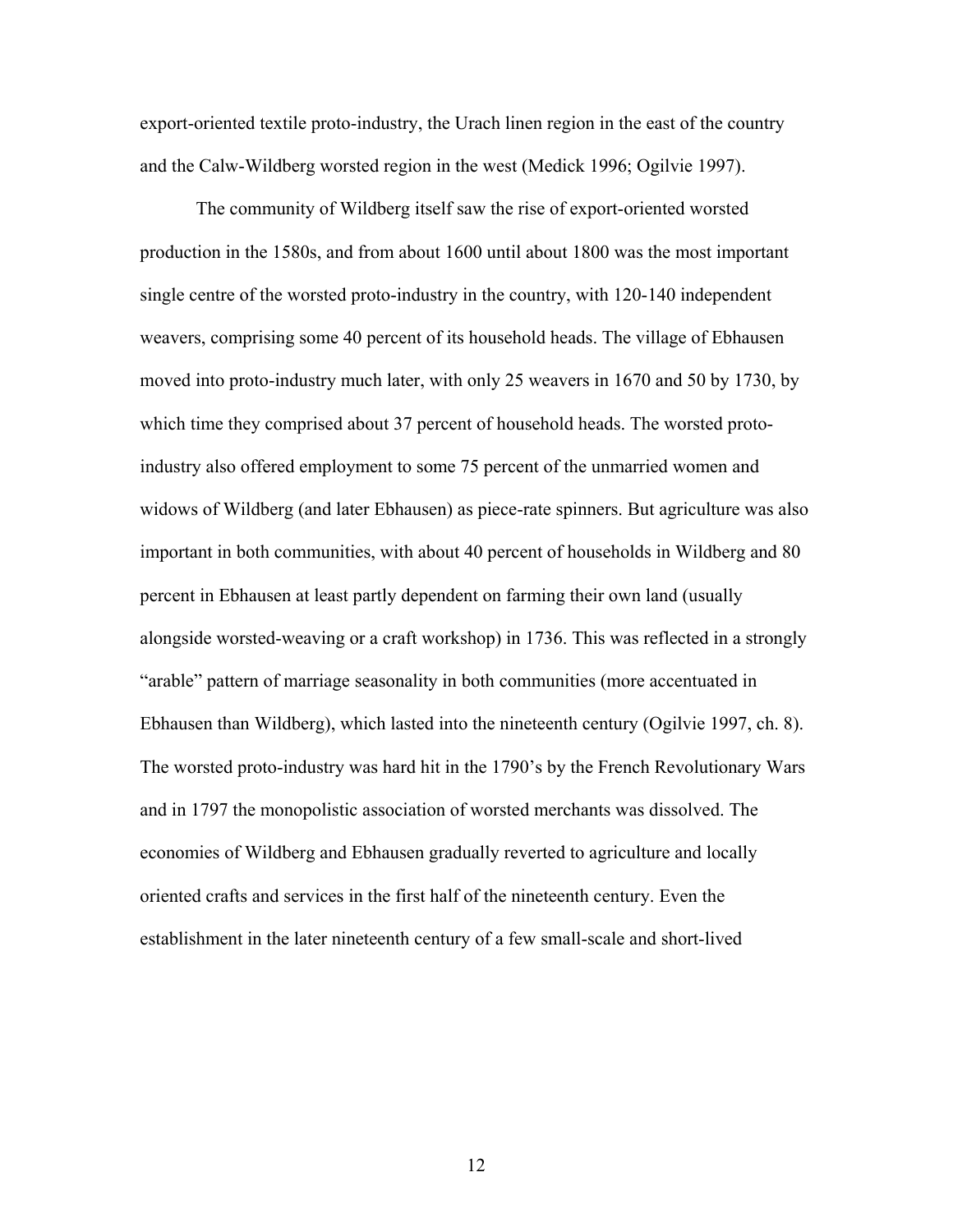"factories" (wool-spinning, heckle-making, saw-milling, oil-milling, fulling, brickmaking) failed fully to re-industrialize the local economy.<sup>10</sup>

Like many other western European economies, by 1600 Württemberg was quite market-oriented (Sabean 1990; Ogilvie 1997). Proto-industrial worsted- and linenweavers exported their wares throughout Europe and imported raw materials in bulk from outside the region. Grain and other foodstuffs were widely sold to provision townspeople, proto-industrial producers, landless labourers, and the rural land-poor. Labour markets encompassed servants, day-labourers, spinners, and a whole array of miscellaneous workers. Land changed hands between kin and non-kin at a rapid rate. On rural credit markets, borrowers offered mortgages, collateral, and interest-payments to a wide array of lenders.

On the other hand, in Württemberg all these market transactions were circumscribed by powerful non-market institutions. We have already mentioned the Württemberg state, which was strong enough to involve the territory repeatedly in unnecessary military ventures, but too weak to finance them without granting expensive monopolies and institutional privileges to rent-seeking interest-groups (Vann 1984; Ogilvie 1992, 1999). This entrenched the powers of two other institutions – guilds and local communities – which were much stronger here than, for instance, in the Netherlands, England, Scotland, or France. Guilds in Württemberg, as in many areas of central and southern Europe, did not break down after the medieval period but instead became stronger by securing state enforcement. They regulated rural as well as urban producers and existed not in just traditional crafts but also in proto-industries,

 $10$  For more detail on the economic history of Wildberg, Ebhausen, and the immediate region, see Ogilvie (1997, 2003); Troeltsch (1897); Mantel (1974); Klaß (1987); Königliches Statistisch-topographisches Bureau (1862).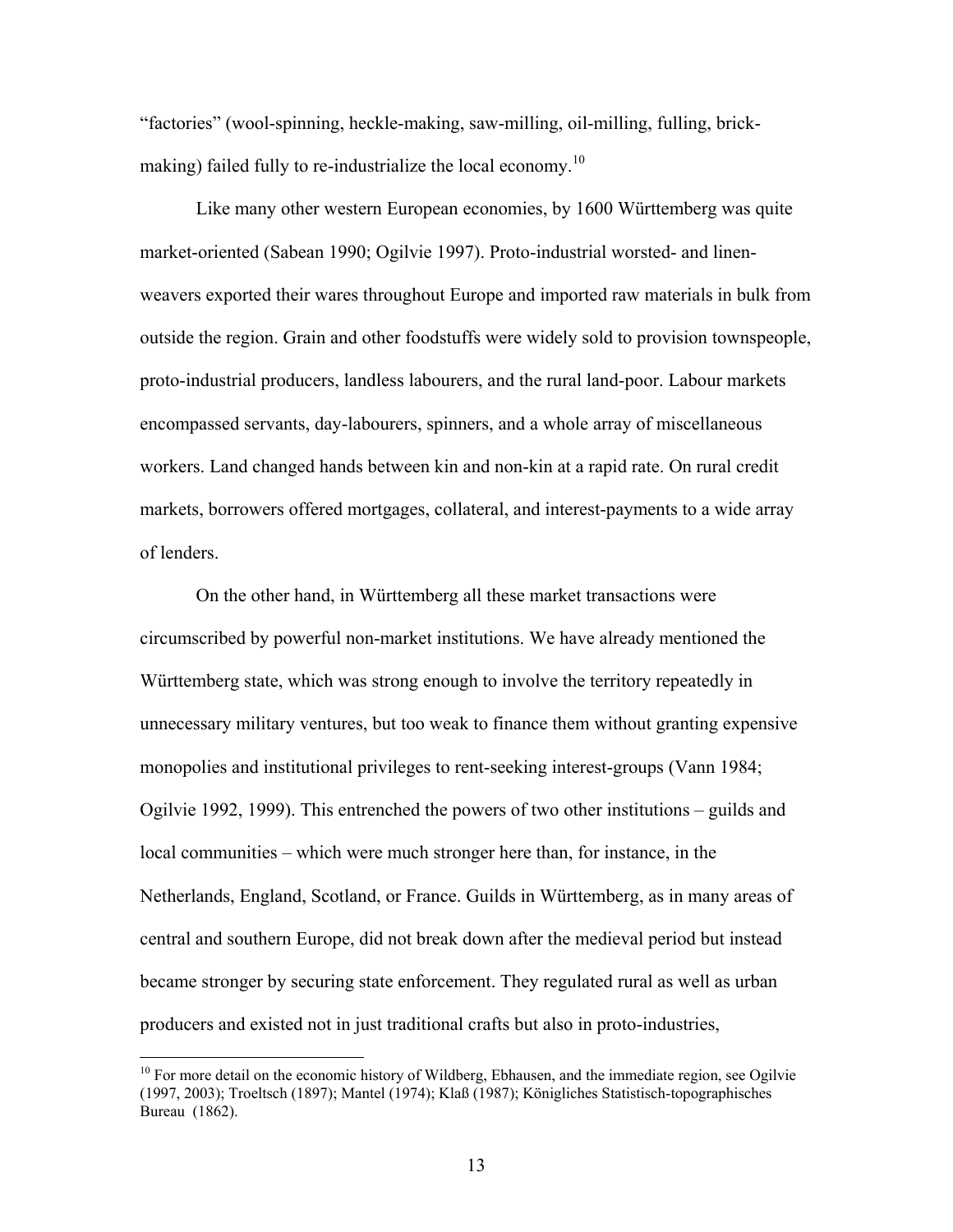shopkeeping, merchant trading, and a vast range of other secondary and tertiary occupations (Hoffmann 1905; Raiser 1978). Worsted textile production in protoindustrial communities such as Wildberg (and later Ebhausen) was regulated by strong regional weavers' guilds, which regulated prices, output quotas, techniques, labour relations, and the prices paid to suppliers such as the army of unguilded female spinners, and which were not abolished until 1864 (Ogilvie 1997; Ogilvie 2003; Flik 1990). On the export end, the worsted proto-industry was monopolized by a powerful, guild-like association of merchant-dyers established in 1650, which until 1797 successfully enforced its legal right to compel all local weavers to sell exclusively to its members and excluded all competitors from the worsted trade (Troeltsch 1897; Staudenmeyer 1972; Ogilvie 1997).

Community institutions in Württemberg also reinforced their control over local life by offering fiscal and political support to the state in return for enforcement of their regulations. Each village or town exercised intense surveillance and regulation over marriage, sexuality, migration, inheritance, citizenship, settlement, agricultural technology, markets, residence, education, diligence, leisure, and consumption (Grube 1954; Ogilvie 1997; Sabean 1990). Demographic behaviour in particular was closely monitored and controlled. People were not allowed to marry unless they could satisfy their community council that they could support themselves, whether by inheriting some land, achieving guild mastership, or otherwise obtaining a niche in a not very rapidly growing economy (Sabean 1990; Ogilvie 1997; Ogilvie 2003). Permission to marry and settle was often denied to men and women who were regarded by their communities as "economically and morally weak", according to a set of increasingly formal marriage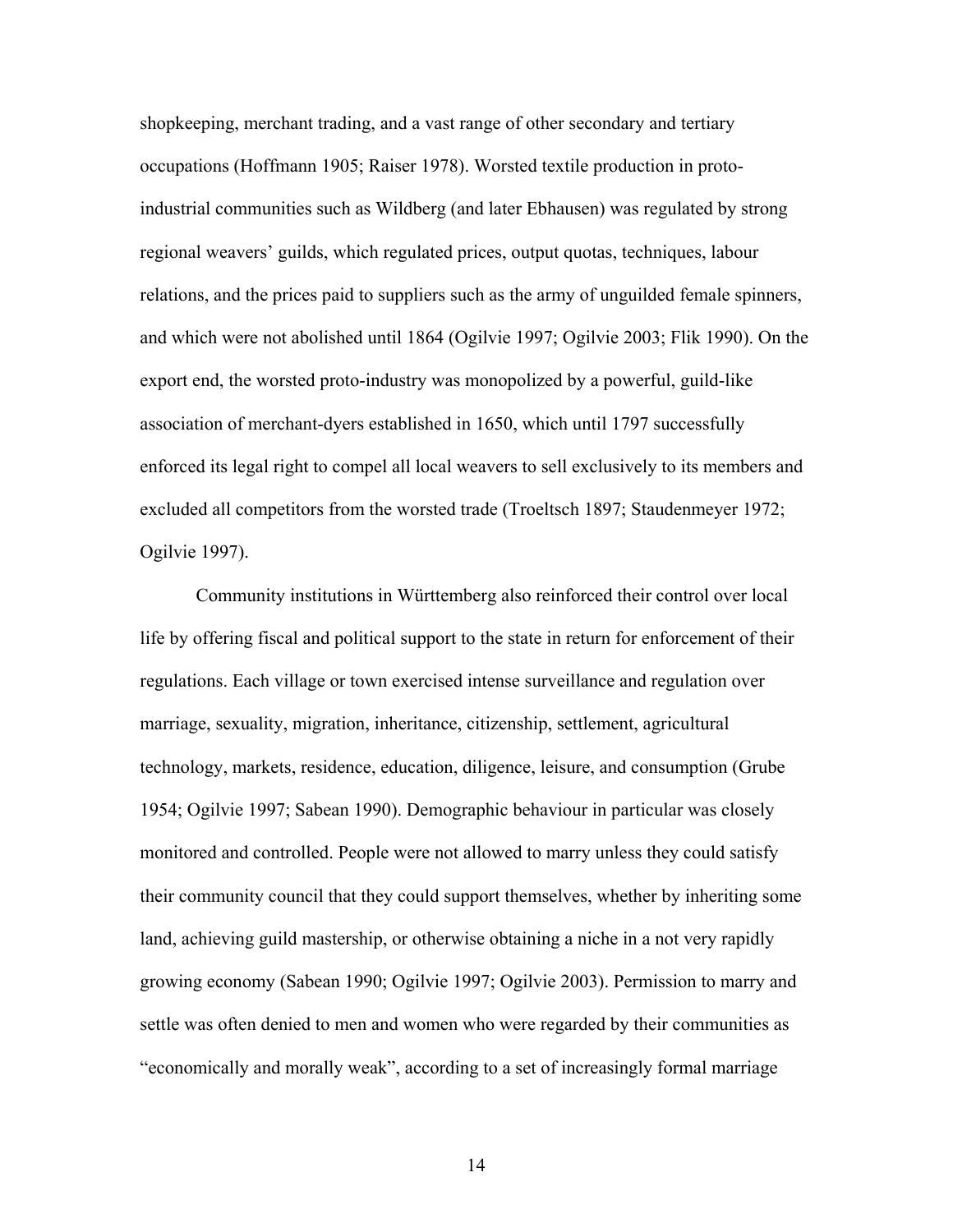regulations that after 1800 began to be enforced by the state, under the rubric of the "politische Ehekonsens" (political control of marriage) (Matz 1980; Ehmer 1991; Guinnane 1996; Ogilvie 1995). This, together with the scarcity of legal "niches" for achieving economic independence, created incentives for massive emigration from Württemberg in the eighteenth and nineteenth centuries, to both America and eastern Europe (Bassler 1974, Hippel 1984). Not until the later nineteenth century did the economic and demographic regulation exercised by local communal institutions begin to break down (Sabean 1990). Guilds were not abolished in Württemberg until 1864 (Ogilvie 1997). Marriage restrictions began to liberalize only in 1862 and were abolished only with German unification in 1870 (Matz 1980; Ehmer 1991).

This was a society, therefore, in which people's economic and demographic decisions were affected by both market and non-market factors. On the one hand, hardly anyone in Württemberg was not exposed to the influences of the market, since few farmed enough land to subsist from. Nearly everyone had to sell agricultural output, craft wares, proto-industrial goods, or simply their own labour to survive. This was true for women as well as men – eighteenth-century Wildberg and Ebhausen show very high levels of female labour force participation and market orientation, even among married women (Ogilvie 2003, 2004). For these reasons, every inhabitant of Württemberg from the seventeenth century on would have experienced the influence of prices in every decision she or he took.

On the other hand, both economic and demographic decisions were regulated by powerful non-market "social networks" – guilds and local communities – whose powers were enforced by the Württemberg state. The state not only exacerbated the vulnerability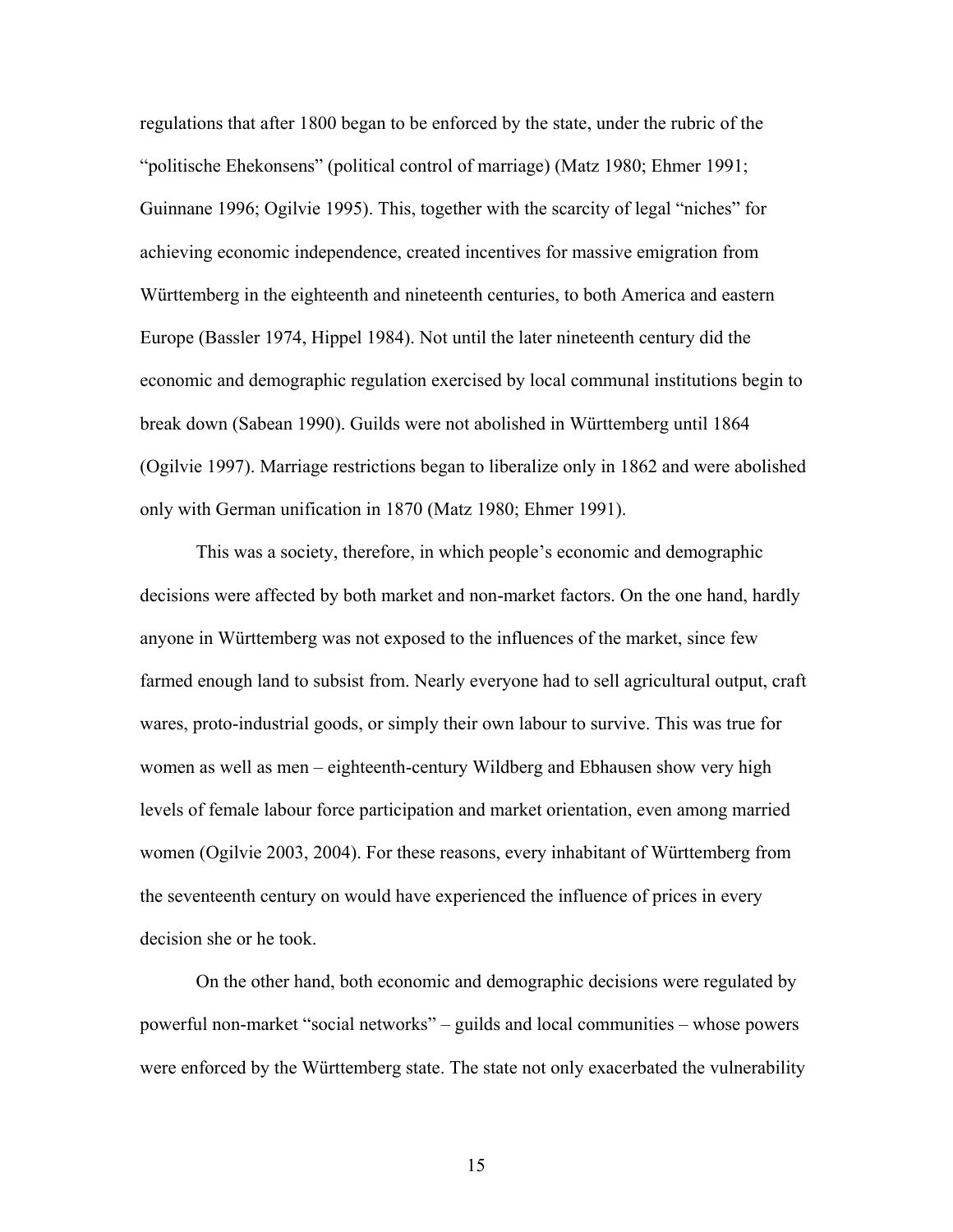of the population to price fluctuations, whether through war-induced scarcity, monetary devaluation, high taxation, or forbidding the construction of railways until the 1850s (the railway reached Wildberg as late as 1870 (Scharf 1995)). It also reinforced the powers of local communities and guilds, which themselves both constrained and amplified people's responses to prices, as well as affecting the underlying formation of these prices. Such institutionalized social networks had a much more direct effect on economic and demographic behavior in Württemberg than in England or France, although probably quite similarly to many economies in central, southern and eastern Europe before the modern era (Ogilvie 1997, 1999, 2006). This makes it particularly interesting to explore the operation of Malthusian positive and preventive checks in an institutional environment more typical of the European continent than the advanced economies of the north Atlantic seaboard that have been the focus in most existing literature.

## **3. Births, Deaths, and Marriages**

 $\overline{a}$ 

The sources for our demographic data are the parish registers and church visitation records for the communities of Wildberg and Ebhausen between 1558 and 1870.<sup>11</sup> After the Reformation, Württemberg became an officially Lutheran state, which it remained until 1806 when the Napoleonic territorial reorganization of Germany brought a number of Catholic territories into the new kingdom. Until then, Württemberg was religiously homogeneous and (at least outwardly) remarkably pious, aided by the efforts of a dedicated Lutheran church administration, powerful local church courts (established 1646) which monitored religious observance, and community courts which typically refused settlement rights to non-Lutherans (while tolerating servants and itinerant

 $11$  For a full discussion of these demographic sources, see Appendix B.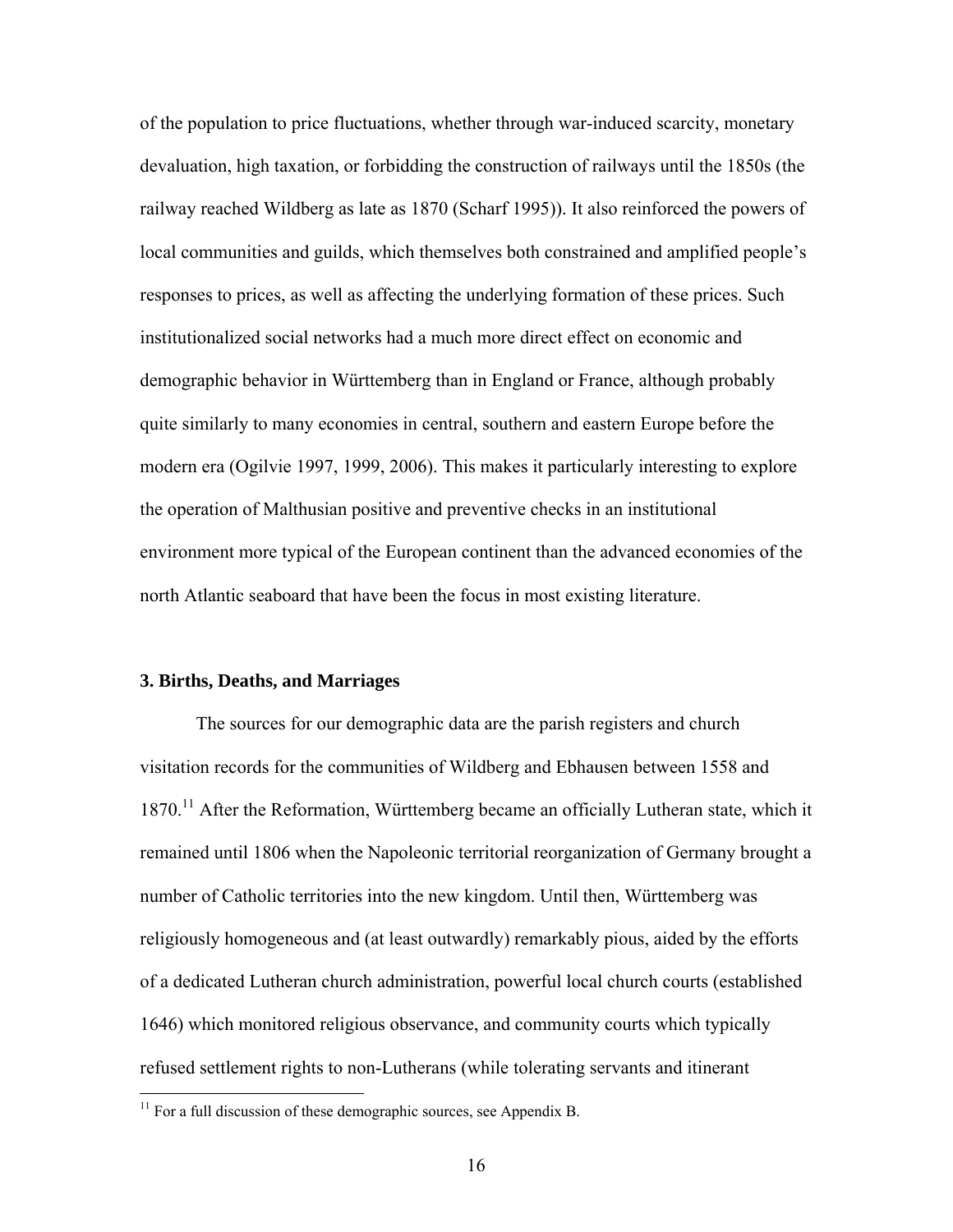laborers from Catholic and Calvinist territories) (Ehmer 1999; Fritz 1993; Holtz 1996). Even after 1806, the Lutheran territories of "Old Württemberg" remained socially distinct from the kingdom's new Catholic territories, and the number of non-Lutherans living in historically Lutheran areas of the country remained tiny. As late as 1895, only 2.4 percent of the population of Wildberg and 0.5 percent of the population of Ebhausen was non-Lutheran. We know this because the numbers of non-Lutherans were carefully ennumerated in the annual church visitation of each community. Their marriages, baptisms and burials were also often recorded in the Lutheran parish registers since it was usually prohibitively difficult for them to travel to a community with a Catholic church.

The annual counts of demographic events that we use in our analysis are extracted from the baptism, marriage, and burial registers for Wildberg and Ebhausen. The Württemberg Lutheran church began keeping registers of marriages and baptisms in 1558 and added registers of burials around 1610. But not all communities kept registers carefully from the beginning or were able to conserve them to the present day. Thus Wildberg has surviving marriage registers from 1558 on, burials from 1615 on, but baptisms only from 1646 on because the first register was destroyed in the Thirty Years War. Ebhausen has marriages inconsistently from 1559 to 1561, but consistently only from 1604 on, burials from 1571 on, and baptisms from 1559 on.

Although any registration system can be evaded given sufficient motivation, Württemberg communal institutions and local church courts exercised sufficiently close surveillance over the inhabitants of the small communities they controlled that the costs of evasion were very high (Ogilvie 1997; Sabean 1990). There is reason to be confident that the data extracted from these sources reflect the actual demographic situation.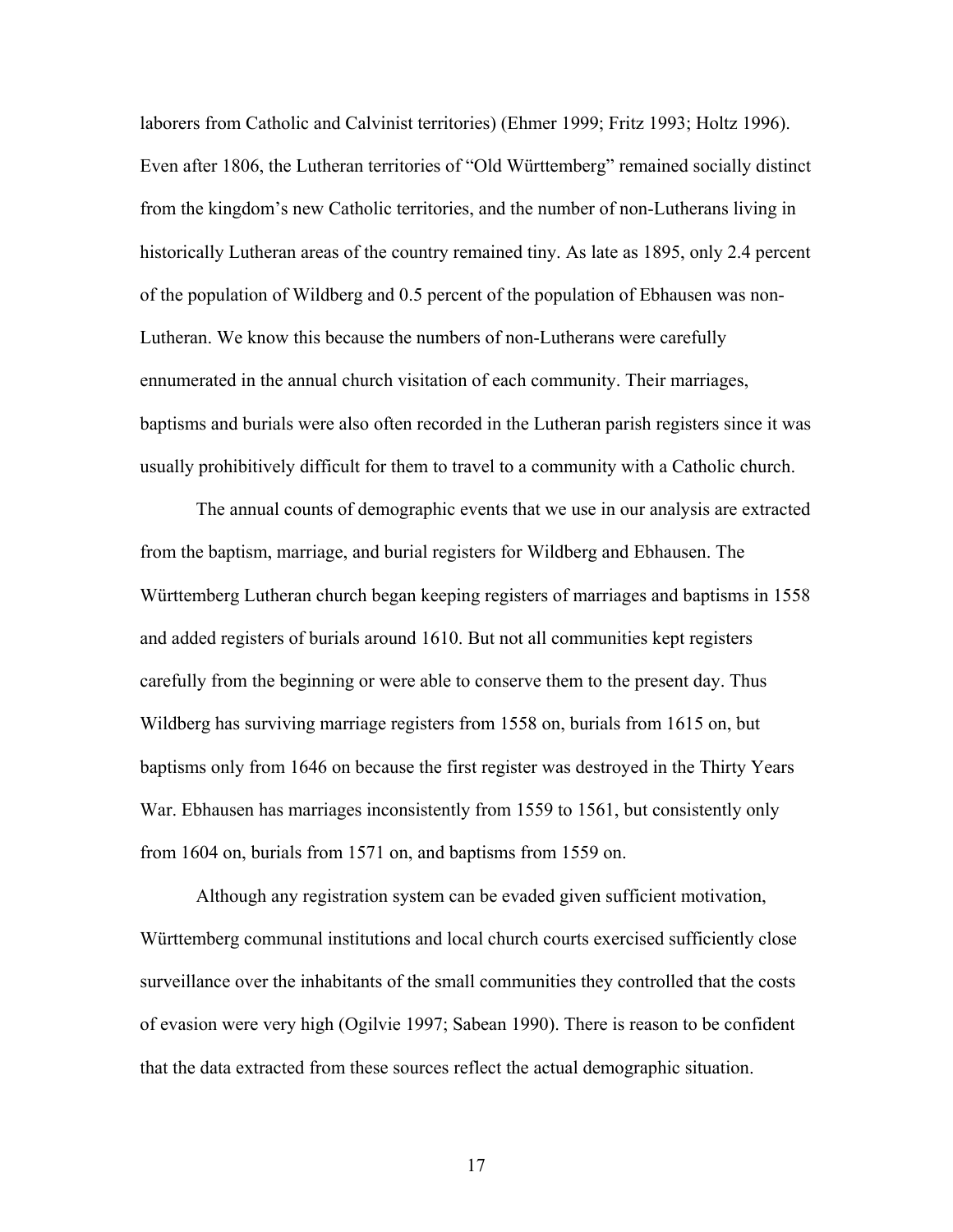Figure 2 presents the populations of these two communities for all years this measure is available. We plot three series – one each for Wildberg and Ebhausen, and a third that combines Ebhausen with several nearby sub-parishes of the Ebhausen church. (These dependent hamlets do not appear in our counts of baptisms, burials, and marriages for Ebhausen.) Table 1 presents basic information on the annual numbers of demographic events in the three sub-periods we analyze, whose selection we explain below. These are all untransformed series, that is, simply the counts of births, deaths, and marriages. Our estimates all use transformed series, that is, percent deviations from a moving average, for the reasons discussed below. The series all run through 1914, but start at different times because of the different dates at which marriage, baptism and burial registers were kept (or survive) for each community. This implies that in the analysis below the number of observations for the first sub-period will depend on which demographic variables we use in the analysis. We have annual grain prices for the entire period.<sup>12</sup>

## **4. Econometric Methods**

 $\overline{a}$ 

The literature contains several careful studies investigating Malthusian models in pre-industrial Europe. Lee (1981) pioneered the basic approach, and both Weir (1984) and Galloway (1988) use nearly identical econometric methods. We focus on Weir's study as a comparison, because his approach allows us to see some population responses we could not if we adopted Galloway's nearly equivalent approach. Weir and others

<sup>&</sup>lt;sup>12</sup> Both demographic series and price series are for calendar years. Some studies try to match demographic series to harvest year, but this approach neglects the role of buffer stocks of grain. In any case, one function of the lags is to pick up any mismatch between the price year and the demographic year.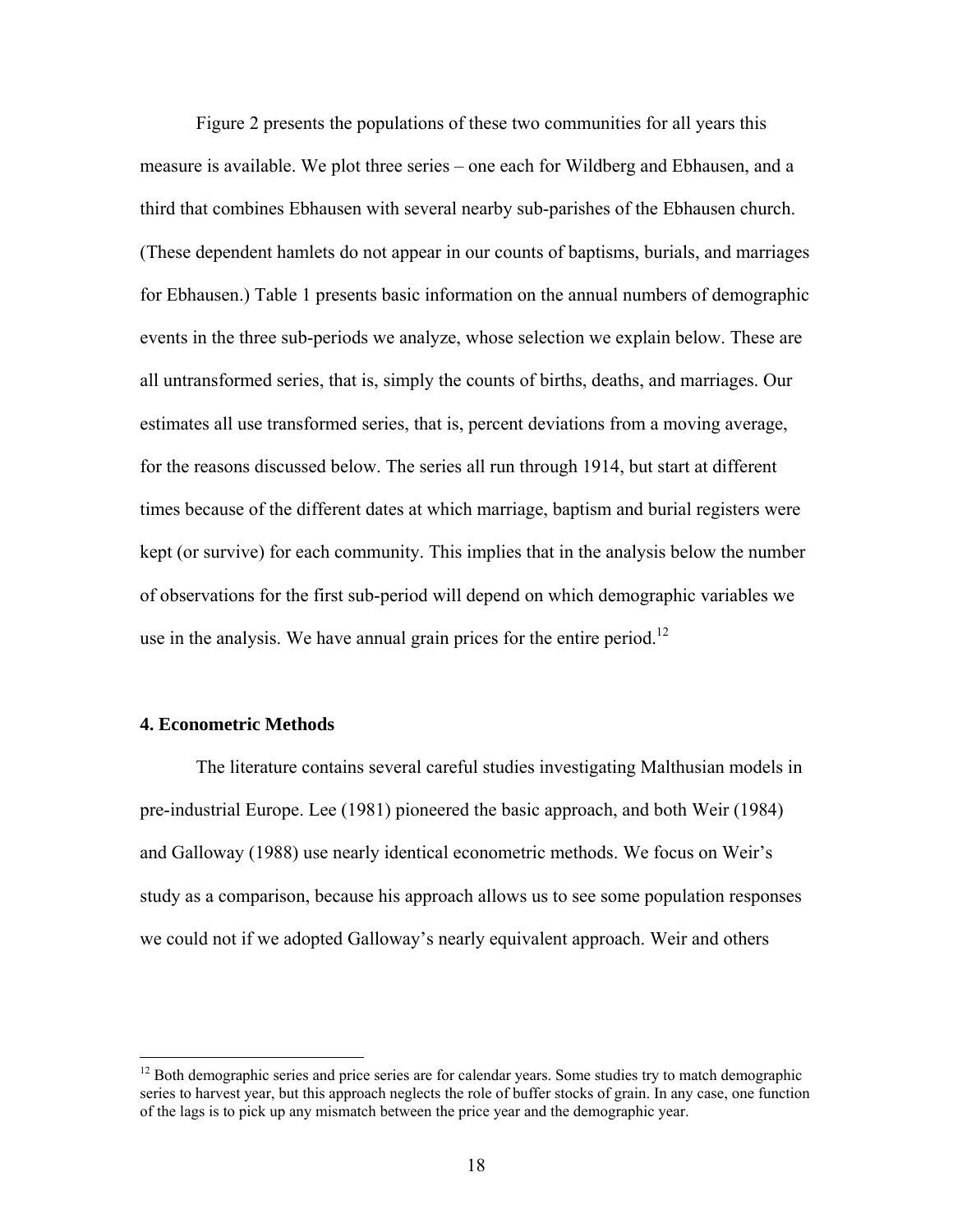convert all variables to percent deviations from an  $11$ -year moving average.<sup>13</sup> This removes any trends from the data, and has the convenient feature that the resulting regression coefficients are elasticities. These scholars all used very parsimonious models in which they regressed a demographic series (for example, annual number of births) on current prices and three lags of prices. Their approaches differed slightly in one respect. Most models of this type estimated without lags of the dependent variable exhibit serial correlation. Galloway corrected for serial correlation using a Cochrane-Orcutt procedure. Weir used two lagged values of the dependent variable. The two approaches have similar implications for the estimated price coefficients, but Weir's allows us to study how "shocks" to an exogenous variable affected the dependent variable.<sup>14</sup>

 $<sup>13</sup>$  Thus the models estimated are similar to an autoregressive moving-average (ARMA) model. We</sup> experimented with simply estimating ARMA models on the untransformed series. Our results were similar to those reported here, so we focus on the models most easily compared to Weir's and Galloway's. The Durbin-Watson statistic for each regression model discussed below suggests that the model successfully dealt with the problem of serial correlation. We performed, but do not report, standard tests (the Dickey-Fuller and Philips-Perron) for unit roots in the series. None of the transformed demographic events series has a unit root, as one would expect.

 $14$  Galloway (1988, Appendix Table I) reports a fourth lag; this is to conform to Lee's models. As Weir notes, the fourth price lag is rarely statistically significant. It was not significant in any of our models. In our regressions we adjust mortality to reflect primarily non-infant mortality as does Weir (1984, note 26): Adjusted deaths = Deaths – IMR\*(s\*Births + (1-s)\*Births<sub>t-1</sub>) where IMR is the infant mortality rate and s is a separation factor for the proportion of all infant deaths that occur in the calendar year of birth. We take *s*  to be .764, as does Weir, and for IMR use the decadal value of the infant mortality rate implied by the first wave of the Wildberg family reconstitutions. For decades earlier than the 1640s (when the Wildberg family reconstitution starts) we use .323 as the value of IMR. Our results are not sensitive to the values of *s*, and, in fact, results obtained without the mortality adjustment are qualitatively similar to those reported below. We also estimated the models reported here in a SUR framework. SUR can be, in principle, more efficient than OLS, but in our models the gains in efficiency were small. We also experimented with Newey-West standard errors and with approaches that are more robust than OLS against serial correlation and various forms of conditional heteroscedasticity, but obtained similar results. Here we report and use only the Huber-White "robust" standard errors. The most common way to interpret a VAR model, using impulseresponse functions (IRF), assumes that all the variables in the system are endogenous. Rye prices here are not endogenous; neither Wildberg nor Ebhausen was large enough to affect grain markets elsewhere. The VAR approach is more appropriate for analyzing a country, as in Nicolini (2007). Some recent efforts estimate Malthusian models using VAR models (for example, Nicolini's study). A VAR model corresponds to estimating each equation separately by OLS; the only advantage to the VAR approach is possible gains in efficiency by estimating the equations in a SUR framework.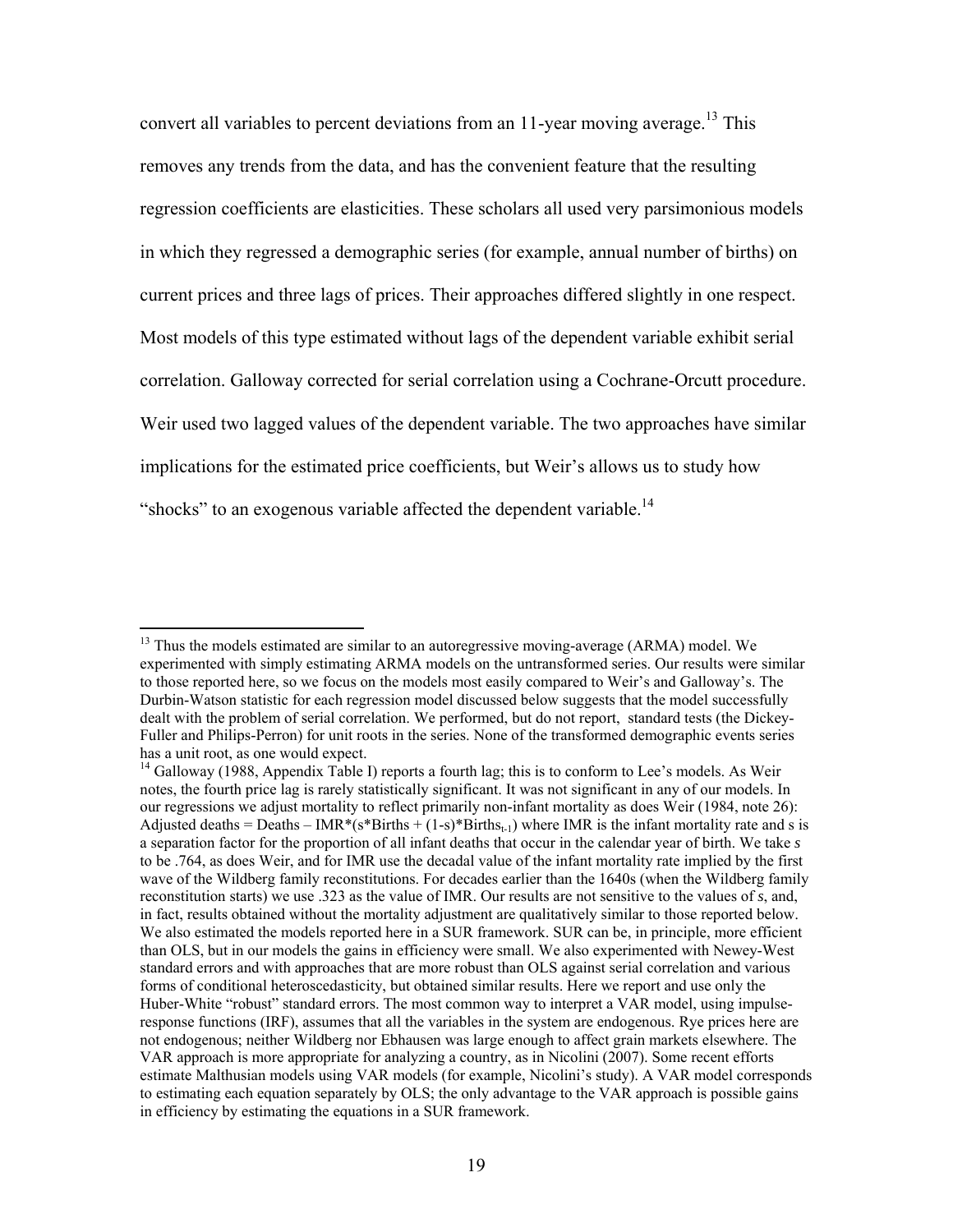Most earlier research in this literature has used changes in nominal grain prices as the measure of, or proxy for, economic shocks.<sup>15</sup> We follow this practice, and for the same reasons. There are two ways to think of this approach. First, food costs dominated household spending until the late nineteenth century in most societies. Thus for most households short-run changes in grain prices are a good proxy for variations in the real wage. Second, what we require, formally, is a variable that reflects shifts in the marginal product of labor, as in Figure 1. Grain prices certainly reflect such shifts in the short run. We acknowledge, however, that grain price shocks would not affect everyone in a community in precisely the same way. Some households were either net sellers of grain or could be at the right relative prices. A net seller of grain would welcome a positive shock to grain prices. This helps explain some differences between our two communities.

Ideally we would have grain prices for Wildberg and Ebhausen themselves. We have located nothing like this, and so must use data for other places as proxies for the "true" local price series. We have, for several cities in southern and western Germany, reports of the wholesale prices of major grains. The series used here is based on the price of rye in Augsburg until the early nineteenth century, and the price of rye in Vienna thereafter. So long as the weather and other shocks faced in these markets are similar to those in Wildberg and Ebhausen, the series should work well. In addition, as explained in Appendix A, we can show that prices throughout this region are very strongly correlated, implying that the series we use would be highly correlated with prices in our communities. All the prices reported here have been converted to Gulden per hectoliter.

<sup>&</sup>lt;sup>15</sup> Appendix A describes our sources for grain prices, and how we decided which price series to use.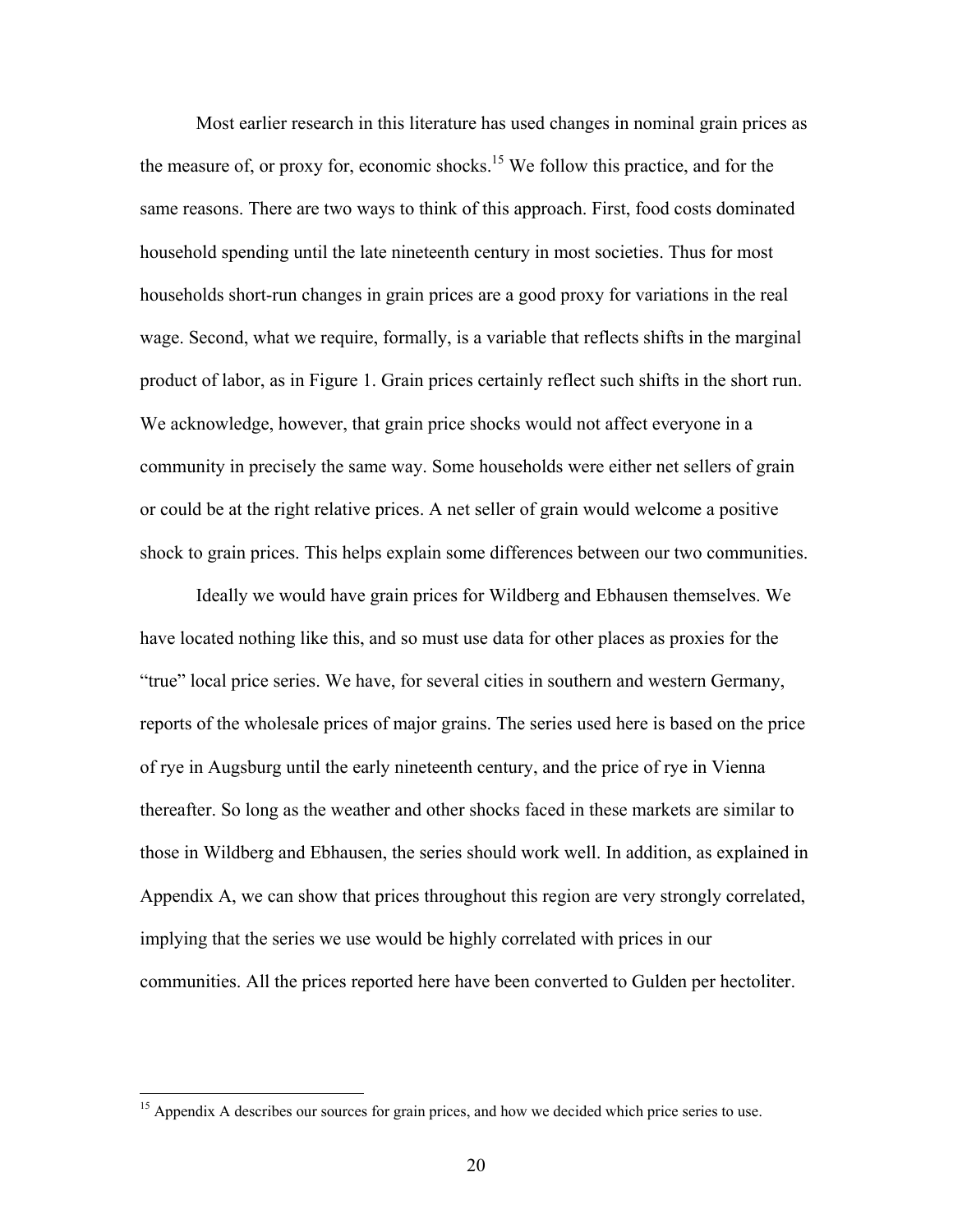#### **5. Mortality, Nuptiality, and Fertility**

Given the structure of the models we estimate, the regression results themselves are not terribly meaningful.<sup>16</sup> It is more instructive to use the results to compute a cumulative elasticity of prices, as in Tables 2-4. The elasticities report a simple thought experiment: if we increased prices by x percent, what would be the impact on mortality, nuptiality, and fertility?<sup>17</sup> The elasticities cannot be read off the regression model directly, because of the lagged dependent variables. To see this, consider a specific example. In 1805, our rye price rose nearly 67 percent over its long-run average price. In 1805, that shock has only a direct effect on, for example, mortality. But in 1806 there are two price effects: the new price for 1806, a 10 percent increase; and the effect of the 1805 price shock working through the lagged value of the dependent variable. For the same reason, the standard error of a given elasticity does not correspond to the standard error of any given regression coefficient.<sup>18</sup> Throughout this section, an elasticity is called "statistically significant" if the 95 percent confidence interval that includes the elasticity does not include zero. In Tables 2-4, we mark such elasticities with a star (\*).

<sup>&</sup>lt;sup>16</sup> Appendix Table C.1 presents the full regression results. Appendix Table C.2 reports tests of linear restrictions that various groups of variables are zero. Our specification choices are constrained by the need to parallel Weir's models in order to use his results as a comparison. Many of our individual regressions have t-statistics that are below conventional confidence levels. This does not necessarily correspond to the significance of a given elasticity, as shown by the simulations discussed below. For the purposes of our analysis it is more informative to examine the F-statistic associated with a "block" of variables, such as all the price effects in a given regression. These statistics imply that the coefficients for the crucial effects, prices, are generally significant. Note that we would *expect* the effects in the fertility models to be small or zero.

<sup>&</sup>lt;sup>17</sup> We cannot improve on Weir's (1984, p. 38) visual model of these elasticities: suppose the outcome variable follows a straight-line trend. Imagine the response to the price shock as a deviation from that trend. The cumulative elasticity represents the area between the (counter-factual) straight-line trend and the outcome variable as affected by the price shock. The units are in fractions of the value of the outcome variable in an average year. Thus an elasticity of -.500 implies that over the four-year period, the price shock reduced total marriages (for example) by an amount equal to half of all marriages that would occur in an average year.

<sup>&</sup>lt;sup>18</sup> The details of this calculation are in Appendix A.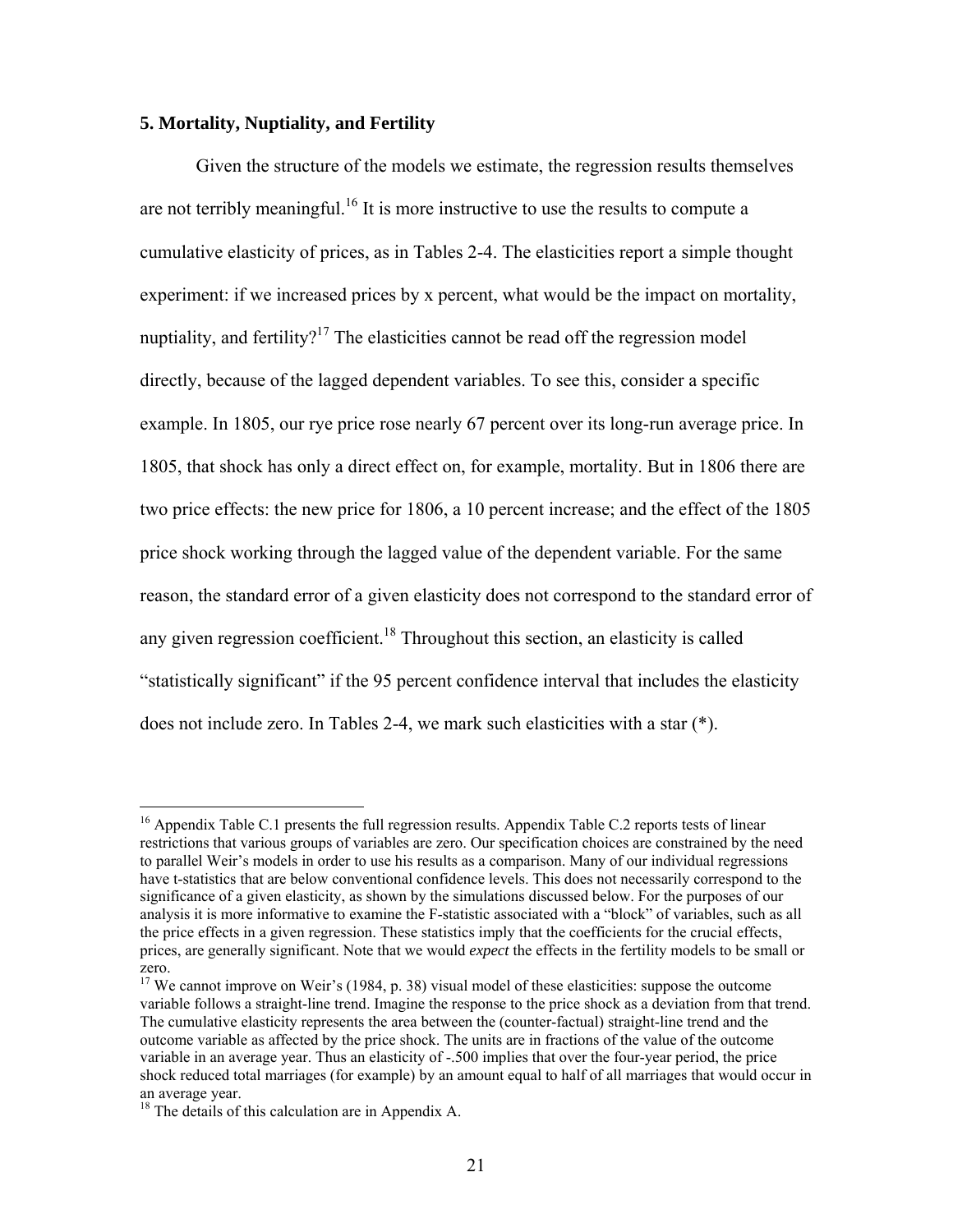We estimate separate models for the periods 1638-1687, 1688-1795, and 1796-  $1870<sup>19</sup>$  The first period is actually somewhat shorter, as the moving-average transformation of the series loses some years at the start of our data. The periods were chosen to correspond to major events or changes in the history of the region. In 1688, as already discussed, French troops invaded Württemberg, causing a noticeable demographic break, first in mortality and then in nuptiality and fertilty. The second break-point, 1795, was chosen because of the war with France and the collapse of the worsted proto-industry, the mainstay of the local economy. The end point of 1870 was chosen because it was the year that Württemberg joined a unified Germany, the political controls on permission to marry were abolished, and the railway reached the Wildberg-Ebhausen region; only a few years earlier, in 1864, the Württemberg guilds had been abolished. We have also examined shorter sub-periods to insure against misspecification associated with forcing two different regimes into the same model.

## *Mortality*

 $\overline{a}$ 

We begin with mortality. The mortality model has two lagged values of the dependent variable as well as the current value of prices and three lags of prices. The Malthusian logic implies that these impacts be positive: an increase in prices should increase mortality. In the seventeenth century, we find no statistically significant impact of price shocks on mortality in either of our communities. This apparently perverse finding can be explained by institutional features – the disastrous warfare into which the state repeatedly dragged the Württemberg population during the seventeenth century. Ebhausen was burnt to ashes in the 1630s and Wildberg lost at least one third of its

 $19$ <sup>19</sup> The start-year 1651 is used in all analyses for Wildberg.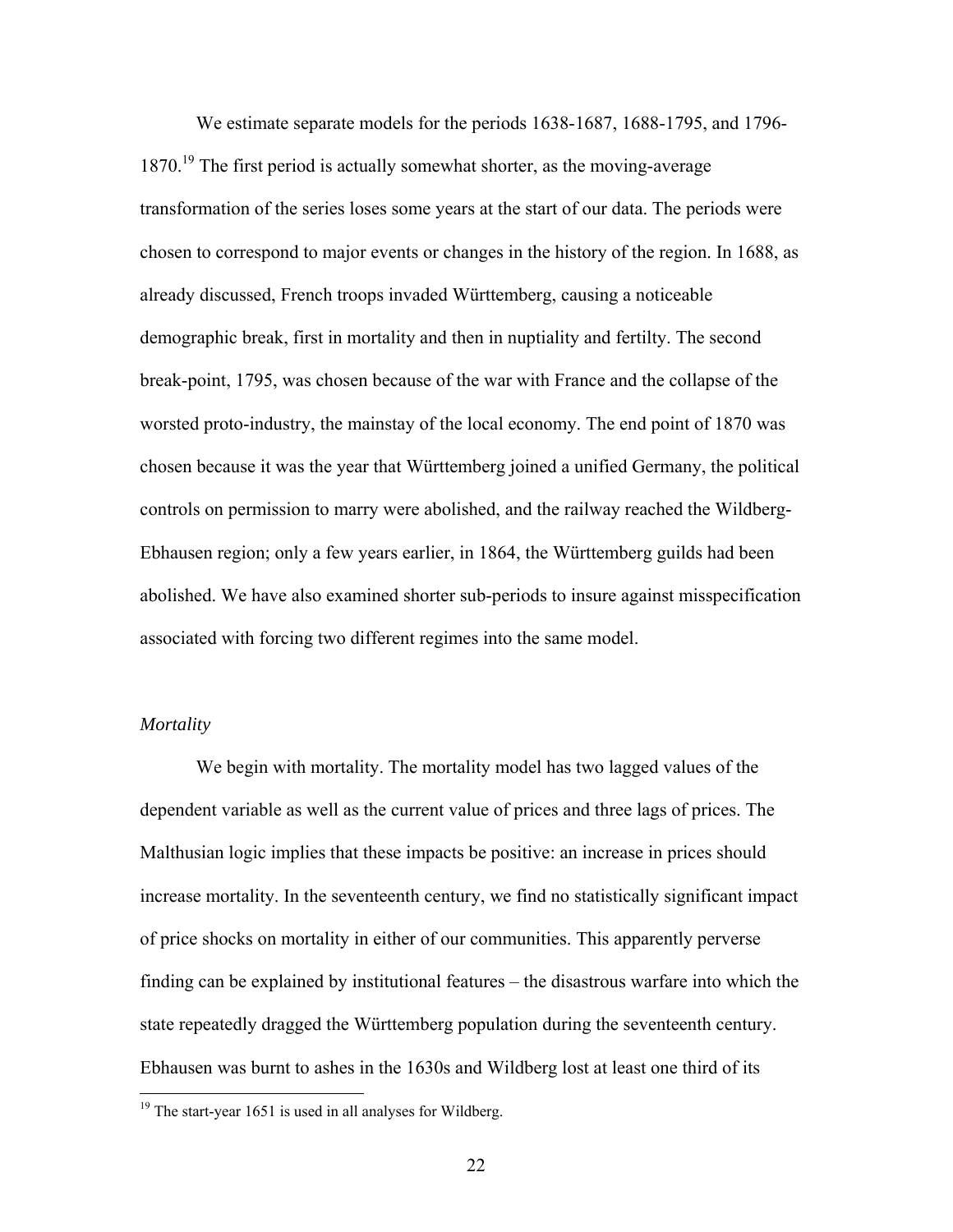inhabitants. In both communities, a non-trivial share of the population farmed their own land and thus benefited from higher rye prices. It is therefore not surprising that we observe no positive check in the seventeenth century: mortality was high, but responded to warfare and the post-war recovery, not to yearly price fluctuations.

By the early eighteenth century, both communities had recovered demographically from the Thirty Years War. Agriculture had become less important again, and proto-industry more important, especially in Ebhausen. It is therefore not surprising that we find large and often statistically significant effects of price shocks on mortality in the eighteenth century, in both Wildberg and Ebhausen. In the eighteenth century, for example, a 10 percent increase in grain prices would raise death rates by almost 5 percent.

In the period 1795-1870, the relationship between prices and mortality essentially disappears, as we would expect. With rising incomes and more diversified food supplies, shocks to any food price should not have the same impact on mortality.

How does the positive check in these Württemberg communities compare to Weir's findings for England and France? Weir's periods do not correspond to ours, so comparisons cannot be exact. But the comparisons are still instructive. In what Weir calls the "black" seventeenth century (1670-1739), a grain price shock had a cumulative, fouryear elasticity of .310 in England and.502 in France (Weir 1984, Table 6). By comparison, Wildberg at .085 was much lower than England, while Ebhausen at .790 was even larger than France. But neither elasticity for Württemberg is statistically significant. Evidently the institutional features that drew Württemberg into repeated disastrous wars and invasions made the seventeenth century even "blacker" in Württemberg than in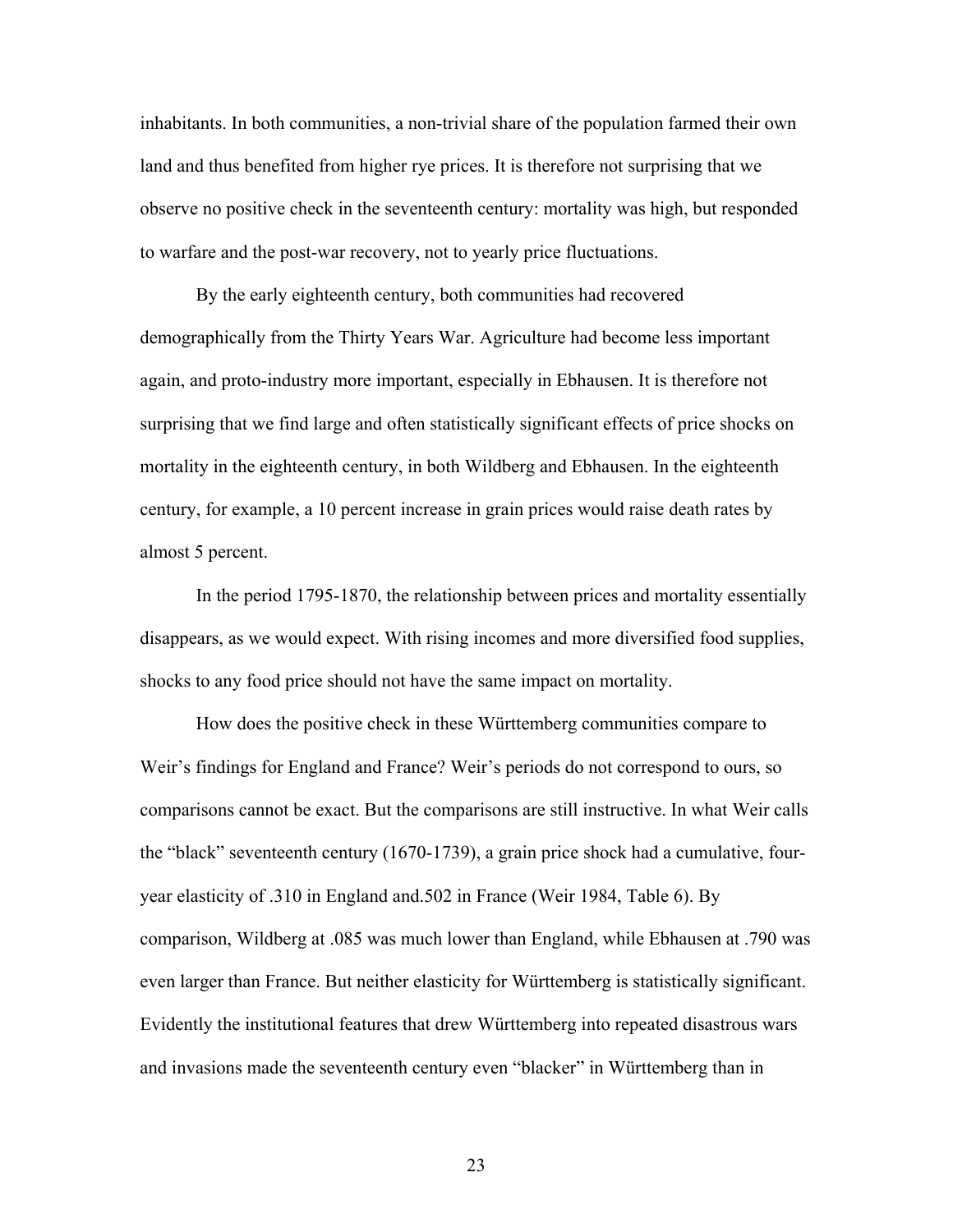England or France, completely obliterating the expected link between prices and demographic behavior.<sup>20</sup>

In Weir's study, for the period 1790-1829, the parallel figures for England and France are .424 and .037 (Weir 1984, Table 5). Our results imply that the relationship between price shocks and mortality essentially disappears in Wildberg and Ebhausen during the course of the nineteenth century.<sup>21</sup>

The most interesting comparison arises in the eighteenth century, when we find a significant positive check in Wildberg and Ebhausen. This is no surprise. But relative to expectations, the check in our communities is small: we would expect the positive check to be stronger in our communities than in England or France. After all, England and France are entire countries (which implies much more room for adjustment to any shock) and were significantly wealthier and more developed than Württemberg (which would imply greater resistance to any economic shock). Instead, the positive check in our communities, at.438 for Wildberg and .488 for Ebhausen, is larger than Weir's estimate cumulative four-year elasticity for England (.037) in the period 1790-1829, but about the same as the alogous figure for France (.424).

Institutional influences can help us explain this apparently surprising finding. Württemberg communities, as already discussed, exercised very strict controls over who could live locally. Anyone who did not hold "Bürgerrecht" (citizenship in that community) was only tolerated on a temporary basis as a "Beisitzer" (a "bye-settler" who

 $20$  On the more more disastrous and institutionally rooted character of the seventeenth-century crisis in German-speaking central Europe than in England or France, see Ogilvie (1992).

<sup>&</sup>lt;sup>21</sup> For the period 1740-1789, Weir finds that a price shock *reduced* mortality in both France and England. This is a perverse result that apparently disappears if weather variables are introduced into the model. Thus our comparison here is to the next period reports in his Table 5, which is 1790-1829. If we estimate our models for precisely this period, 1790-1829, we find four-year cumulative elasticities of .292 for Wildberg and .210 for Ebhausen.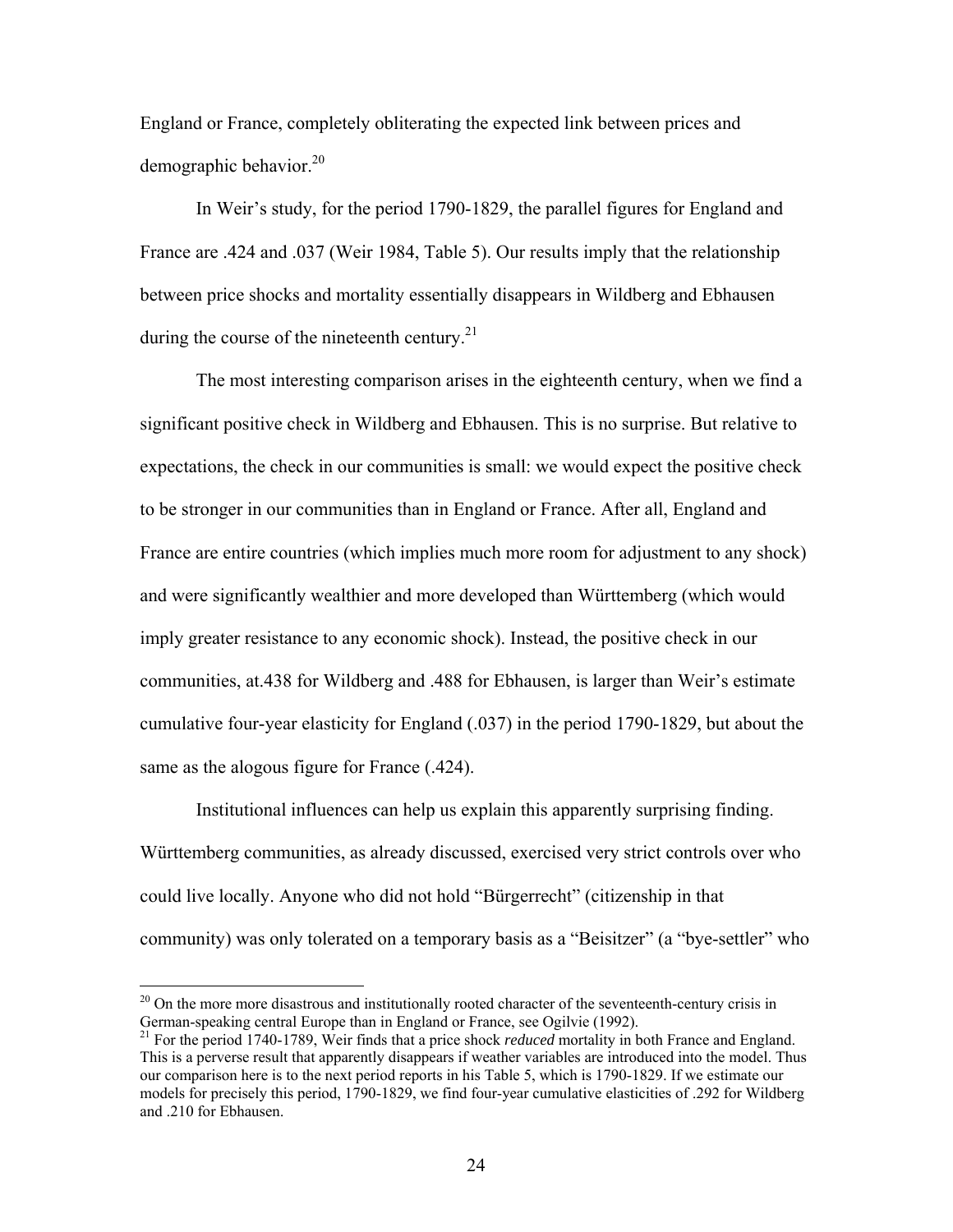was obliged to apply annually for permission to go on living in the community). Men with this status usually carried out the most menial labouring jobs – herding cattle or daylabouring – and could be ejected from the community in hard times (Ogilvie 1997). Württemberg communities also exercised strict controls over independent unmarried women, whom they pejoratively called "Eigenbrötlerinnen" – literally "own-breaders" – and subjected to continual harrassment and threats of expulsion (Ogilvie 1990, 2003). When an adverse economic shock occurred, the first response of any Württemberg community was to eject non-citizens, both in order to reduce competition for local producers and consumers, and to lighten the burden on the communal welfare system (Ogilvie 1997, 60-72). A vivid illustration of this response to perceived scarcity can be seen from a case in late seventeenth-century Wildberg. At the annual community assembly in 1660, at which every man with "citizenship" was asked if he had anything to report to the rest of the commune, one Wildberg citizen complained that "there are some *Eigenbrötlerinnen* here, who should be sent away; in the market everything is grabbed away by them, and no citizen can get anything any more". This inspired the community to conduct "a house-to-house visitation to see what *Eigenbrötlerinnen* there are here, whereupon [the matter] shall be ventilated in the community court".<sup>22</sup> In another example, from 1711, a linen-weaver from Calw who had lived in Wildberg for the preceding 19 years but was now too old to support himself was sent back to his "citizenship" in Calw.<sup>23</sup> Analysis of local court records documents how frequently the communities of Wildberg and Ebhausen did in practice expel and exclude non-citizens when times got hard or established

 $22$  Hauptstaatsarchiv Stuttgart A573 Bü. 91, fol. 8r-v, 29.10.1660: "Es habe für Aigenbröthlerin. hier solten thaills abgeschafft werden, werde vff dem Marckht alles von Ihnen hinweg gerissen, könne kein burger nichts mehr bekommen"; "Nechster tagen solle von hauß zue hauß Visitirt werden, waß sich für aigbröthlerin alhier befinden alßdan gerichtlich erörtert werd."

<sup>&</sup>lt;sup>23</sup> Pfarrarchiv Wildberg, Kirchenkonventsprotokolle, Vol. IV, fol. 284v, 25.09.1711.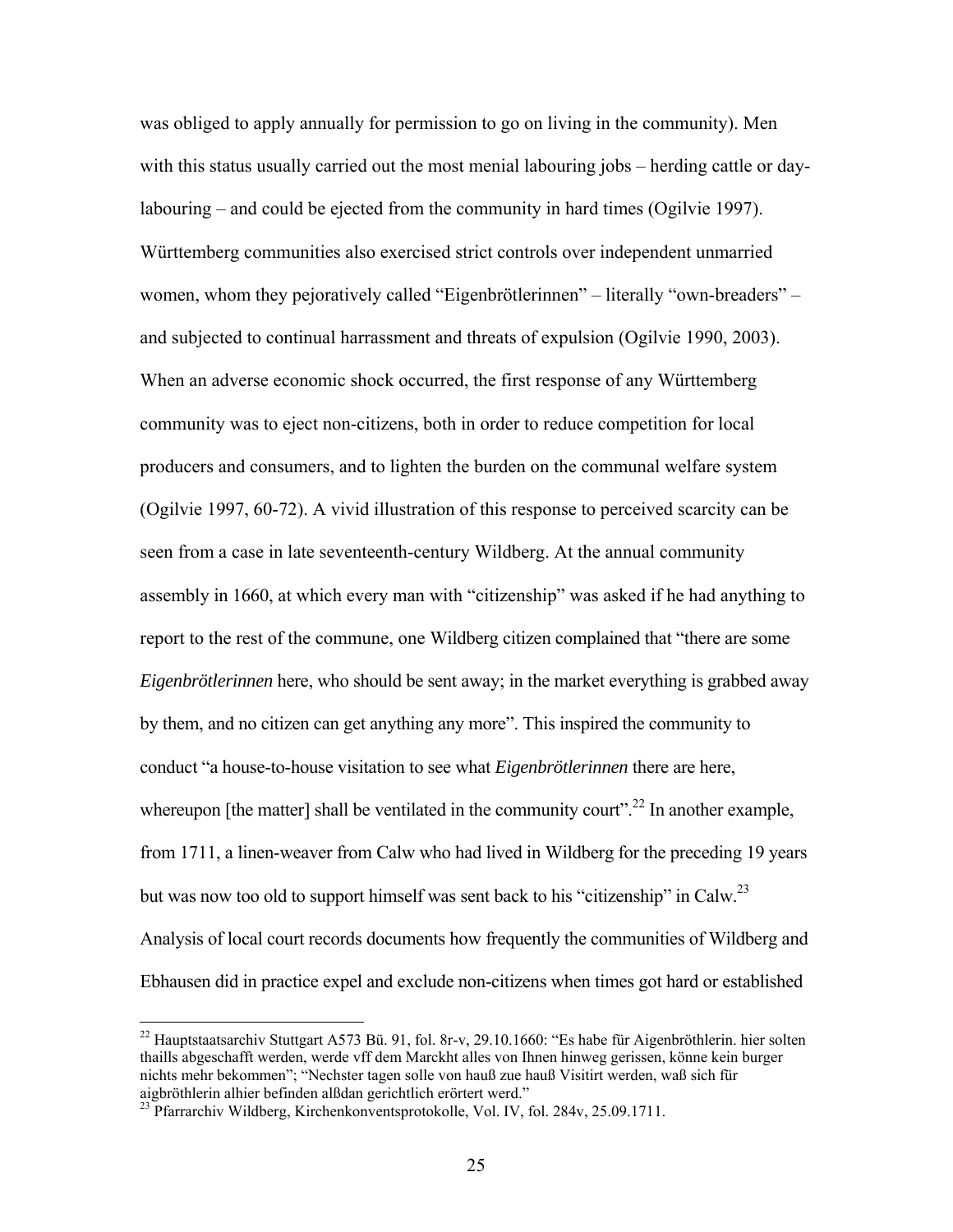citizens perceived outsiders as threatening their economic well-being (Ogilvie 1990, 1997, 2003). This attitude was summed up by the Ebhausen communal church court in 1736 when it responded to a state inquiry about the adequacy of its welfare system by reporting that "if no more outsiders come in, then we are indeed in a position to provide for our own poor".<sup>24</sup>

An institutional environment with these characteristics might indeed give rise to a situation in which the mortality response to an adverse price shock, despite Württemberg's comparative poverty and underdevelopment, could be milder than in England or France. Admittedly, a small number of marginal non-citizens might be more likely to die – but as vagrants they would tend to die without being recorded or would survive by migrating to less hard-hit localities.<sup>25</sup> And as a result of their ejection, the established community citizens left behind would have fewer hungry mouths to feed (whether through their own earnings or through the communal welfare system) and would weather the price shock with lower mortality. By shifting the mortality impact of a price shock onto a small group of already impoverished migrants, the Württemberg institutional regime might well have weakened the positive check among the majority population of established locals. Württemberg communities, that is, could export part of the effect of an economic shock.<sup>26</sup>

<sup>&</sup>lt;sup>24</sup> Pfarrarchiv Ebhausen, Kirchenkonventsprotokolle, Vol. III, fol. 198r, 6.8.1736: "wann Keine frembde mehr kommen, sind wir schon im stand unsere eigene arme zu versorg. ".

 $^{25}$  A few deaths of vagrants are recorded in the Wildberg and Ebhausen burial registers, but the literature concludes that most such people slipped through the registration system. Those ejected by small communities typically ended up in larger urban centres where they could more easily escape surveillance and avoid ejection. On this, see, e.g. Jütte (1994).<br><sup>26</sup> Hammel and Galloway (2000) study the positive check in the northern Balkans at the end of the

eighteenth century and the beginning of the nineteenth. The econometric approach they use is similar to that in Galloway (1988). This is one of the few such studies of the positive check, to our knowledge, that links the positive check and changes in its magnitude to detailed historical and institutional conditions.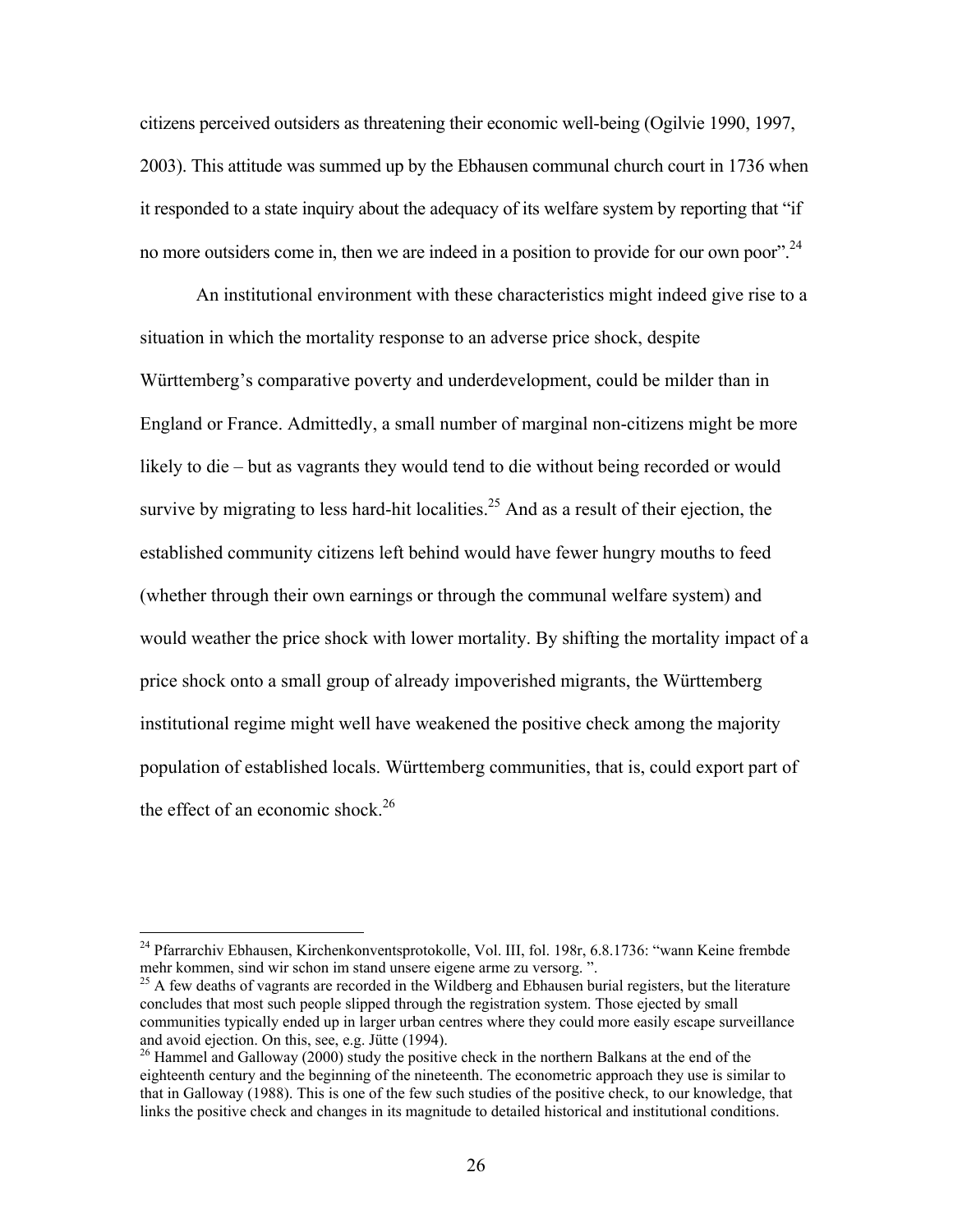## *Nuptiality*

 $\overline{a}$ 

Our models for nuptiality include two lagged values of the dependent variable as well as mortality and three lags of mortality and the same price variables as in the mortality model. The elasticities of nuptiality with respect to price shocks are reported in Table 3. The Malthusian model predicts that an increase in prices will reduce nuptiality, which is confirmed in our models for the seventeenth and eighteenth centuries. Eighteenth-century Wildberg had an especially powerful preventive check: a ten percent increase in grain prices reduces marriages by nearly 7 percent after four years.

Weir's basic finding was that Wrigley and Schofield had mischaracterized the relative power of the preventive check in England and France. Weir found that it was, contrary to their view, stronger in France. The preventive check was even stronger in eighteenth-century Württemberg, as Figure 3 reports. This comparison selects the Weir sub-period in which the preventive check was apparently strongest. The preventive check was even stronger in Wildberg in the eighteenth century. The preventive check in Ebhausen was not nearly so strong in the eighteenth century – perhaps because the village was still quite small and niches remained available in proto-industrial worsted-weaving there up to about 1730 (Ogilvie 1997, pp. 131-9). But the preventive check in eighteenthcentury Ebhausen was still stronger than in England in the period 1740-1789, and nearly as strong as in France. The preventive check loses much of its force in our communities during the nineteenth century, although in Wildberg the values remain about the same as in England in the same period. $27$ 

<sup>&</sup>lt;sup>27</sup> This comparisons are sharper if we use Weir's shorter periods. For the period 1740-1789, for example, the four-year cumulative elasticity of prices with respect to marriages in Wildberg is -.782. For France in the same period, Weir estimates an elasticity of -.608, and for England, -.113. The comparable figure for Ebhausen is -.204.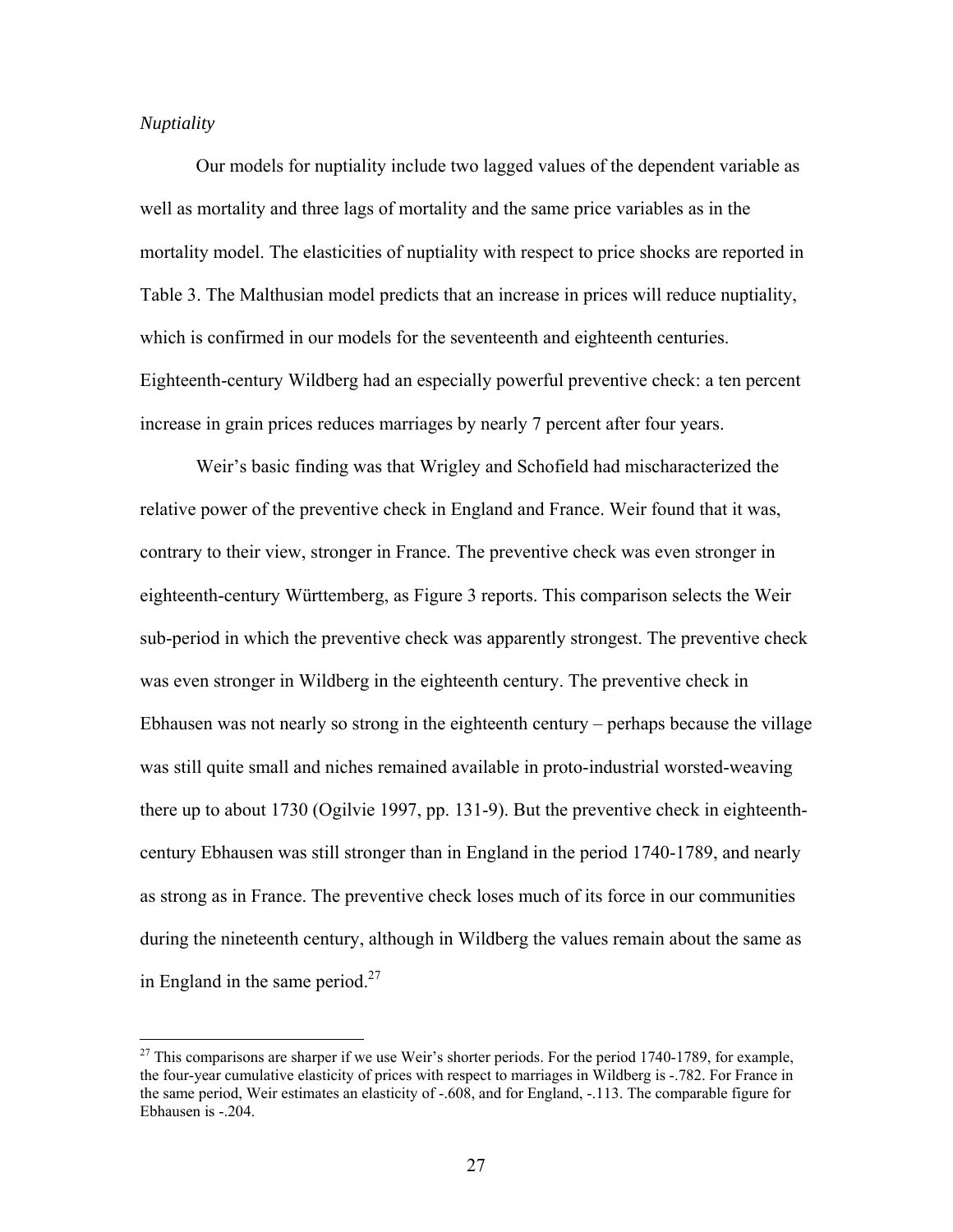The exceptional strength of the preventive check in Wildberg, and to a lesser extent in Ebhausen, runs against some widely held views, according to which the Western European Marriage Pattern was particularly strongly rooted in the northwest corner of Europe (England, the Low Countries, and northern France).<sup>28</sup> It also casts light on the underlying causes of this marriage pattern, some of which consisted of informal cultural expectations while others consisted of formal institutional rules. Traditionally, the Western European pattern of late marriage and high lifetime celibacy is regarded as having been primarily cultural in origin, driven by the informal *expectation* that one did not marry unless one could support oneself independently, but not enforced by much (or any) formal institutional coercion. This informal cultural expectation also prevailed in Württemberg, but was intensified, as discussed above, by a system of formal institutional rules enforced by community councils, church courts, and guilds, which regulated permission to settle, marry, form an independent household, and practise an occupation independently, and did so in the perceived interest of established male citizens. Over the course of the eighteenth century, these traditional institutional practices were increasingly backed up by state regulations formalizing communal control over marriage and settlement, and imposing additional restrictions on the marriage of certain sub-groups such as paupers and soldiers. By the early nineteenth century this had turned into the notorious "politische Ehekonsens", a draconian system of demographic regulation practised by states in alliance with local communities across broad swathes of central Europe until c. 1870 (Guinnane 1996; Ogilvie 1995; Matz 1980; Ehmer 1991).

The human cost was high: by 1800, 22 per cent of Wildberg women were lifetime celibates, emigration rates were high, and illegitimate births were proliferating, bringing

<sup>&</sup>lt;sup>28</sup> Hajnal (1965, 1982); Macfarlane (1978); Laslett (1988); De Moor and Van Zanden (2005).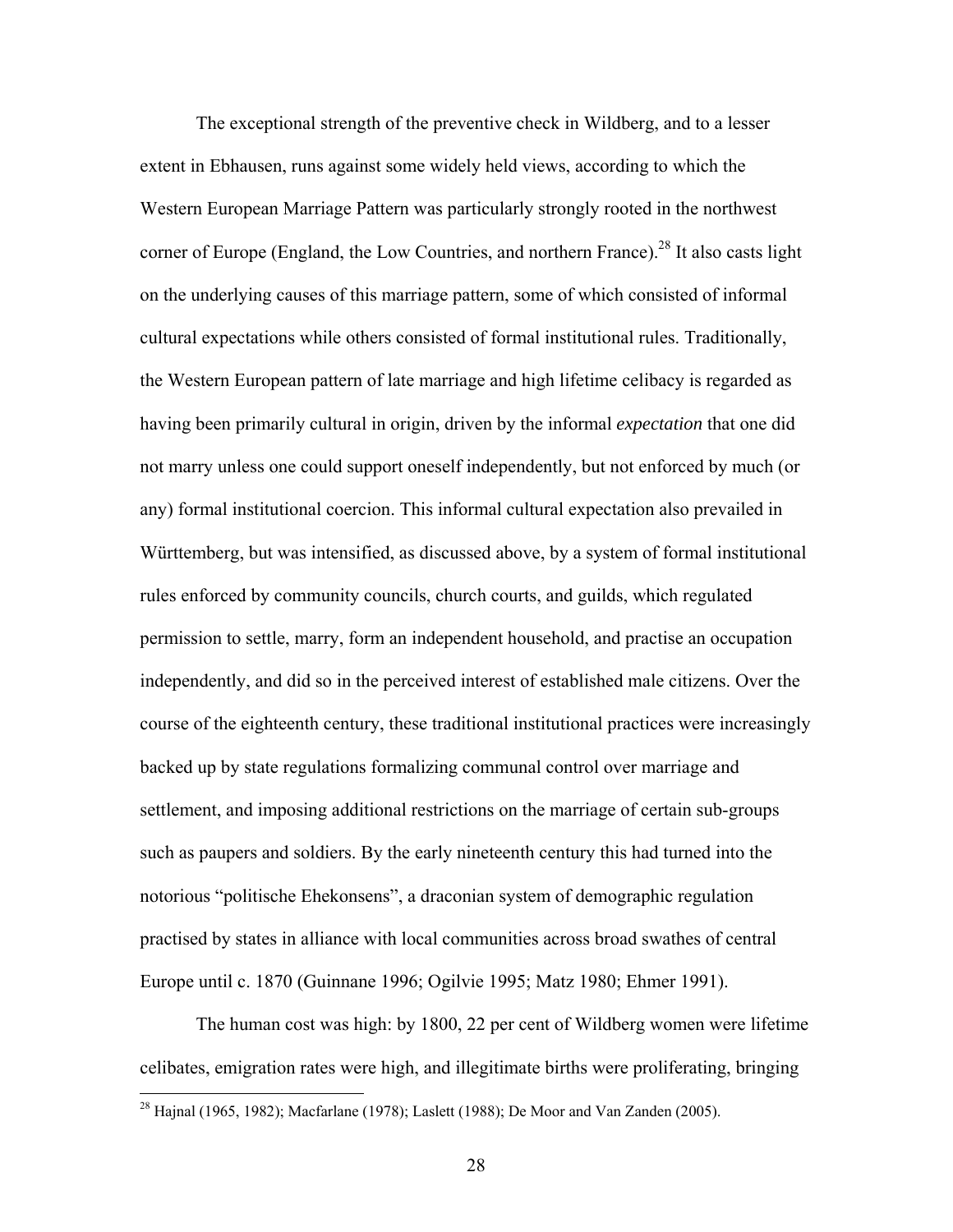in their wake very high levels of infant mortality by European standards. The women who failed to marry were forbidden by communities and guilds to engage in many independent economic occupations. Excluded from guilded crafts, commerce, and most services (other than prostitution), they were pushed into spinning (at piece-rates set at artificially low levels by weaving guilds) and day-labouring (at wages fixed by male community councils), and most eked out a wretched living on the margins of Württemberg's corporate communities (Ogilvie 2003; 2004). But this institutionally enforced Central European variant of the Western European Marriage Pattern evidently gave rise to extremely strong preventive checks, and thus a population whose nuptiality and fertility reacted very sensitively – perhaps even *over*-reacted – to fluctuations in prices.

Why did the strong negative effect of prices on nuptiality weaken in the nineteenth century, when the "political control of marriages" is supposed to have been most intense? The institutional framework may offer an explanation for this finding. Communal controls on citizenship, settlement, marriage and work, combined with guild controls on occupational mobility, combined to cause huge emigration from Württemberg to North America and eastern Europe, which reached its highpoint in the nineteenth century (Hippel 1984). An adverse economic shock was likely to cause a surge in emigration by the economically weak, leaving behind the economically strong. Until the liberalization and ultimate abolition of the Württemberg political controls on permission to marry (which did not occur until 1862-1870), the economically weak members of communities were precisely those most likely to be denied permission to marry (Matz 1980; Ehmer 1991; Ogilvie 2003). An adverse economic shock in the high-emigration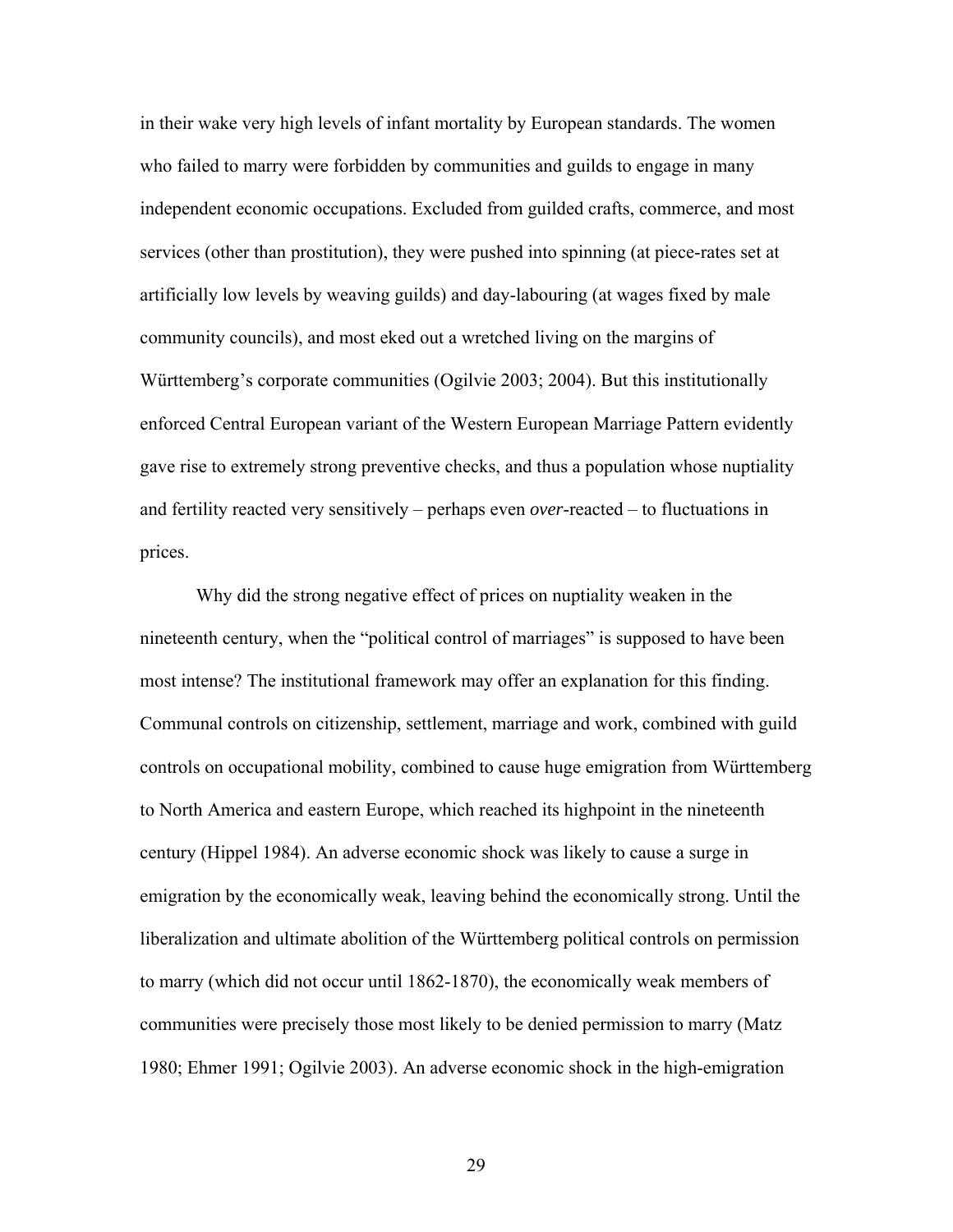environment of the nineteenth century was likely, therefore, to cause the non-marrying poor to emigrate, leaving more niches to encourage marriages among the middling and better-off members of the community. The weakening of the impact of prices on nuptiality in the nineteenth century may therefore – paradoxically – be an artefact of the strengthening of the institutional restrictions on marriage which encouraged emigration among those strata most likely to be hard hit by a price shock.

#### *Mortality and Nuptiality*

To consider another feature of the institutional environment in Wildberg and Ebhausen, we must briefly step away from the pure Malthusian model. Weir and others in this literature control, in their nuptiality models, for the effect of mortality. The idea is that a mortality spike might affect marriages in the near future by reducing the number of possible mates available, or by creating a larger number of widows and widowers seeking to remarry. The *direct* effect of mortality on nuptiality has not, however, received much attention in interpreting these models. Figure 4 shows the simulated impact of a mortality shock on nuptiality for Wildberg and the similar period from Weir's estimates for France and England. (The figure reports elasticities for Wildberg only; similar computations for Ebhausen show that the effect there is similar but smaller than in Wildberg). These hypothetical shocks to mortality hold prices constant, so they are somewhat artificial. Most events that would lead to mortality shocks, such as war or crop failure, would also affect prices. The elasticities are much, much larger than the price elasticities. They imply for the eighteenth century that a ten percent increase in the death rate in Wildberg would cause an eight percent total increase in marriages over a four-year period. The ninety-five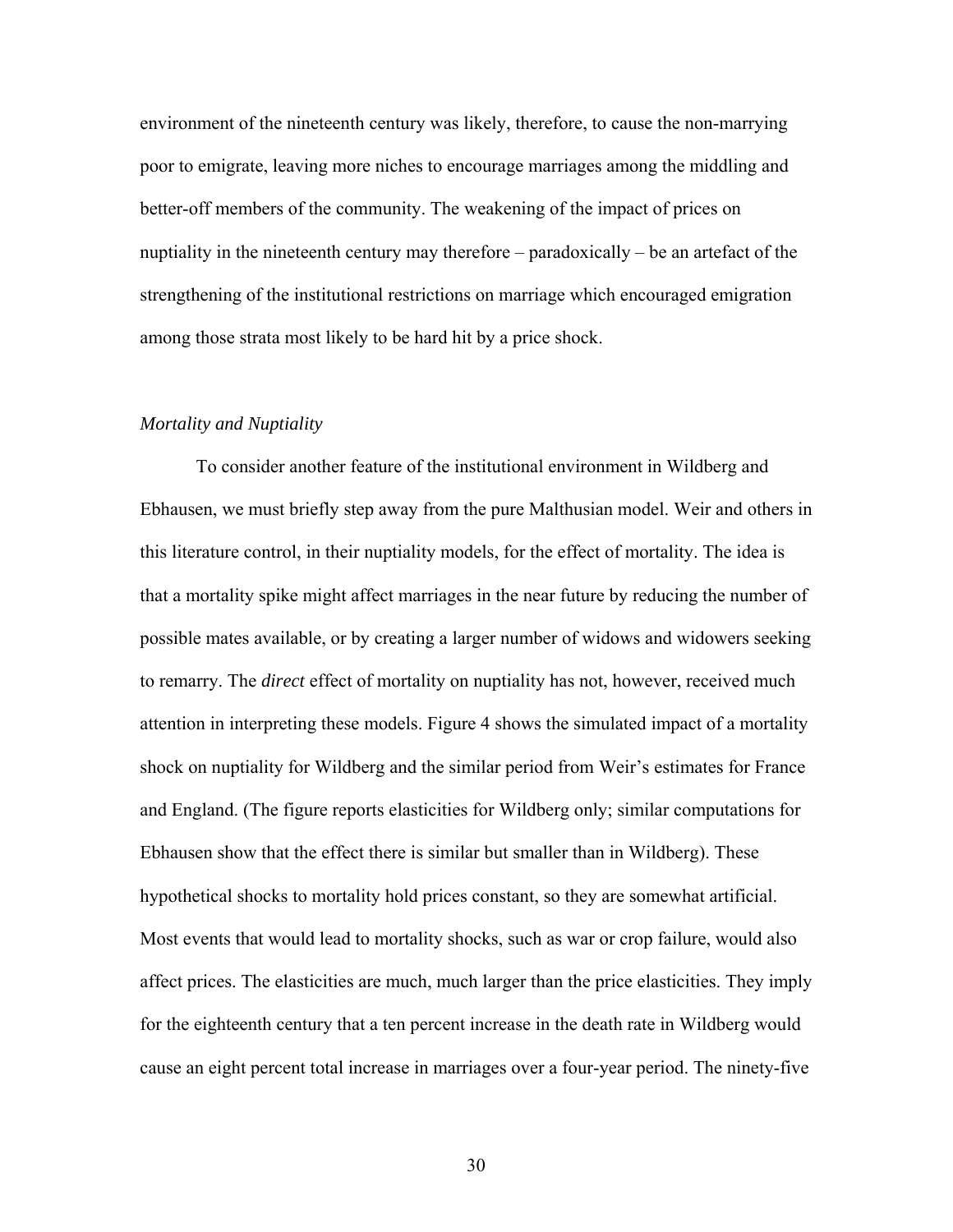percent confidence interval for the Wildberg elasticities (not reported) lie above the French estimate after the first year; we cannot compute the error bands for Weir's elasticities because we lack the variance-covariance matrix of the estimates, but the Wildberg elasticities are clearly much larger than those in France or Enland in this period.

This result is fully consistent with the institutional framework governing family formation and economic activity in rural Württemberg. Marriage was only possible if one could *both* support oneself *and* convince one's community council and one's guild that one could do so. This required inheriting some land (implying that someone had to die) and, since only a few people still lived exclusively from farming their own land, also inheriting a craft workshop from one's father or the capital to set up a new workshop. Furthermore, one had to persuade the local guild chapter that regulated one's craft or other occupation that an additional workshop would not constitute "unfair" competition against existing masters, as can be seen from communal court minutes and petitions of those refused permission to marry or settle locally on precisely such grounds. One young man who in the seventeenth century promised marriage to an Ebhausen girl, "on condition that if he be admitted here as a [community] citizen he will get wedded to her", was "rejected by the bailiff and community court [on the grounds that] the craft is over-filled and the citizenry altogether too large".<sup>29</sup>

<u>.</u>

 $^{29}$  Hauptstaatsarchiv Stuttgart A573 Bü. 124, fol. 61r, 23.4.1625: "solch. mas. verheürath, dz wann er, bürg.lich alhie einkomme, er hochzeit mit ihro hallten wölle"; "werde er vonn s: vnnd gericht abgewis., daß handtwerkh seye übersezt vnd die burgerschafft allzugroß". Schofield (2003, p. 57) contrasts the English demographic system, "which operated through the mechanisms of the wage-economy," to an economy based on the filling of niches, "in which people have to wait for dead men's shoes before they can enter upon a holding."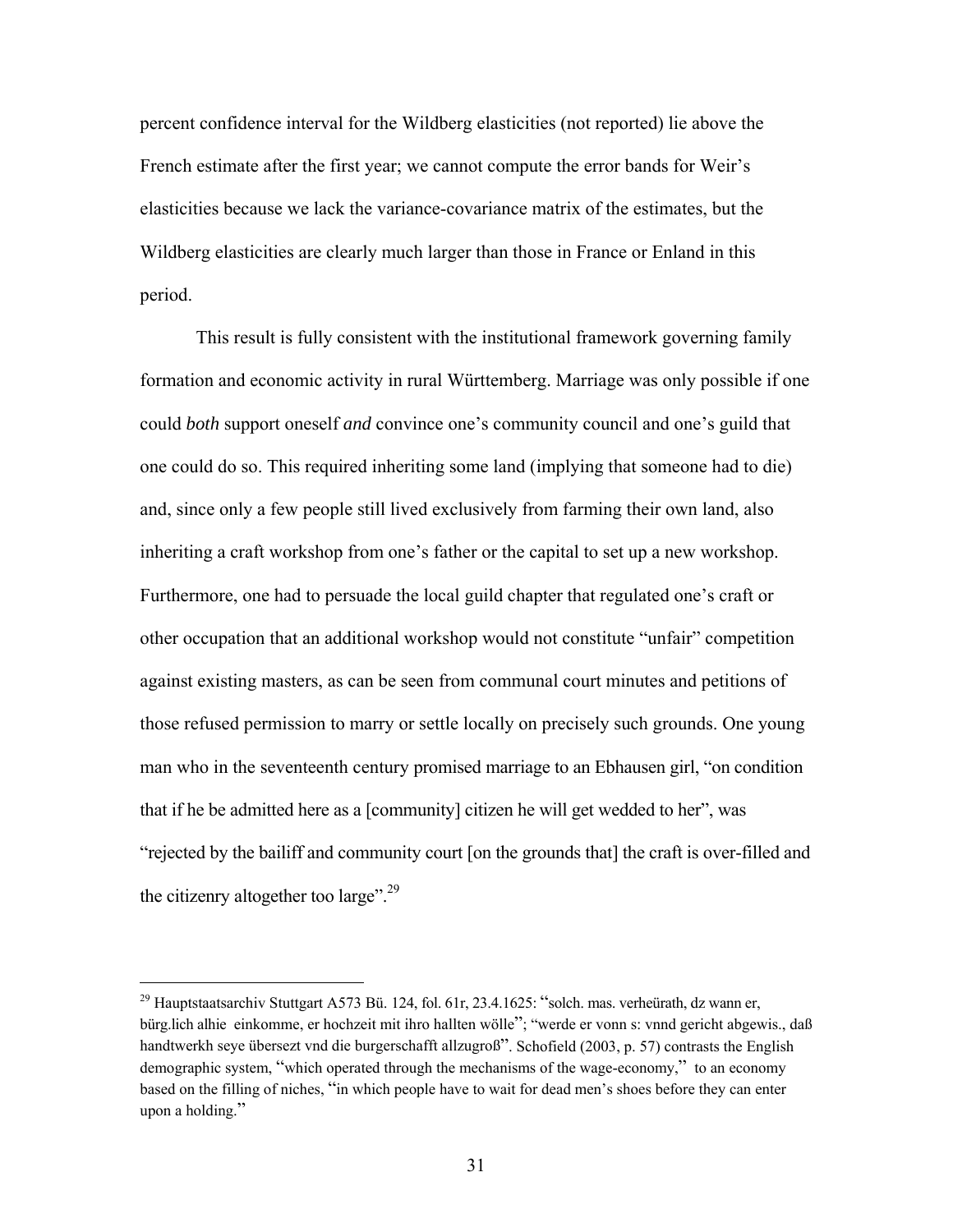This left day-laboring as the main occupation not reliant on inheriting or obtaining guild mastership or both. But community councils were chary of permitting marriage to people who could only support themselves through day-laboring (Matz 1980; Ogilvie 1997, 2003). Although it was sometimes inevitable, communities sought to restrain the practice, and the central state increasingly provided them with legislative instruments to help them enforce these marriage restrictions against poor people. Thus, for instance, in 1743 the Ebhausen church court refused permission to Jerg Rauschenberger from Monhardt (an isolated hamlet near Ebhausen) to marry the daughter of an Ebhausen citizen, on the grounds that "all circumstances show absolutely clearly that both Godly commandments and temporal ordinances permit no marriage here ... Rauschenberger is not a community citizen and neither can nor will be accepted as such, and the latest instructions from the district authorities relating to the many princely decrees and to the princely marriage ordinance totally prohibit recognition of such marriages any longer, and on both sides [bride's and groom's] there is nothing present but pure poverty".<sup>30</sup> Under such circumstances, it is unsurprising that marriage in Württemberg emerges as being so strongly dependent on mortality, which alone could free up "niches" and create incentives for one's community to permit a new household to be formed.

#### *Fertility*

1

Finally, we turn to the estimates of how fertility responded to price shocks. The models reported here can be thought of as either tests of the key assumption underlying

<sup>30</sup> Pfarrarchiv Ebhausen, Kirchenkonventsprotokolle, Vol. IV, fol. 10v, 26.4.1743: "da nun alle umbstand so clar u: deütl:, daß das gottl.: gepoten, u: die weltl: ordnung hierin keine Ehe Erlaubt, dazu noch gekomm., daß .... d. rausch.berger kein burger, auch zu keinen burger könn. noch woll. angenomm. werd., u: das lestere oberammtl.: außschreiben welches sich auff frstl.: vile Rescript, u: Eheordnung. beziehet, durchauß v.bietet keine solche Ehen Mehr zu erkenn., u: beederseits eine pure armuth Vorhand.".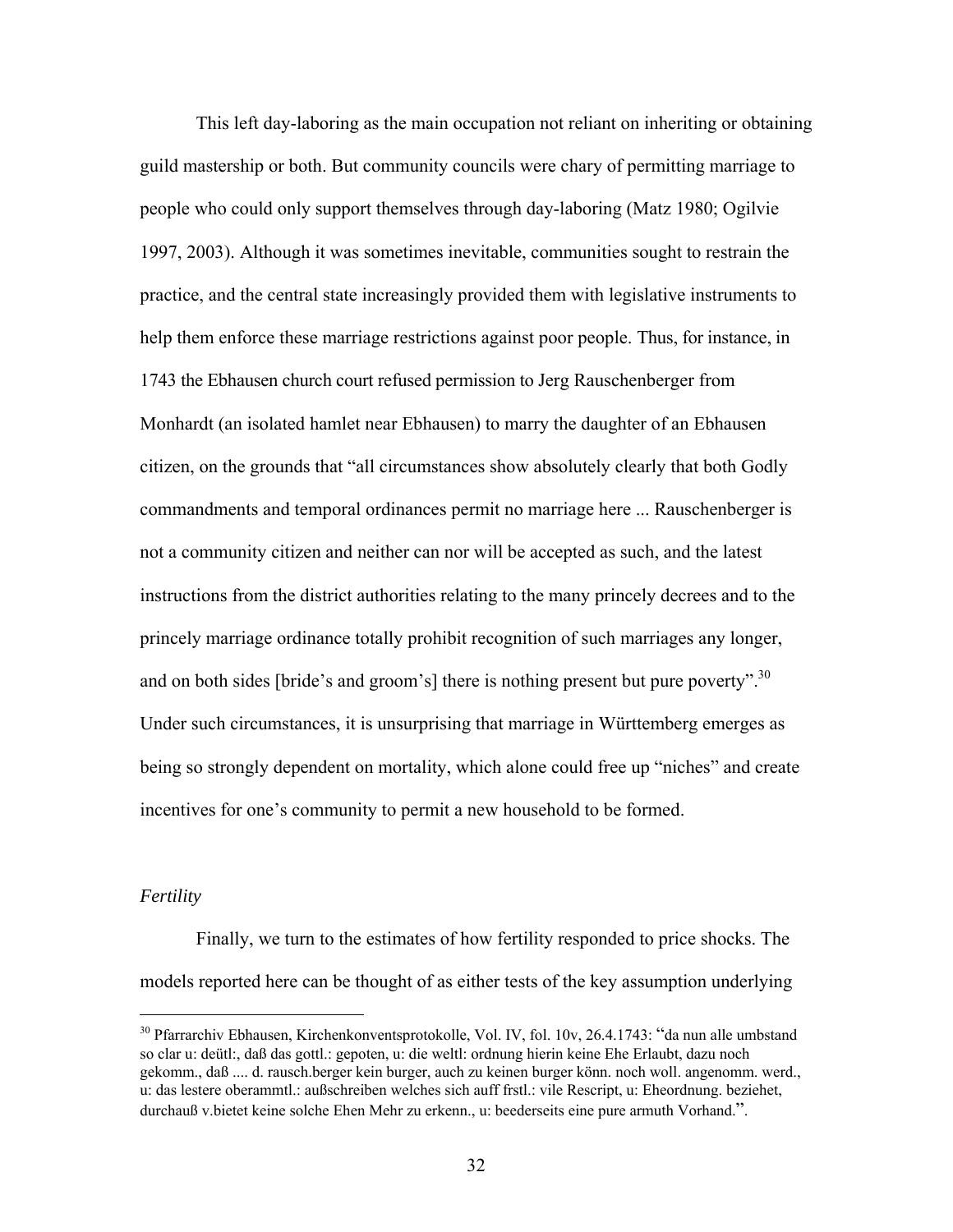Malthusian models – that fertility is regulated by marriage, not by fertility decisions within marriage – or as a crude effort to look for the beginnings of the fertility transition. At a simple level, the fertility of a natural fertility population should not react to price shocks. One can think of qualifications, of course. In a badly-nourished population, a severe shock might be enough to reduce the fecundability of women, and thus reduce fertility without any intentional fertility control. That is, the price shocks modeled here might affect the determinants of natural fertility as well as provide incentives to control fertility. $31$ 

The fertility models again include two lagged values of the dependent variable, the usual price variables, and the current and three lagged values of mortality. One would expect fertility in such a population to be a function of nuptiality, but recent marriages will account for a small fraction of all fertile couples. In any case, adding nuptiality terms to the model does not alter the results presented here.

Table 4 reports the elasticities of fertility with respect to rye prices. On the one hand, the estimates for the periods up to 1795 confirm the basic assumptions of the Malthusian model: fertility does not respond significantly to price shocks in most cases.<sup>32</sup> The regulation of births works through the regulation of marriage. The nineteenth century

<sup>&</sup>lt;sup>31</sup> The next step in our research is to use family reconstitutions for Wildberg, Ebhausen, and a third village, Auingen, to examine the determinants of fertility. Thus we are not relying on this exercise to examine the fertility transition *per se*. For the purposes of the present analysis, we prefer to remain agnostic on the precise interpretation of the reaction of marital fertility, measured this way, to price shocks. A recent paper using couple-level data from Sweden for the period 1766-1864 interprets the reaction of fertility to price shocks as deliberate contraception (Bengtsson and Dribe (2006)). We are sympathetic to that view, and plan to pursue a similar analysis with our family-reconstitution data. An alternative interpretation would be that the response of marital fertility to price shocks reflects variations in the level of natural fertility. Such variations might reflect the impact of prices on nutrition, spousal separation, or coital frequency. The latter interpretation is plausible but debated. Among others, Menken, Trussell, and Watkins (1981) doubt that plausible nutritional changes could affect the biological determinants of fecundity enough to produce significant changes in fertility.

<sup>&</sup>lt;sup>32</sup> The fertility series here is constructed from legitimate births, as it should be for our argument. Reestimating these models including illegitimate births shows that extra-marital fertility behaved in a very similar way.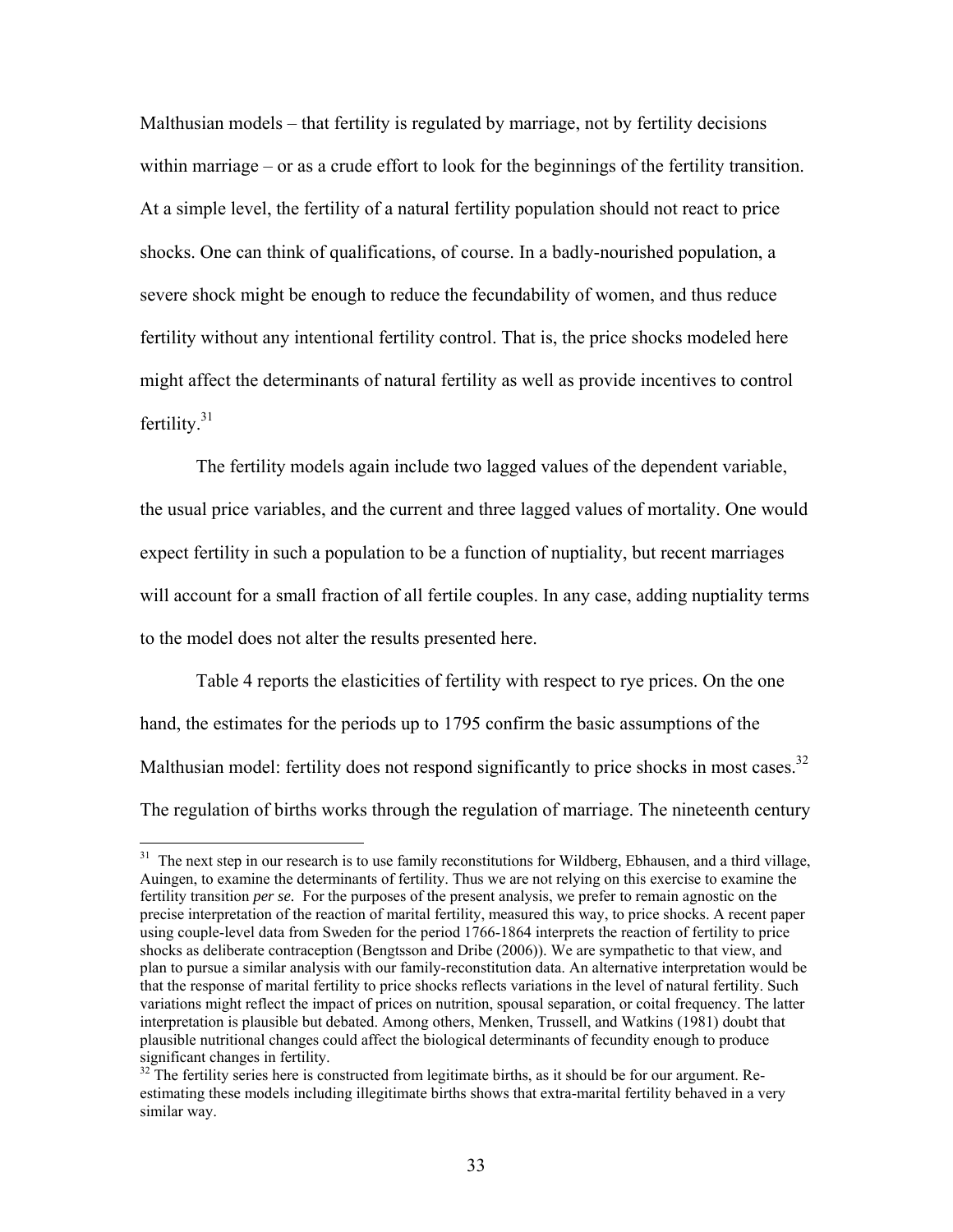holds some surprises that will provide the basis for our future work based on the familyreconstitution data for these communities. Wildberg fertility exhibits significant, negative responses to a price shock for the period 1796-1870. To place these in context, the largest such elasticities Weir reports, for England and France in the period 1790-1829, range up to -.208. For France in the period 1830-1869, when we know from other sources that a fertility transition was well underway, Weir's largest estimates are -.122 (Weir 1984, Table 4). So the fertility responses we find for Wildberg are relatively strong. Wildberg thus shows some evidence of possible fertility control in the period 1795-1870, before the demographic transition is supposed to have taken off in Germany. These econometric findings are very suggestive, but this kind of aggregative analysis is not sufficient to demonstrate that fertility control was really taking place. We will address this issue in greater detail with the family reconstitution approach, which supports fine-grained tests of departures from natural fertility.

#### *How Did Wildberg and Ebhausen Differ?*

Overall, Wildberg and Ebhausen responded to price shocks very similarly, but occasionally their reactions diverged. Why might this have been? Formal econometric testing suggests that in some instances where the Wildberg and Ebhausen models appear to diverge, it is really just a matter of imprecise estimates for one or the other community; that is, we usually cannot reject the null hypothesis of "no model difference" for the two places. In other cases, the divergence is explicable in terms of economic differences between the two communities – Wildberg was more urban, more industrial, more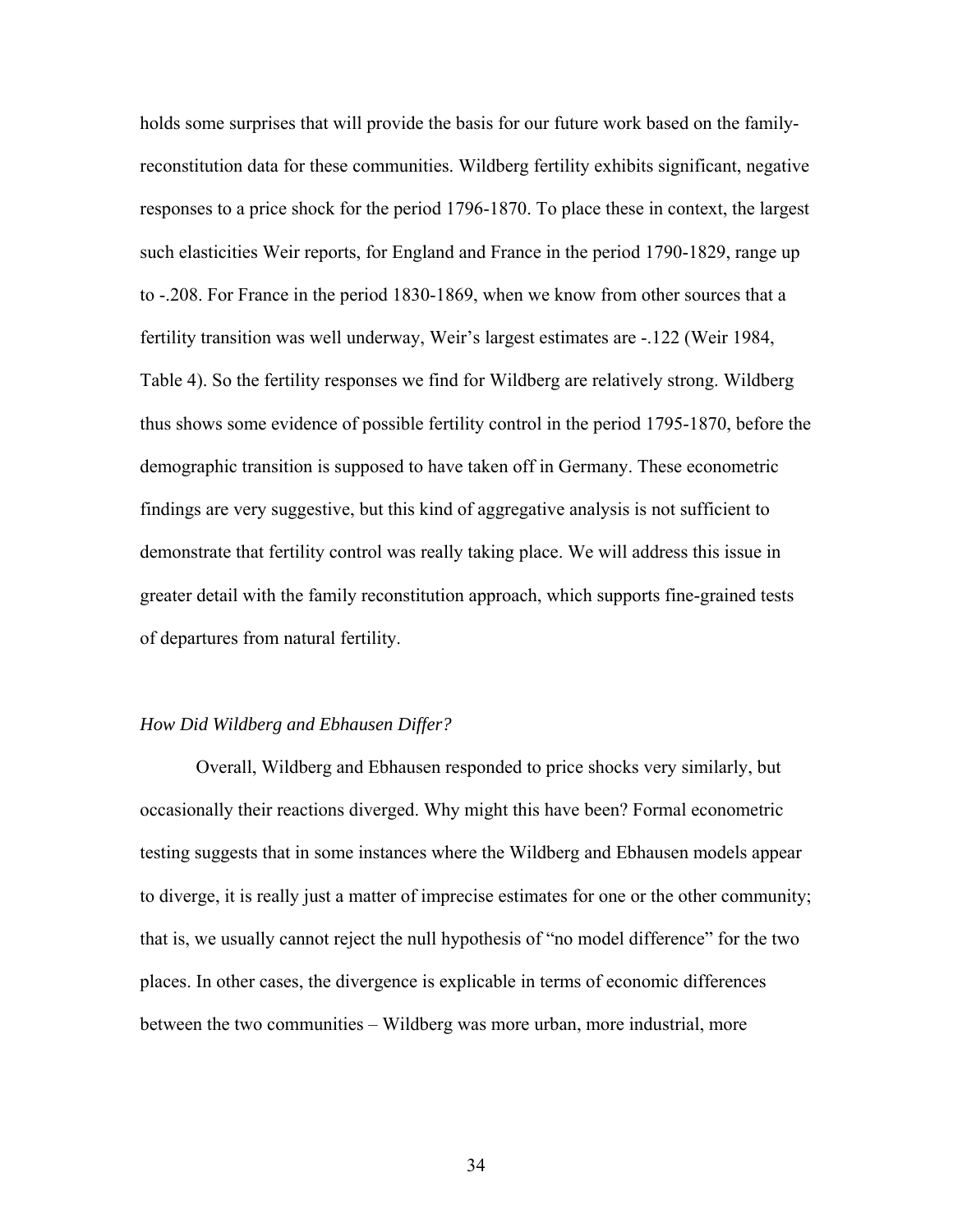wealthy, and more economically stagnant; Ebhausen was more rural, more agricultural, poorer, and began its proto-industrial expansion nearly a century later.

There are no instances in which the positive check is significant in one community and not in the other. The elasticities also tend to have similar magnitudes for the communities. The only exception is the seventeenth century, when the positive check in Ebhausen is somewhat erratic, but much larger than in Wildberg (although not statistically significant). Wildberg had a far more industrial economy and Ebhausen a far more agricultural one. As late as 1736, despite the continual growth of proto-industry in Ebhausen, around 80 percent of its households lived partly from farming their own land, compared to only 40 percent of households in Wildberg. There are two, offsetting effects at work here. On the one hand, one would expect the more highly industrialized community of Wildberg to have been more vulnerable to a price shock because it contained more households that were net purchasers of food, and hence to show a stronger positive check than the more agricultural community of Ebhausen where more households benefited from rising grain prices by being net sellers, rather than buyers, of grain. On the other hand, Wildberg's income base was more diversified, and this case the benefits of diversification prevailed. The positive check converges in the two communities in the eighteenth and nineteenth centuries, not surprisingly since Ebhausen was becoming more highly industrial, and hence more similar to Wildberg

Nuptiality also responds somewhat differently in the two communities. In the seventeenth century, the preventive check is stronger in Ebhausen, although not significant. In the eighteenth century it is much stronger in Wildberg, and this time statistically significant. In the third period (1796-1870), the elasticities are essentially the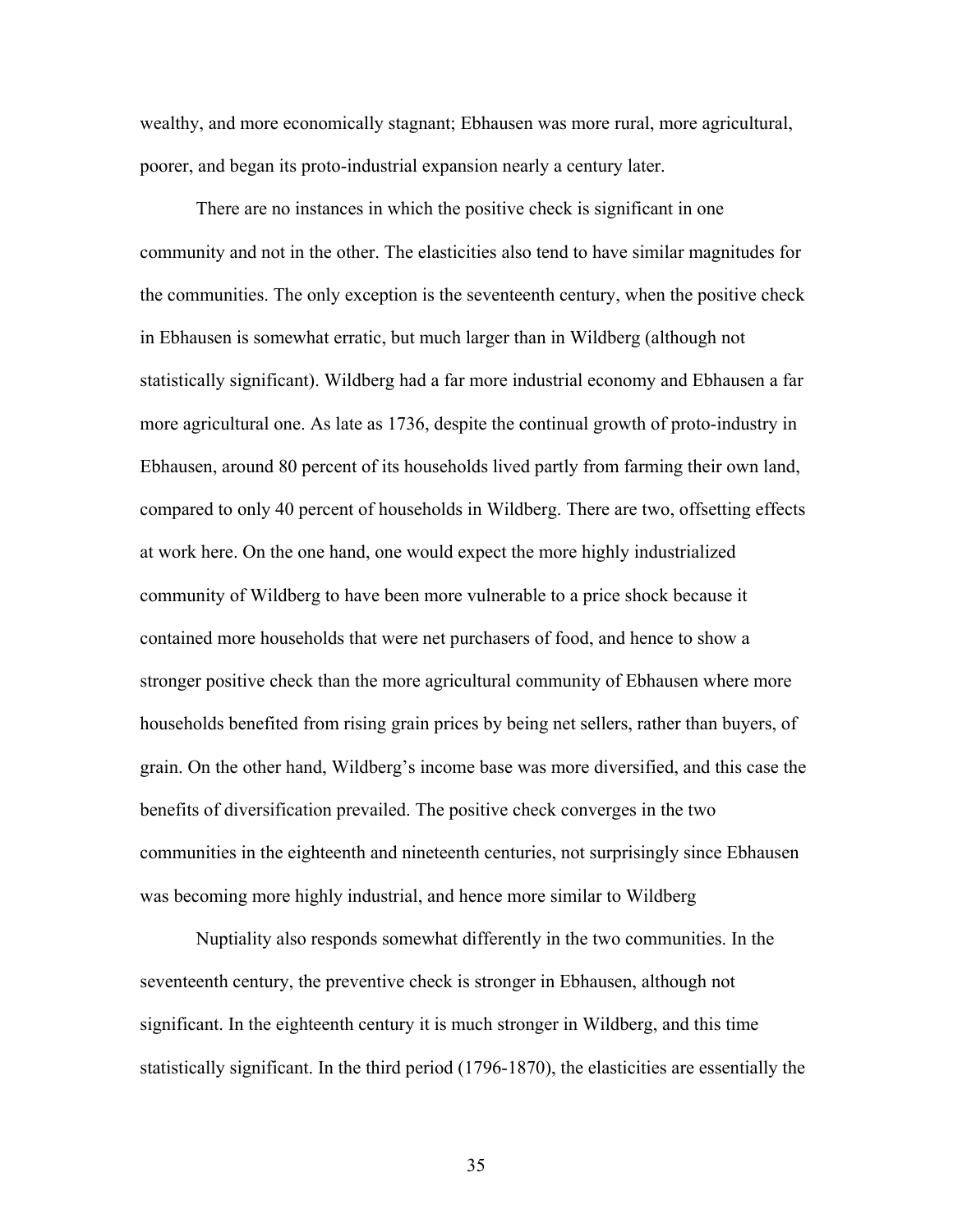same between Wildberg and Ebhausen, and very small. Wildberg nuptiality remained more vulnerable to shocks in the eighteenth century. This is not surprising, since its economy was still more industrial than that of Ebhausen.

Fertility responds in a basically similar way in both communities. In the first and second periods, the signs are always the same between the two communities, the magnitudes are always very similar (and very small). In the third period, Wildberg shows signs of limiting fertility in the face of price shocks. Ebhausen's response is slightly smaller in absolute value and shows the same sign, so there is no contradiction between the results for the two communities, except for the fact that highly urban and longindustrialized Wildberg *may* be showing some early signs of fertility control in the 75 years before 1870, whereas more rural and still more agricultural Ebhausen was not.

#### **6. Conclusions**

This paper uses a now-standard methodology to model the impact of short-run fluctuations in prices on mortality, nuptiality, and fertility in two Württemberg communities from the seventeenth to the early twentieth century. We confirm, as have many before us, the existence of a positive check and a preventive check in the eighteenth century. We also confirm the basic assumption of the Malthusian model of fertility: births are largely regulated by variables affecting marriage rates rather than by the limitation of fertility within marriage. At one level, therefore, our study provides one more confirmation of the basic contours of this Malthusian model.

But in many ways our results differ from those found for other European regions, and in ways that signal the need to pay close attention to the way local institutions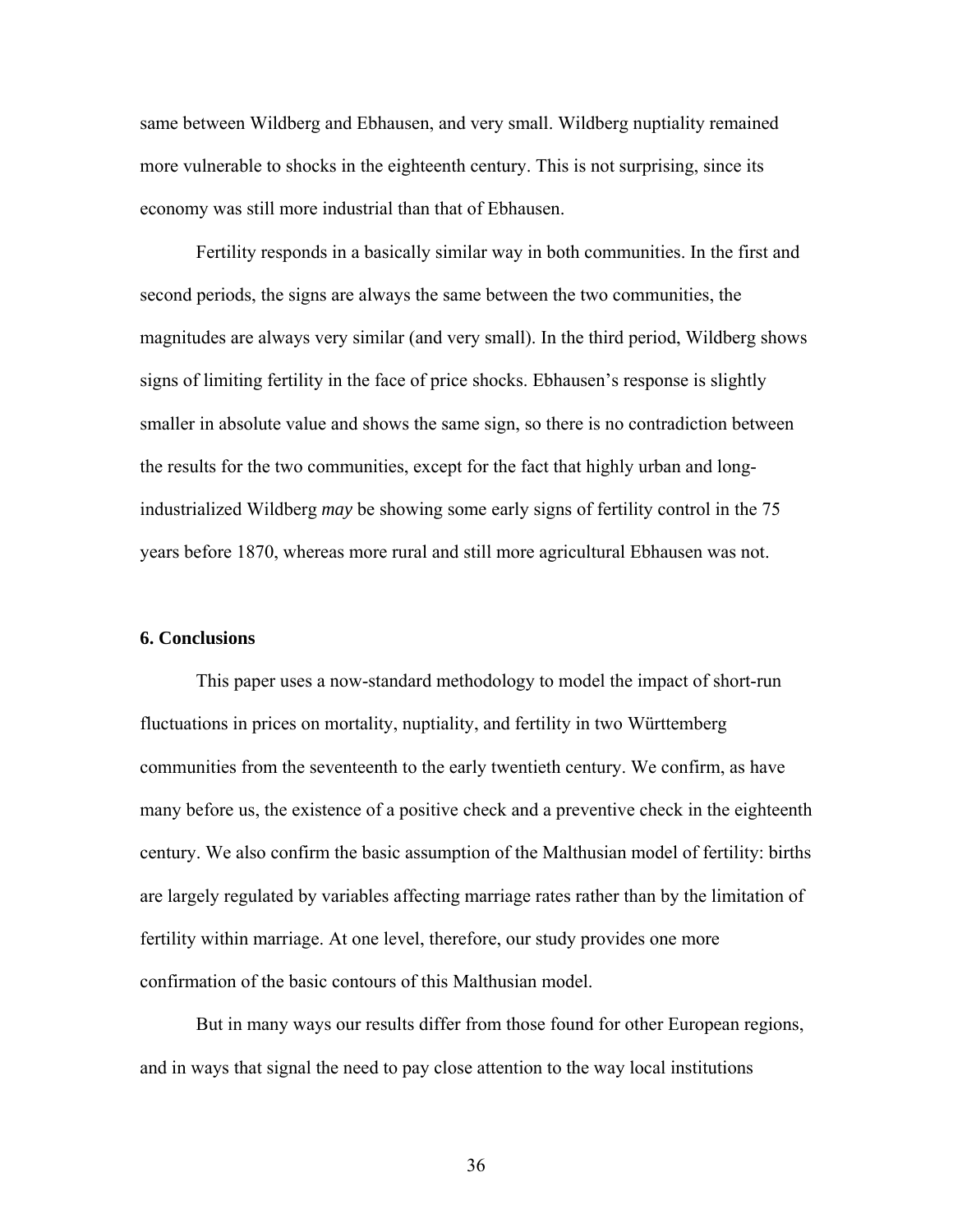governed economic life. Unfortunately most studies of this sort have not paid much attention to the institutional context or have only remarked on institutions to explain some uncomfortable finding. We know that in this part of Germany, local communities, occupational guilds, and the state had unusually well-developed powers over the right to marry, to carry on an occupation, and even to live in a given place. Those powers imply specific departures from the findings for England or France in the same periods. Our analysis confirms the demographic importance of these institutional features of the Württemberg environment, and form a warning to those who would ignore them in other contexts.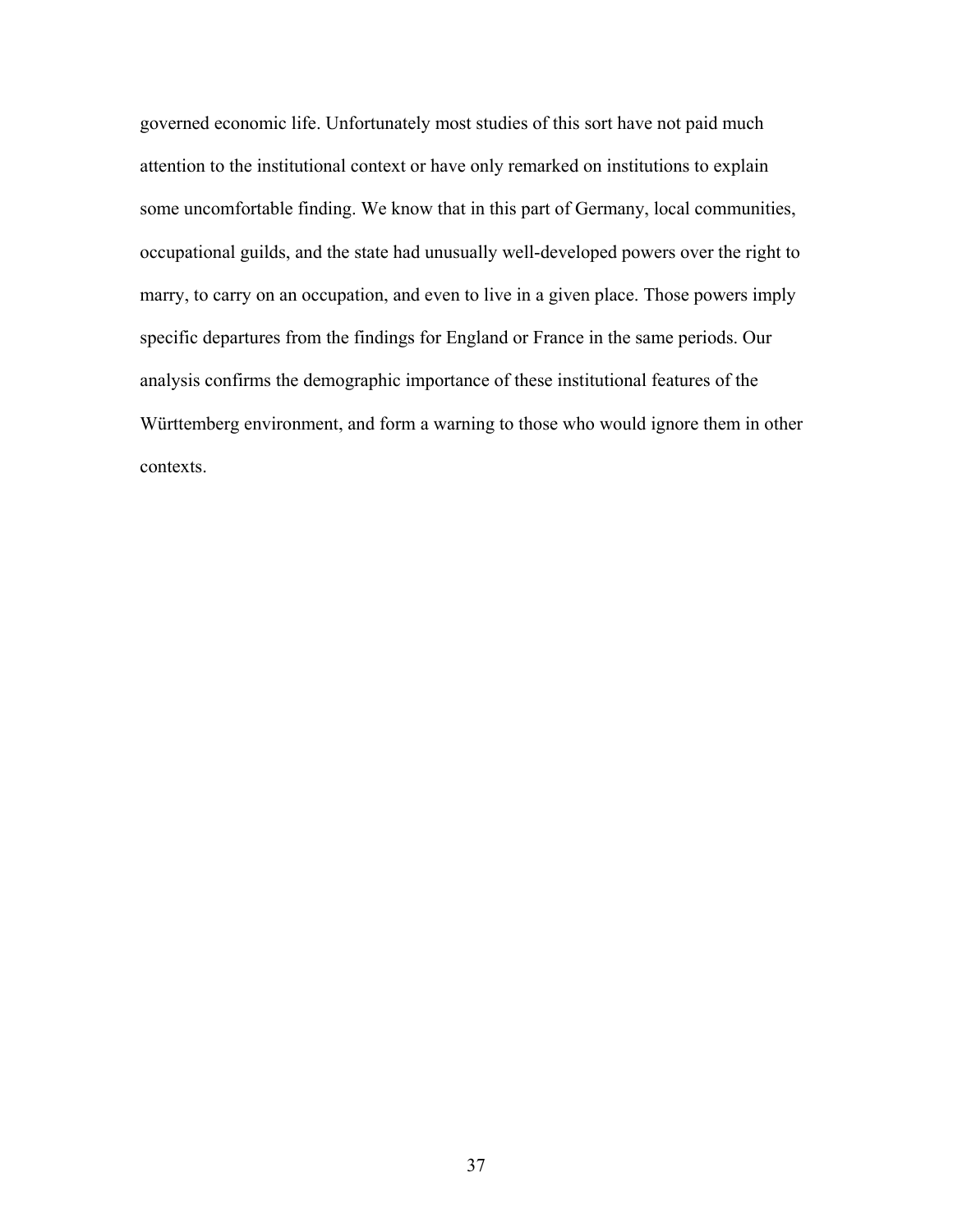## **References**

Bengtsson, T. and M. Dribe, 2005. "New Evidence on the Standard of Living in Sweden during the 18th and 19th Centuries: Long-Term Development of the Demographic Response to Short-Term Economic Stress." *Living Standards in the Past: New Perspectives on Well-Being in Asia and Europe*. Eds. R. C. Allen, T. Bengtsson and M. Dribe. Oxford.

Bengtsson, T. and M. Dribe, 2006. "Deliberate Control in a Natural Fertility Population: Southern Sweden, 1766-1864." *Demography* 43(4): 727-746.

Boelcke, Willi A., 1987. *Wirtschaftsgeschichte Baden-Württembergs von den Römern bis heute*. Stuttgart.

Bongaarts, J. and S. C. Watkins, 1996. "Social Interactions and Contemporary Fertility Transitions." *Population and Development Review* 22(4): 639-682.

Braun, Rudolf, 1978. "Early Industrialization and Demographic Change in the Canton of Zürich." *Historical Studies of Changing Fertility*. Ed. C. Tilly. Princeton: 289-334.

Breschi, M., A. Fornasin, and G. Gonano. 2005. "Short-term demographic changes in relation to economic fluctuations: the case of Tuscany during pre-transitional period." *Living Standards in the Past: New Perspectives on Well-Being in Asia and Europe*. Eds. R. C. Allen, T. Bengtsson and M. Dribe. Oxford, Oxford University Press.

Chow, Gregory C. and An-Loh Lin, 1971. "Best Linear Unbiased Interpolation, Distribution, and Extrapolation of Time Series by Related Series." *Review of Economics and Statistics* 53: 372-5.

De Moor, T. and J. L. Van Zanden, 2005. "Girlpower. the European Marriage Pattern (EMP) and Labour Markets in the North Sea Region in the Late Medieval and Early Modern Period". Paper presented at the workshop on "The Rise, Organization, and Institutional Framework of Factor Markets", Amsterdam.

Dennison, T. K. and S. Ogilvie, 2007. "Serfdom and Social Capital in Bohemia and Russia. " *Economic History Review* 60(3): 513-544.

Ehmer, Josef, 1991. *Heiratsverhalten, Sozialstruktur und ökonomischer Wandel. England und Mitteleuropa in der Formationsperiode des Kapitalismus*. Göttingen.

Fertig, Georg, 2000. *Lokales Leben, atlantische Welt. Die Entscheidung zur Auswanderung vom Rhein nach Nordamerika im 18. Jahrhundert*. Osnabrück.

Flik, R., 1990. *Die Textilindustrie in Calw und in Heidenheim 1705-1870. Eine regional vergleichende Untersuchung zur Geschichte der Frühindustrialisierung und Industriepolitik in Württemberg*. Stuttgart.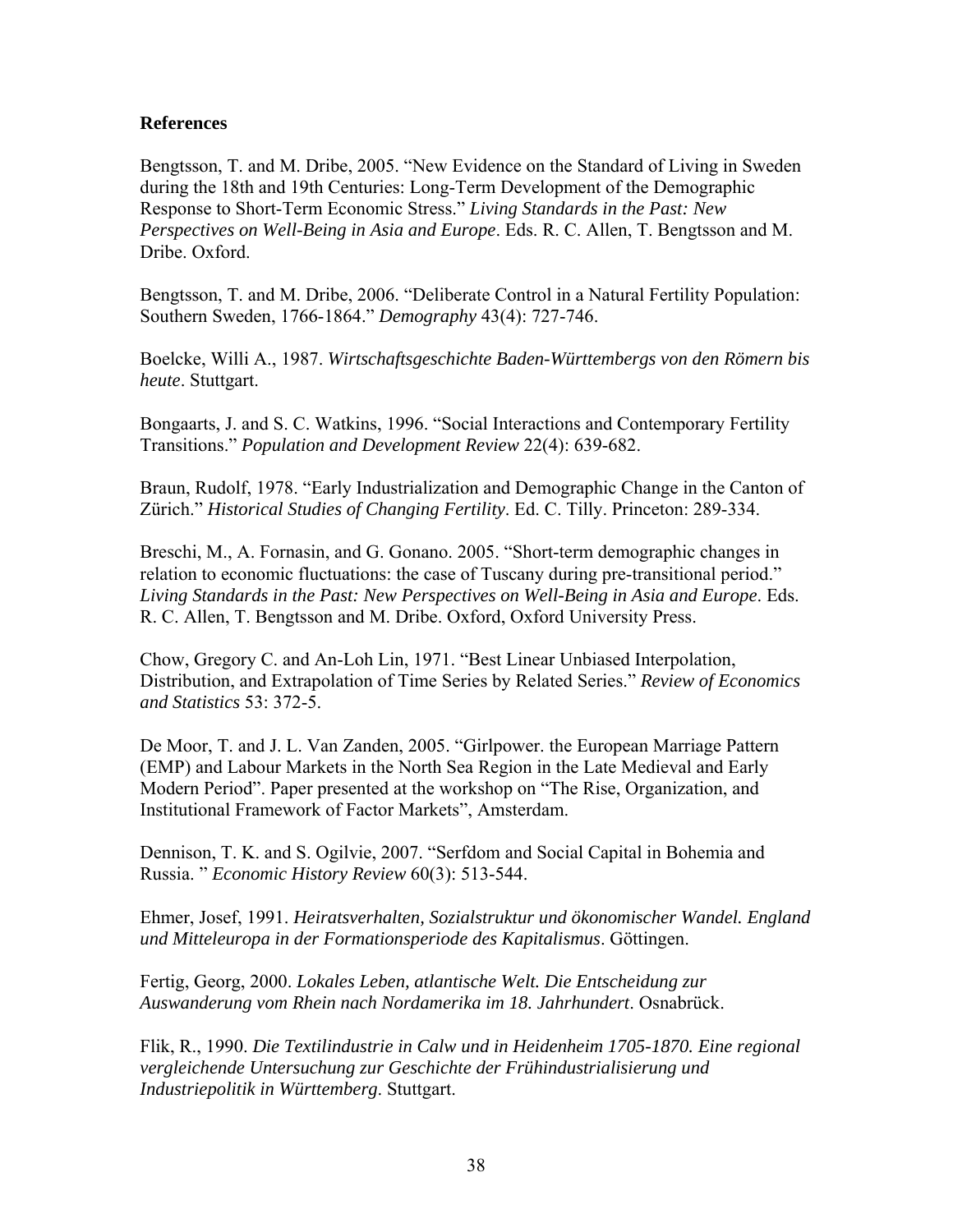Galor, Oded, and David Weil, 2000. "Population, Technology, and Growth: From Malthusian Stagnation to the Demographic Transition and beyond." *American Economic Review* 90(4): 806-828.

Galloway, Patrick R., 1988. "Basic Patterns in Annual Variations in Fertility, Nuptiality, Mortality and Prices in Pre-Industrial Europe." *Population Studies* 42(2): 275-302.

Grube, Walter, 1954. "Dorfgemeinde und Amtsversammlung in Altwürttemberg." *Zeitschrift für Württembergische Landesgeschichte* 13: 194-219.

Guinnane, Timothy W., 1996. "Population and the Economy in Germany, 1800-1990". In Ogilvie and Overy (2003).

Hajnal, John, 1965. "European Marriage Patterns in Perspective." *Population in History: Essays in Historical Demography*. Eds. D. V. Glass and D. E. C. Eversley. London: 101- 143.

Hajnal, John, 1982. "Two Kinds of Preindustrial Household Formation System." *Population and Development Review* 8(3): 449-494

Hammel, E. A. and P. R. Galloway, 2000. "Structural Factors Affecting the Short-Term Positive Check in Croatia, Slavonia, and Srem in the Eighteenth and Nineteenth Centuries." *Population and Economy: from Hunger to Modern Economic Growth*. Eds. T. Bengtsson and O. Saito. Oxford**:** 227-248.

Hardwick, Julie, 1998. "Seeking Separations: Gender, Marriages, and Household Economies in Early Modern France." *French Historical Studies* 21(1): 157-180.

Hellmuth, Eckart, and John Brewer, 1999. *Rethinking Leviathan: The Eighteenth-Century State in Britain and Germany*. Oxford.

Hermann, C., 2005. *"...Maria Hueberin zu Moitrambs, um sich bey allhiesiger Zunften*  einverleiben zu lassen...". Geschlechterrollen im Zwettl der Frühen Neuzeit. Zwettl.

Hoffmann, Leo, 1905. "Das württembergische Zunftwesen und die Politik der herzoglichen Regierung gegenüber den Zünften im 18. Jahrhundert." Ph.D. dissertation, University of Tübingen.

Jütte, R. (1994). *Poverty and Deviance in Early Modern Europe*. Cambridge.

Klaß, Johannes, 1987. *Wildberger Chronik. Effringen - Gültlingen - Schönbronn - Sulz am Eck - Wildberg, 1237-1987.* Wildberg.

Königliches Statistisch-topographisches Bureau, ed. (1862). *Beschreibung des Oberamts Nagold*. Stuttgart.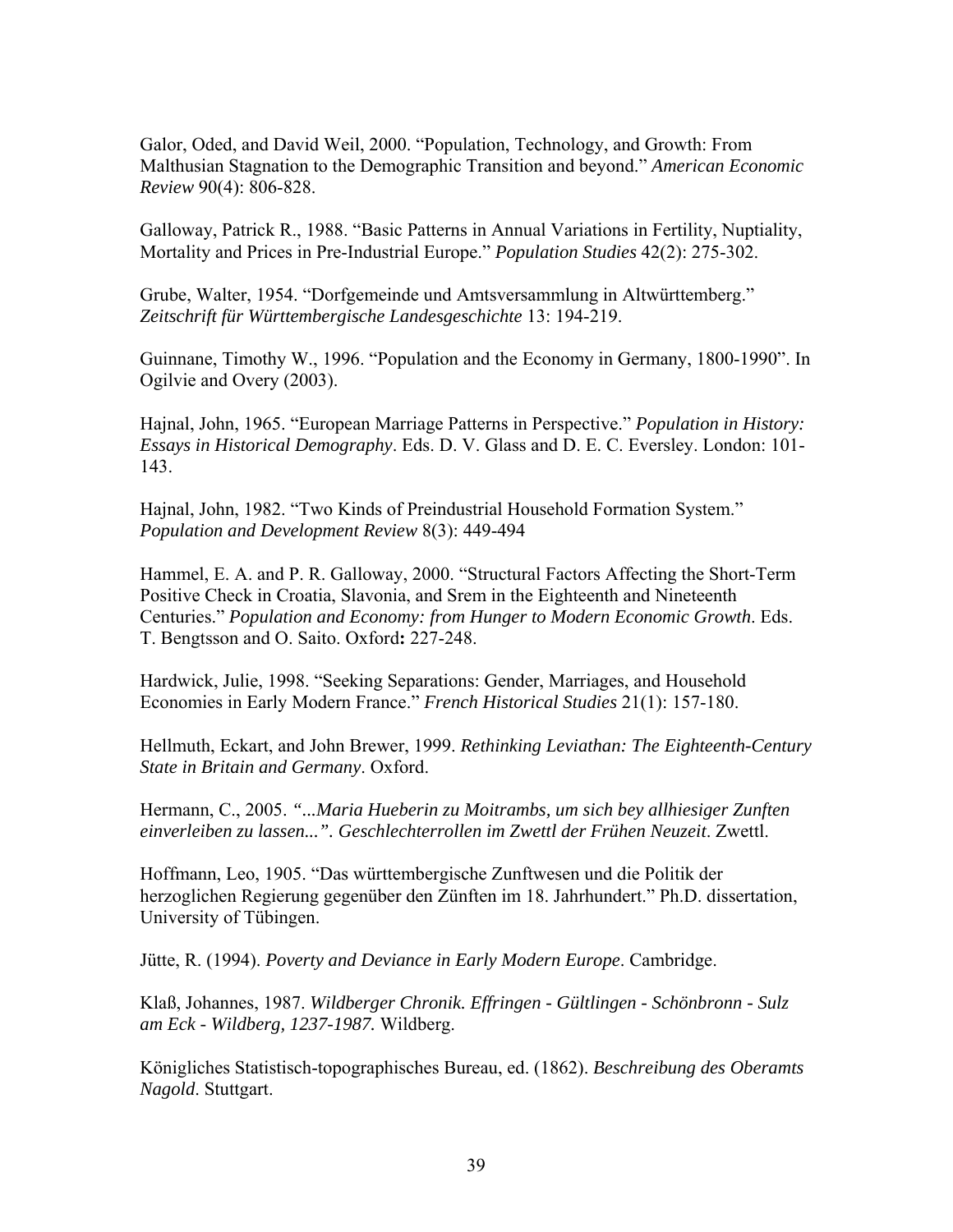Laslett, Peter, 1988. "The European Family and Early Industrialization." *Europe and the Rise of Capitalism*. Eds. J. Baechler, J. A. Hall and M. Mann. Oxford: 234-242.

Lee, Ronald D., 1981. "Short-term Variation: Vital Rates, Prices, and Weather." In Wrigley and Schofield (1981).

Lee, Ronald D., 1985. "Population Homeostasis and English Demographic History." *Journal of Interdisciplinary History* 15(4):635-660.

Lee, Ronald, and Michael Anderson, 2002. "Malthus in state space: Macro economicdemographic relations in English history, 1540-1870." *Journal of Population Economics* 15:195-220.

Lee, W. Robert, 1999. "Urban Labor Markets, In-Migration, and Demographic Growth: Bremen, 1815-1914." *Journal of Interdisciplinary History* 30(3): 437-473.

Macfarlane, Alan, 1978. *The Origins of English Individualism: the Family, Property and Social Transition*. Oxford.

Maisch, Andreas, 1992. *Notdürftiger Unterhalt und gehörige Schranken: Lebenbedingungen und Lebensstile in württembergischen Dörfern der frühen Neuzeit*. Stuttgart.

Mantel, Joachim, 1974. *Wildberg. Eine Studie zur wirtschaftlichen und sozialen Entwicklung der Stadt von der Mitte des sechzehnten bis zur Mitte des achtzehnten Jahrhunderts*. Stuttgart.

Medick, Hans, 1996. *Weben und Überleben in Laichingen, 1650-1900*. Göttingen.

Menken, J., J. Trussell and S. Watkins, 1981. "The Nutrition Fertility link: an Evaluation of the Evidence." *Journal of Interdisciplinary History* 11(3): 425-441.

Montgomery, M. and J. Casterline, 1996. "Social Learning, Social Influence, and New Models of Fertility." *Fertility in the United States: New Patterns, New Theories*. Eds. J. B. Casterline, R. D. Lee and K. A. Foot. New York: 151-175.

Nicolini, Esteban A., 2007. "Was Malthus right? A VAR analysis of economic and demographic interactions in pre-industrial England." *European Review of Economic History* 11:99-121

Ogilvie, Sheilagh, 1986. "Coming of Age in a Corporate Society: Capitalism, Pietism and Family Authority in Rural Württemberg, 1590-1740." *Continuity and Change* 1: 279- 331.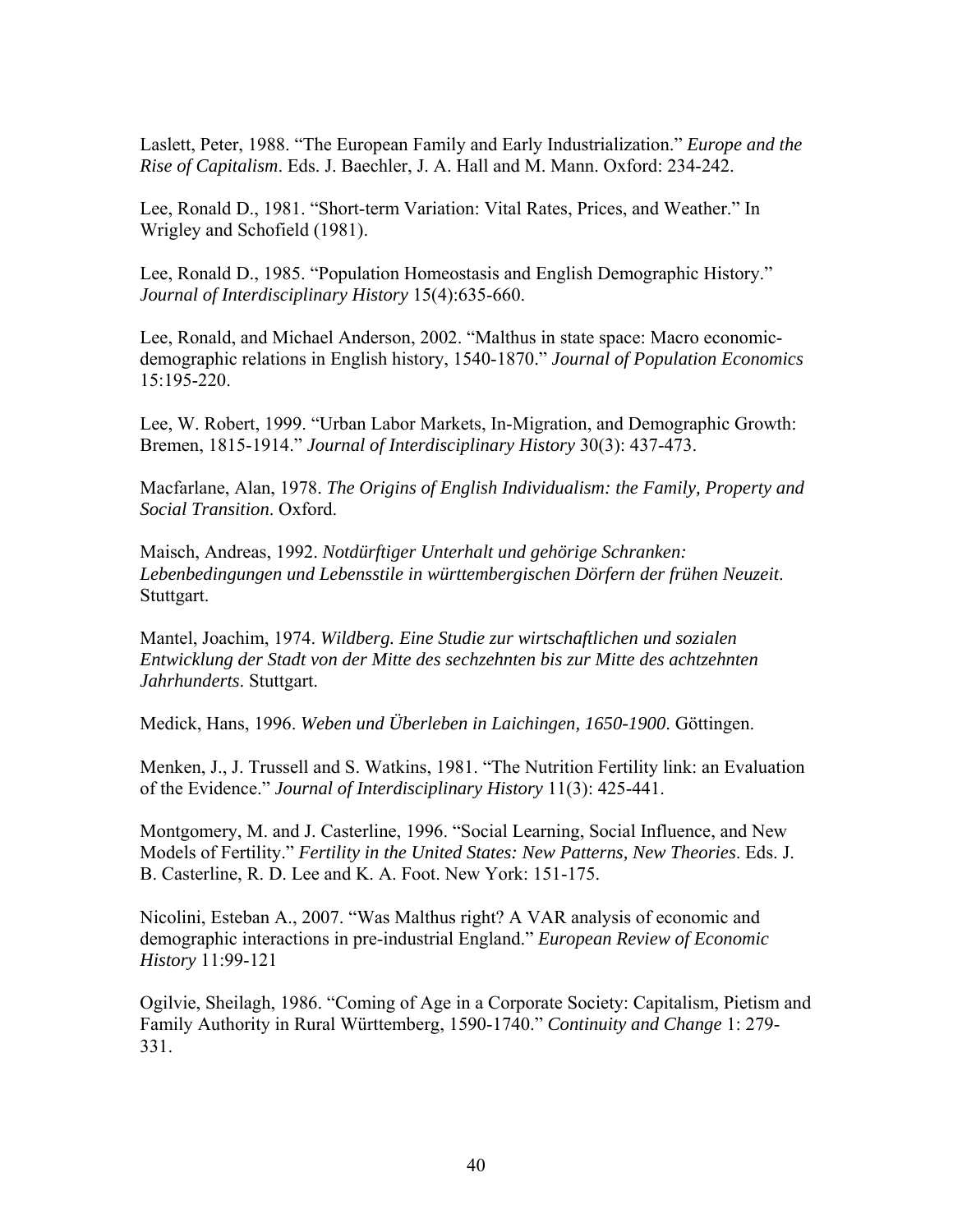Ogilvie, Sheilagh, 1990. "Women and Proto-Industrialisation in a Corporate Society: Württemberg Textile Manufacture, 1590-1790." *Women's Work, Family Income and the Structure of the Family in Historical Perspective*. Eds. W. R. Lee and P. Hudson. Manchester: 76-103.

Ogilvie, Sheilagh, 1992. "Germany and the Seventeenth-Century Crisis." *Historical Journal* 35: 417-441.

Ogilvie, Sheilagh, 1995. "Population Growth and State Policy in Central Europe before Industrialization." *Centre for History and Economics Working Papers.* [http://www.econ.cam.ac.uk/faculty/ogilvie/Population-and-State-in-Central-Europe-1995.pdf]

Ogilvie, Sheilagh, 1997. *State Corporatism and Proto-Industry: The Württemberg Black Forest 1590-1797*. Cambridge.

Ogilvie, Sheilagh, 1999. "The German State: A Non-Prussian View", in Hellmuth and Brewer (1999).

Ogilvie, Sheilagh, 2003. *A Bitter Living: Women, Markets, and Social Capital in Early Modern Germany*. Oxford.

Ogilvie, Sheilagh, 2004. "Guilds, Efficiency and Social Capital: Evidence from German Proto-Industry." *Economic History Review* 57: 286-333.

Ogilvie, Sheilagh. 2004. "How Does Social Capital Affect Women? Guilds and Communities in Early Modern Germany." *American Historical Review* 109: 325-359

Ogilvie, Sheilagh. 2005. "The Use and Abuse of Trust: Social Capital and its Deployment by Early Modern Guilds." *Jahrbuch für Wirtschaftsgeschichte* 2005: 15-52.

Ogilvie, Sheilagh. 2006. "'Eine sauere Nahrung'. Frauen, Märkte, und soziales Kapital im frühmodernen Deutschland." *Jahrbuch für Regionalgeschichte* 24: 13-36.

Ogilvie, Sheilagh, and Richard Overy, 2003. *Germany: A New Social and Economic History*, Vol. III: *Since 1800*. London.

Raiser, G., 1978. *Die Zünfte in Württemberg. Entstehung und Definition, interne Organisation und deren Entwicklung, dargestellt anhand der Zunftartikel und der übrigen Normativbestimmungen seit dem Jahre 1489*. Tübingen.

Reher, D. and J. A. Ortega Osona, 2000. "Malthus Revisited: Exploring Medium-Range Interactions between Economic and Demographic Forces in Historic Europe." *Population and the Economy: from Hunger to Modern Economic Growth*. Eds. T. Bengtsson and O. Saito. Oxford**:** 183-202.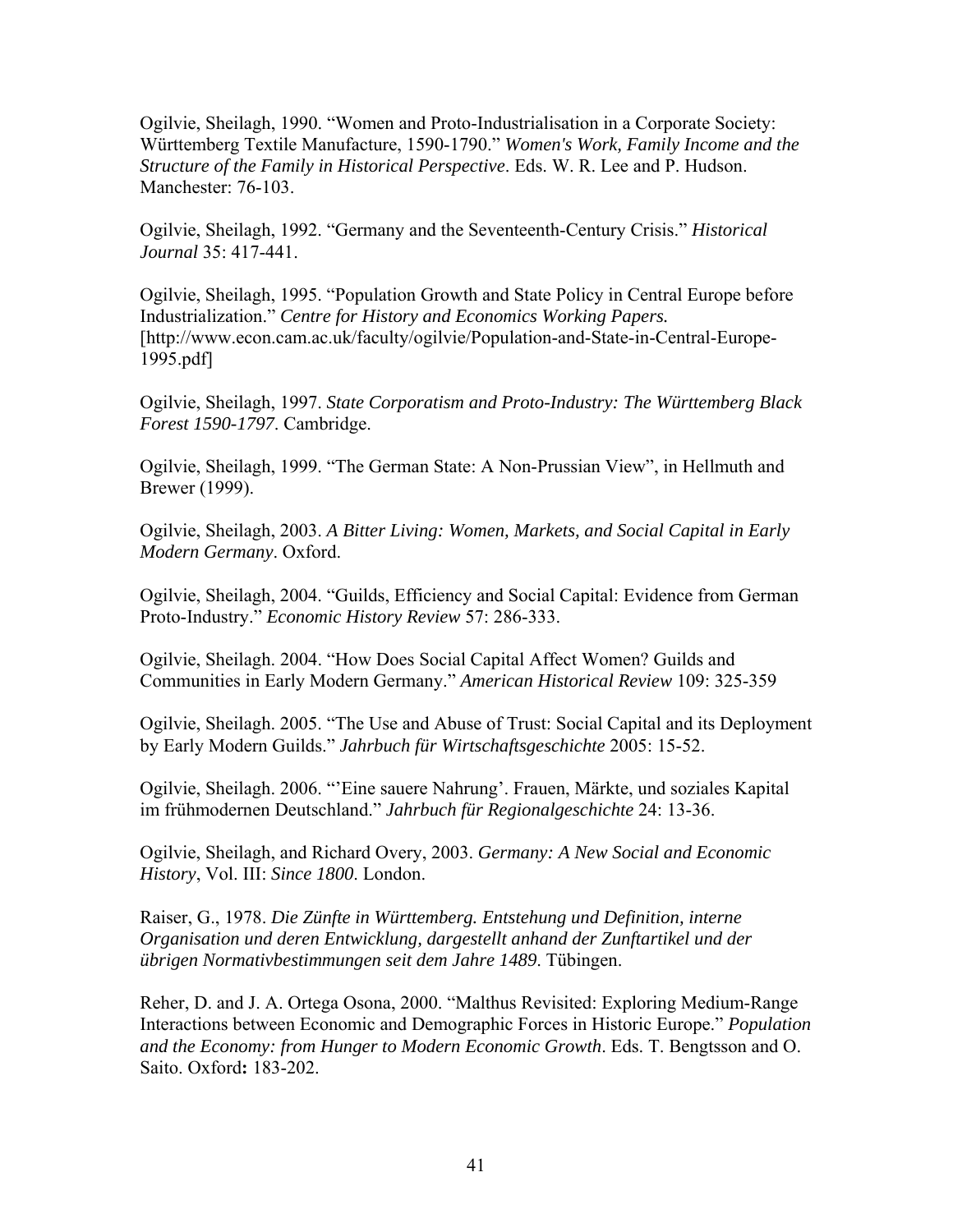Richards, Toni, 1983. "Weather, Nutrition, and the Economy: Short-Run Fluctuations in Births, Deaths, and Marriages, France 1740-1909." *Demography* 20: 197-212.

Rosero Bixby, L. and J. Casterline, 1994. "Interaction, Diffusion and Fertility Transition in Costa Rica." *Social Forces* 73(2): 435-462.

Rosero-Bixby, L., A. Collado and M. A. Seligson, 2005. "Social Capital, Urban Settings and Demographic Behavior in Latin America". Paper presented at the IUSSP XXV International Population Conference, Tours, France.

Schofield, Roger S., 2003. "Short-Run and Secular Demographic Response to Fluctuations in the Standard of Living in England, 1540-1834." *Population and Economy from Hunger to Modern Economic Growth*. Eds. T. Bengtsson and O. Saito. Oxford: 49- 72.

Shiue, Carol, 2005. "From Political Fragmentation towards a Custom Union: Border Effects of the German Zollverein, 1815-1855." *European Review of Economic History*, 9(2): 129-162.

Staudenmeyer, Walter, 1972. "Die soziale Lage der in der Calwer Zeughandlungs-Compagnie gebannten Zeugmacher." *Städtische Mittelschichten*. Eds. E. Maschke and J. Sydow. Stuttgart.

Taylor, Peter K., 1994. *Indentured to Liberty: Peasant Life and the Hessian Military State, 1688-1815*. Ithaca, NY.

Troeltsch, Walter, 1897. *Die Calwer Zeughandlungskompagnie und ihre Arbeiter. Studien zur Gewerbe- und Sozialgeschichte Altwürttembergs*. Jena.

Vann, James Allan, 1984. *The Making of a State: Württemberg, 1593-1793*. Ithaca, NY.

Weir, David R., 1984. "Life Under Pressure: France and England, 1670-1870." *Journal of Economic History* 44(1): 27-47.

Wilson, Peter H., 1995. *War, State and Society in Württemberg, 1677-1798*. Cambridge.

Wrigley, E. A, and Roger Schofield, 1981. *The Population History of England, 1541- 1871: A Reconstruction*. Cambridge.

Wrigley, E. A, R. S. Davies, J. E. Oeppen, and R. S. Schofield, 1997. *English Population History from Family Reconstitution 1580–1837*. Cambridge.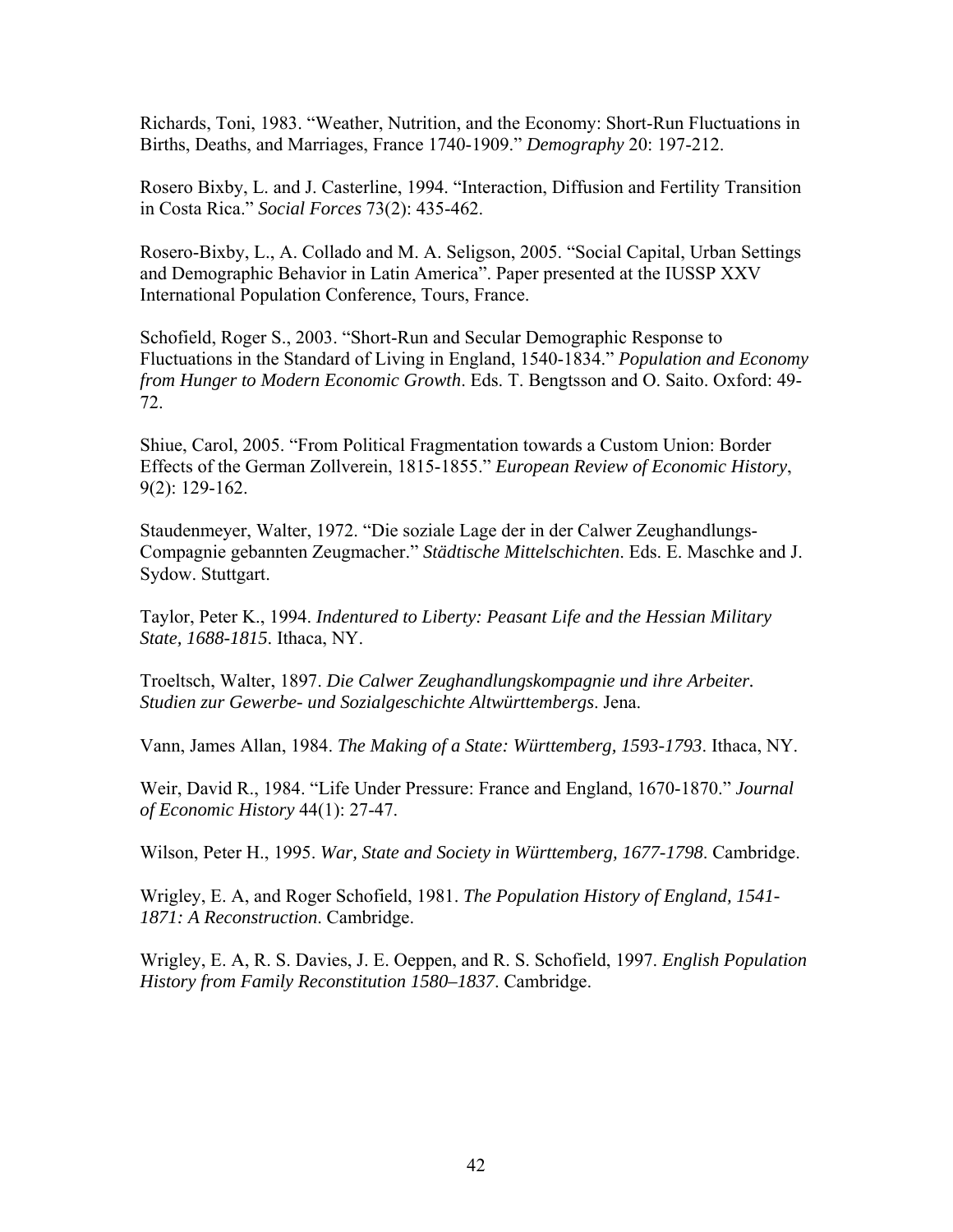| Wildberg:       |                  |                  |           |
|-----------------|------------------|------------------|-----------|
|                 | 1651-1687*       | 1688-1795        | 1796-1870 |
| <b>Baptisms</b> | 52               | 55.8             | 61.8      |
| (excluding      | 85               | 72               | 99        |
| stillbirths)    | 35               | 36               | 41        |
|                 |                  |                  |           |
| Marriages       | 12.8             | 12.7             | 17.5      |
|                 | 19               | 24               | 34        |
|                 | 7                | $\overline{4}$   | 6         |
| <b>Burials</b>  | 41.7             | 51               | 60.1      |
| excluding       | 86               | 185              | 117       |
| stillbirths and | 17               | 13               | 39        |
| peri-natal      |                  |                  |           |
| deaths          |                  |                  |           |
|                 |                  |                  |           |
| Ebhausen:       |                  |                  |           |
|                 | 1634-1687        | 1688-1795        | 1796-1870 |
| <b>Baptisms</b> | 14.1             | 23.1             | 55.8      |
| (excluding      | 28               | 64               | 84        |
| stillbirths)    | $\boldsymbol{0}$ | $\mathbf{1}$     | 31        |
| Marriages       | 3.2              | 32.2             | 14.6      |
|                 | 12               | 60               | 27        |
|                 | $\boldsymbol{0}$ | 8                | 3         |
| <b>Burials</b>  | 6.7              | 6.8              | 42.7      |
| excluding       | 24               | 19               | 72        |
| stillbirths and | $\boldsymbol{0}$ | $\boldsymbol{0}$ | 17        |
| peri-natal      |                  |                  |           |
| deaths          |                  |                  |           |
|                 |                  |                  |           |

## **Table 1: Descriptive Statistics for Untransformed Demographic Events Series**

*Note*: Figures are the mean, maximum, and minimum of the untransformed annual series. These are *not* crude rates. First period for Wildberg is actually 1651-1688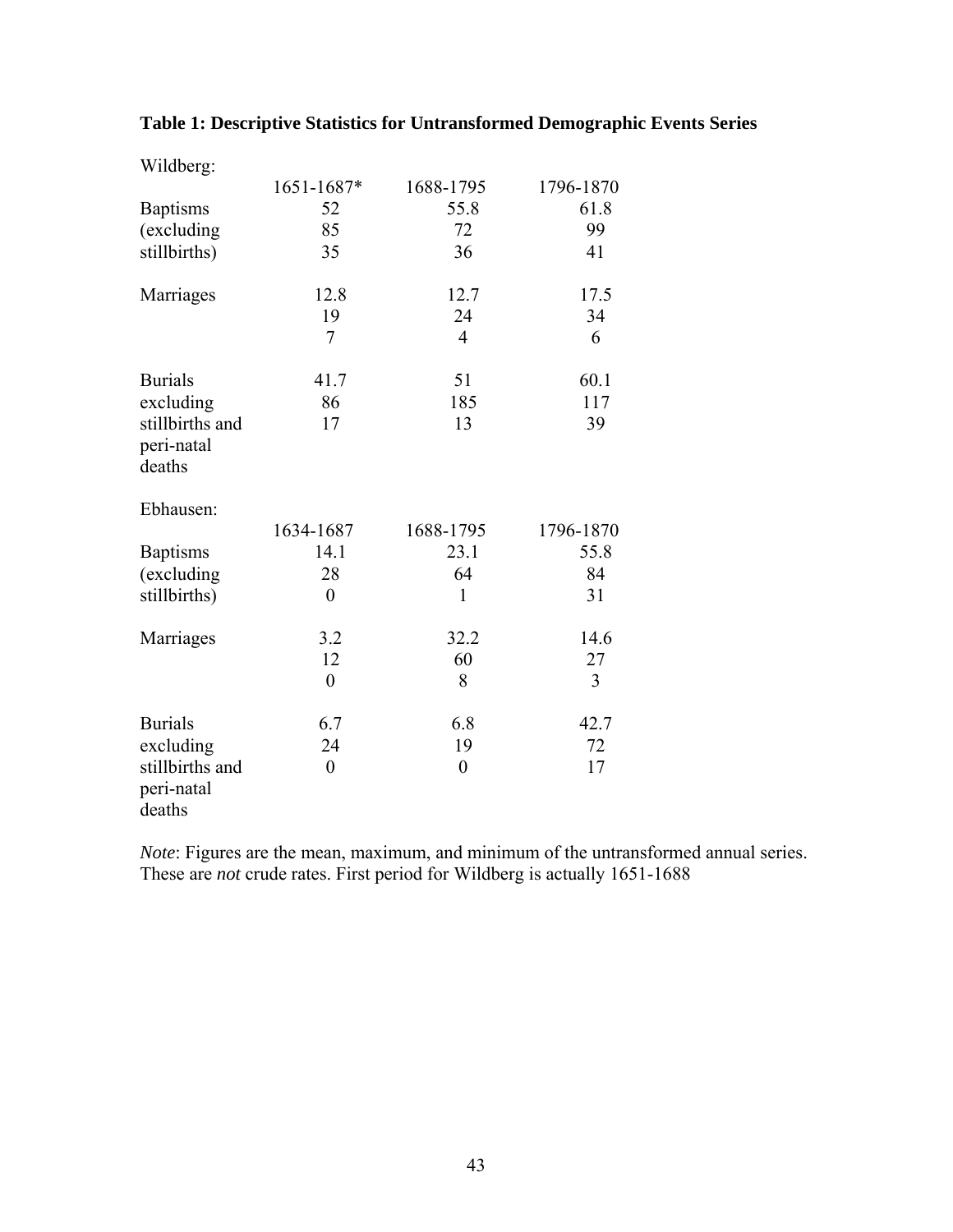| Years<br>since | 1634-1688 |          |          | 1689-1795 | 1796-1870 |          |  |
|----------------|-----------|----------|----------|-----------|-----------|----------|--|
| shock          | Wildberg  | Ebhsen   | Wildberg | Ebhsen    | Wildberg  | Ebhsen   |  |
| 0              | $-0.346$  | $-0.679$ | 0.124    | $-0.087$  | 0.008     | $-0.020$ |  |
| 1              | 0.136     | 0.553    | $*0.550$ | $*0.578$  | 0.074     | $-0.008$ |  |
| 2              | 0.316     | $-0.008$ | $*0.980$ | $*0.686$  | $-0.029$  | $-0.054$ |  |
| 3              | 0.092     | 0.657    | 0.450    | 0.443     | 0.163     | 0.074    |  |
| 4              | 0.085     | 0.790    | 0.438    | 0.488     | 0.169     | 0.060    |  |
|                |           |          |          |           |           |          |  |

## **Table 2: Cumulative Elasticities of Mortality with Respect to a Price Shock**

*Source*: computed from the regression models; full regression results are available on request.

*Note*: \* means that a 95-percent confidence interval for this statistic does not include zero. First period for Wildberg is 1651-1688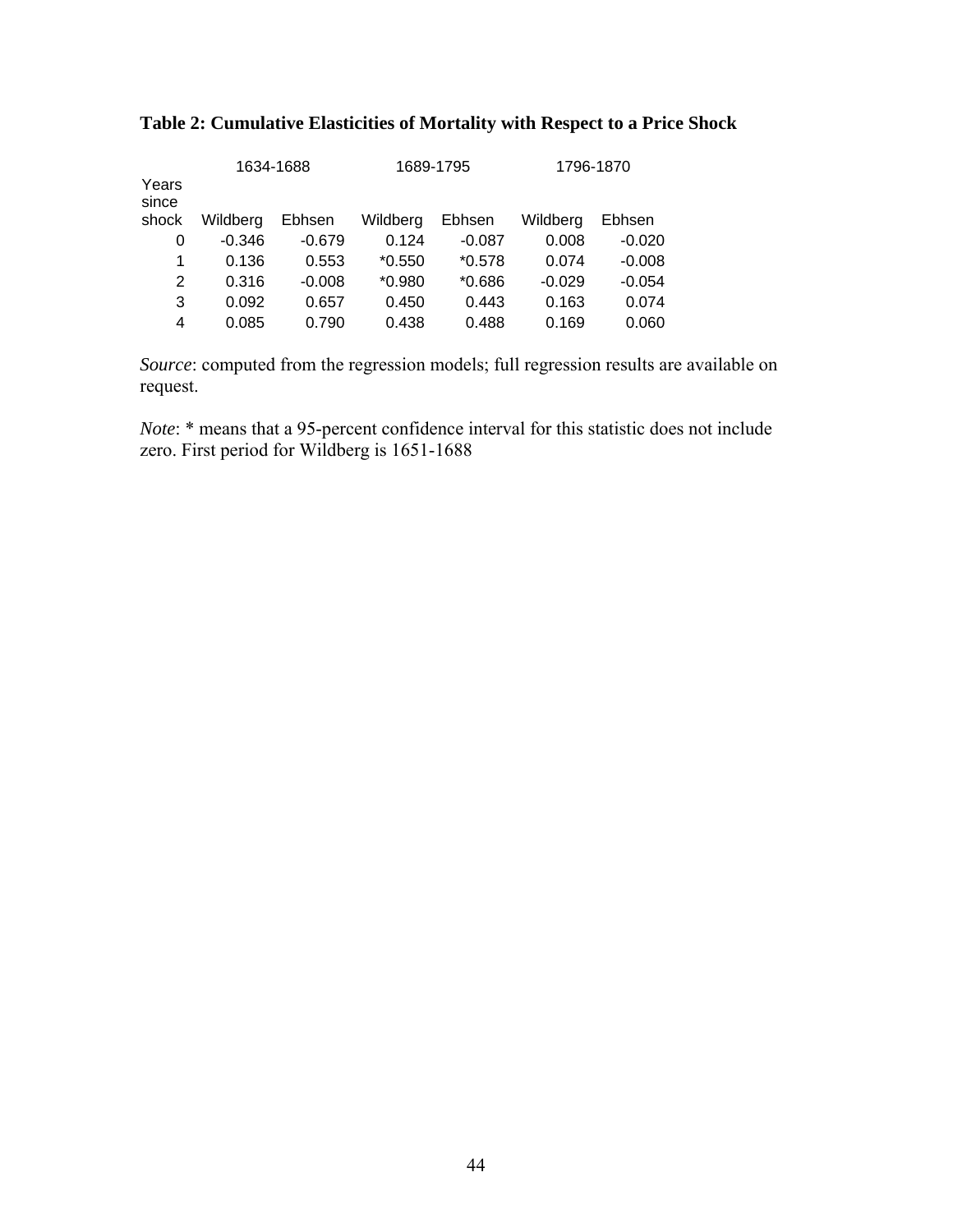| Years<br>since |   | 1634-1688 |          |            | 1689-1795 | 1796-1870 |          |  |
|----------------|---|-----------|----------|------------|-----------|-----------|----------|--|
| shock          |   | Wildberg  | Ebhausen | Wildberg   | Ebhausen  | Wildberg  | Ebhausen |  |
|                | 0 | $-0.080$  | 0.402    | $-0.071$   | $-0.322$  | $-0.012$  | 0.215    |  |
|                | 1 | $-0.220$  | $-0.825$ | $*$ -0.447 | $-0.117$  | 0.036     | $-0.187$ |  |
|                | 2 | $-0.034$  | 0.825    | $*$ -0.574 | 0.077     | $-0.043$  | $-0.099$ |  |
|                | 3 | $-0.141$  | 0.083    | $*$ -0.750 | $-0.203$  | 0.136     | 0.000    |  |
|                | 4 | $-0.178$  | $-0.201$ | $*$ -0.699 | $-0.230$  | 0.132     | $-0.003$ |  |

## **Table 3: Cumulative Elasticities of Nuptiality with Respect to a Price Shock**

*Source*: Computed from the regression models; full regression results are available on request.

*Notes*:

These elasticities are net of mortality.

First period for Wildberg is 1651-1688

\* means that a 95-percent confidence interval for this statistic does not include zero.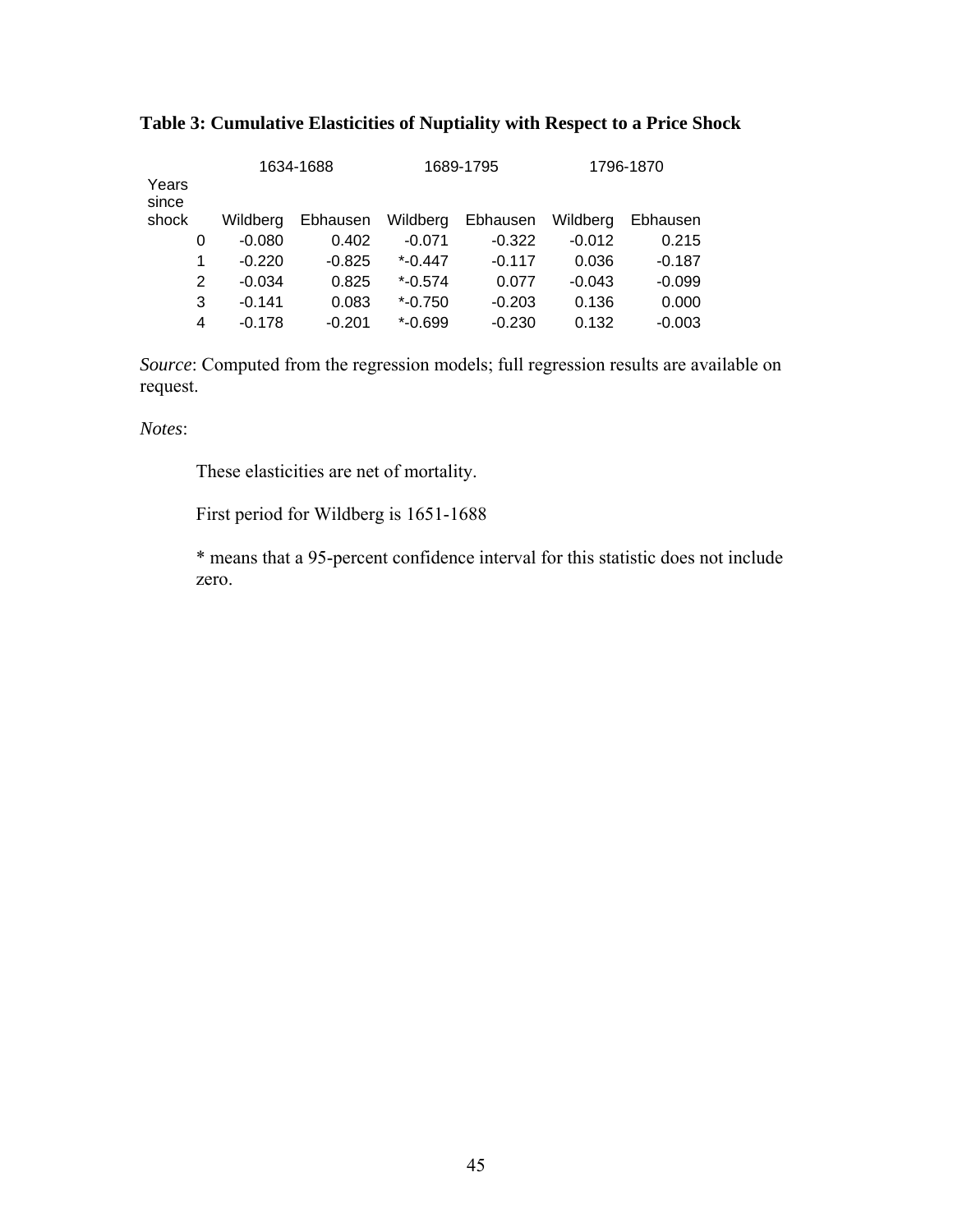| Years<br>since |   | 1634-1688  |          | 1689-1795 |          | 1796-1870  |          |
|----------------|---|------------|----------|-----------|----------|------------|----------|
| shock          |   | Wildberg   | Ebhausen | Wildberg  | Ebhausen | Wildberg   | Ebhausen |
|                | 0 | 0.051      | $-0.108$ | 0.020     | $-0.072$ | $-0.006$   | 0.104    |
|                | 1 | $*$ -0.232 | $-0.086$ | $-0.027$  | $-0.036$ | $*$ -0.142 | $-0.078$ |
|                | 2 | $-0.007$   | 0.002    | $-0.096$  | $-0.096$ | $*$ -0.123 | $-0.124$ |
|                | 3 | $-0.153$   | $-0.219$ | $-0.066$  | $-0.115$ | $*$ -0.165 | $-0.051$ |
|                | 4 | $-0.068$   | $-0.171$ | $-0.056$  | $-0.099$ | $*$ -0.165 | $-0.061$ |

## **Table 4: Cumulative Elasticities of Fertility with Respect to a Price Shock**

*Source*: Computed from the regression models; full regression results are available on request.

*Notes*:

These elasticities are net of mortality.

The first period for Wildberg is 1651-1688

\* means that a 95-percent confidence interval for this statistic does not include zero.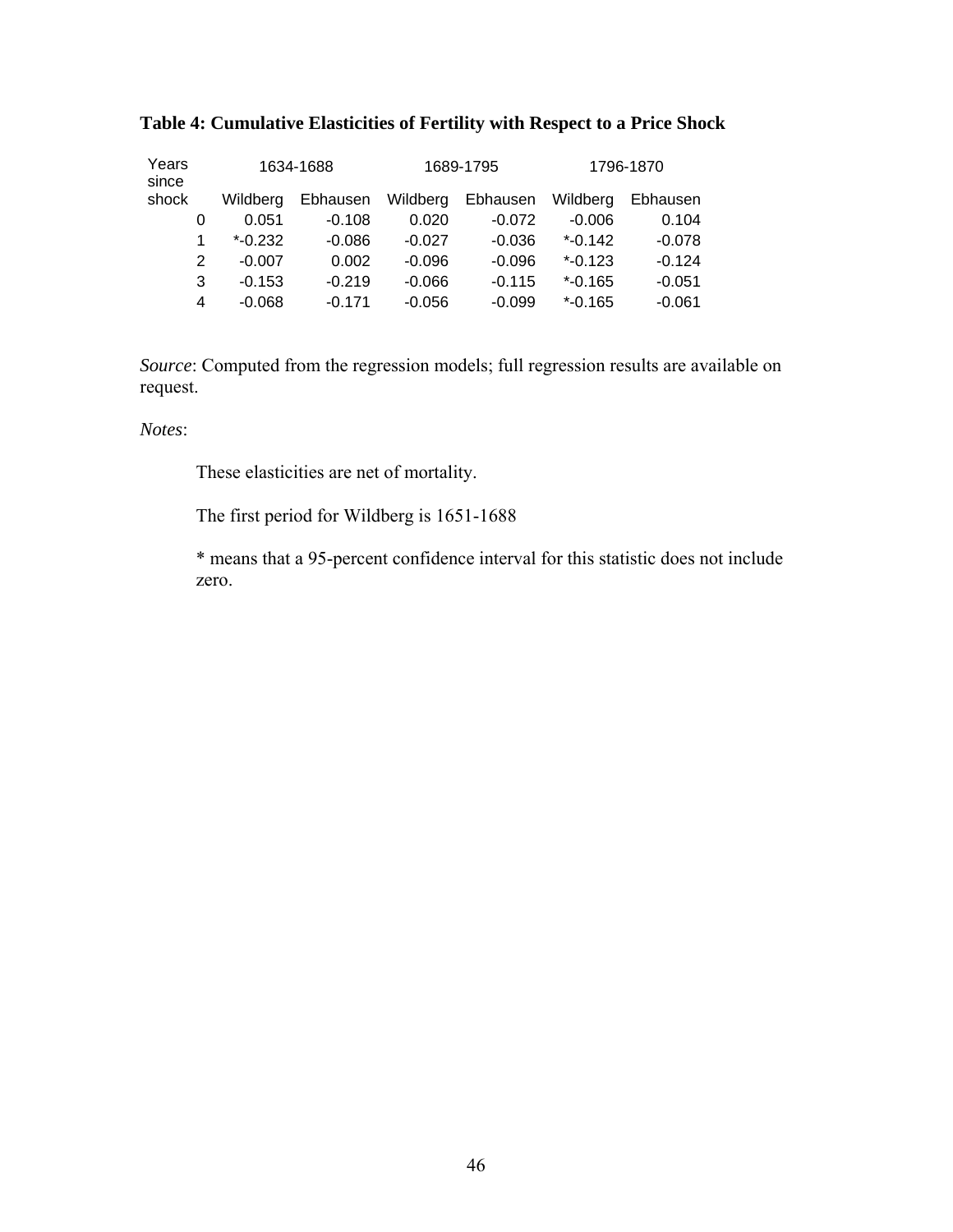

Figure 1: A Schematic Representation of the Malthusian Model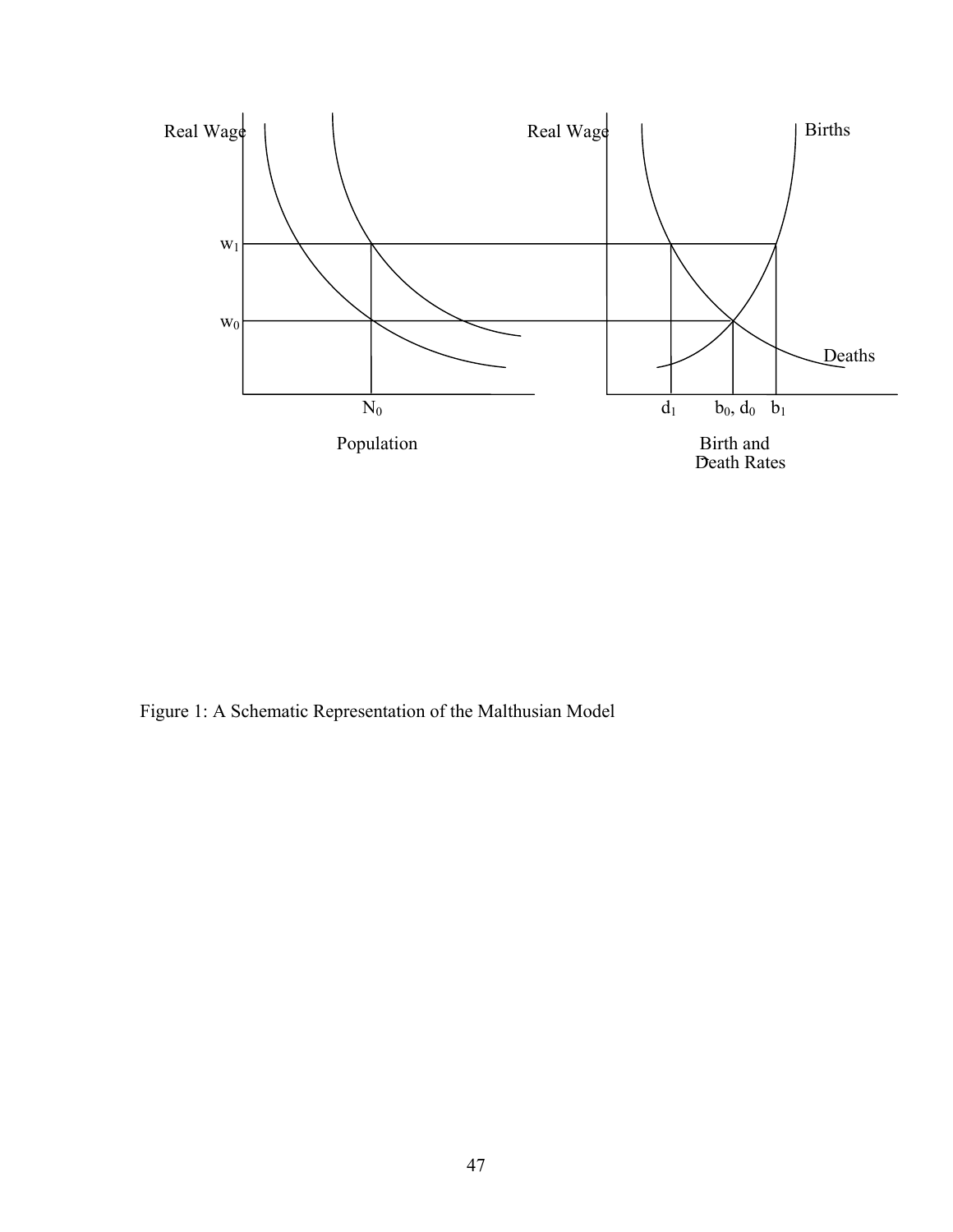Figure 2: Populations of Wildberg and Ebhausen

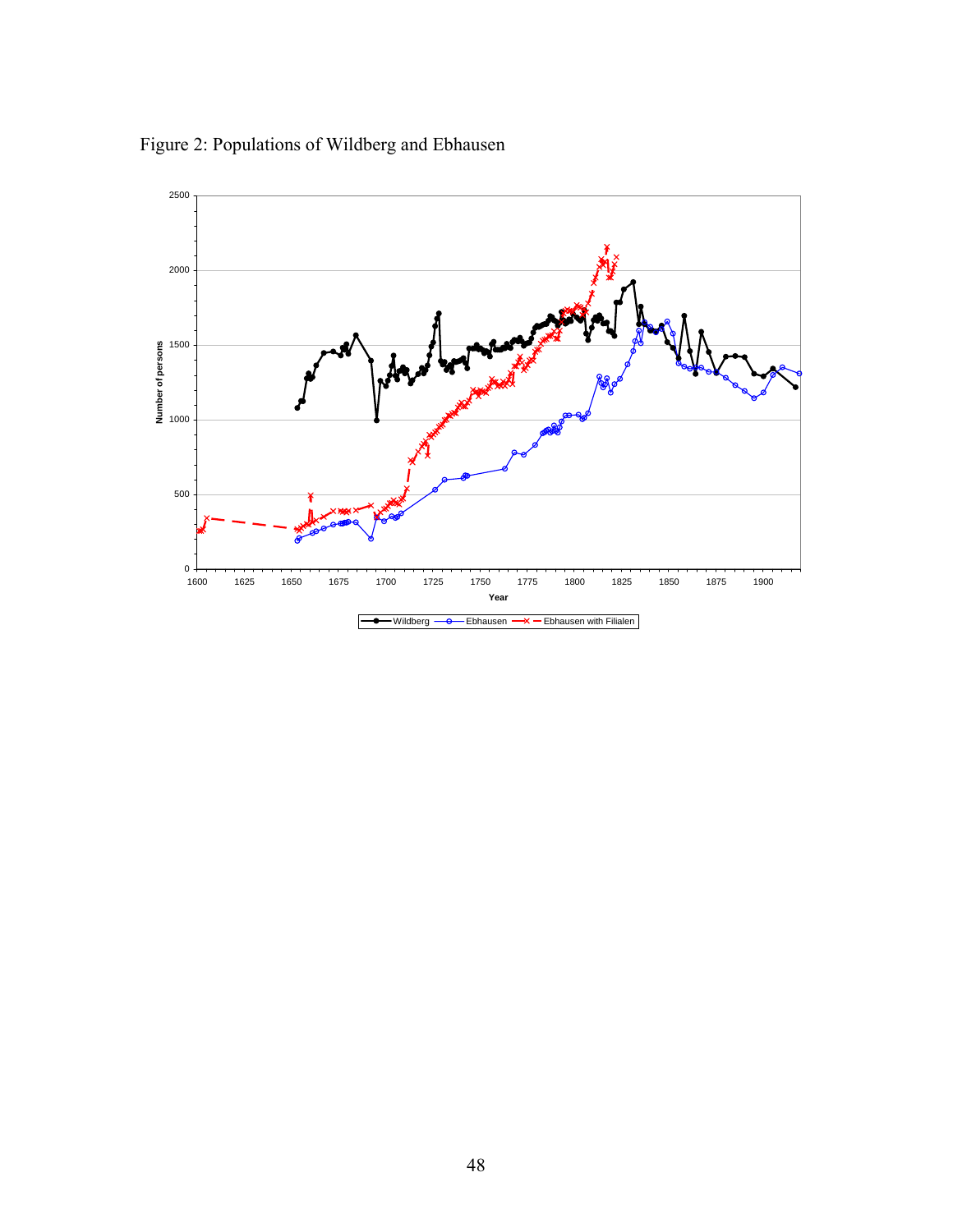

Figure 3: Comparisons of the Sensitivity of Nuptiality to Price Shocks

Source: Wildberg, from Table 3. England and France, Weir (1984, Table 4).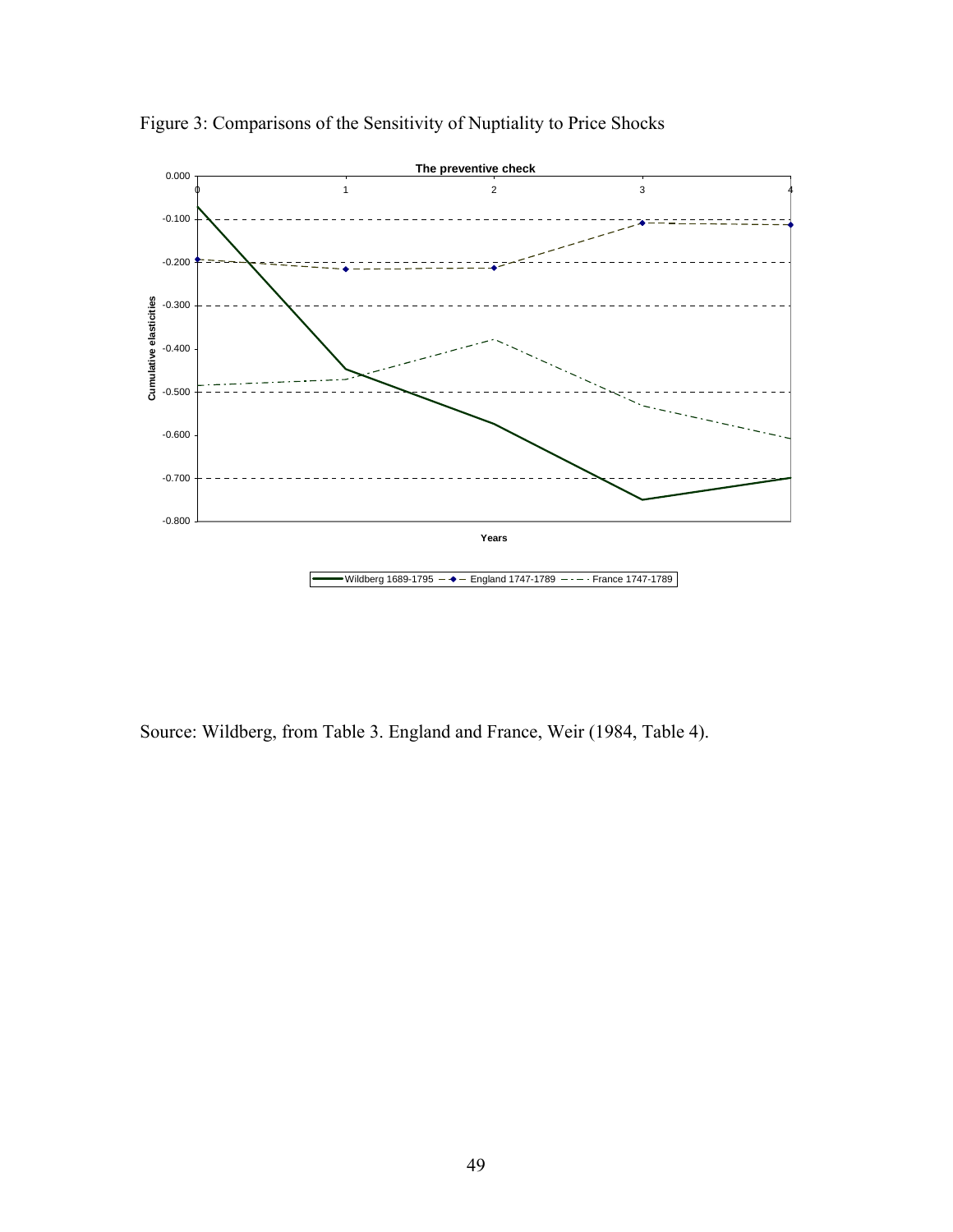



**The impact of mortality on nuptiality**

*Sources*: France and England computed from Weir (1984, Appendix Table 1A); Wildberg, computed from regressions reported in Appendix Table C.1.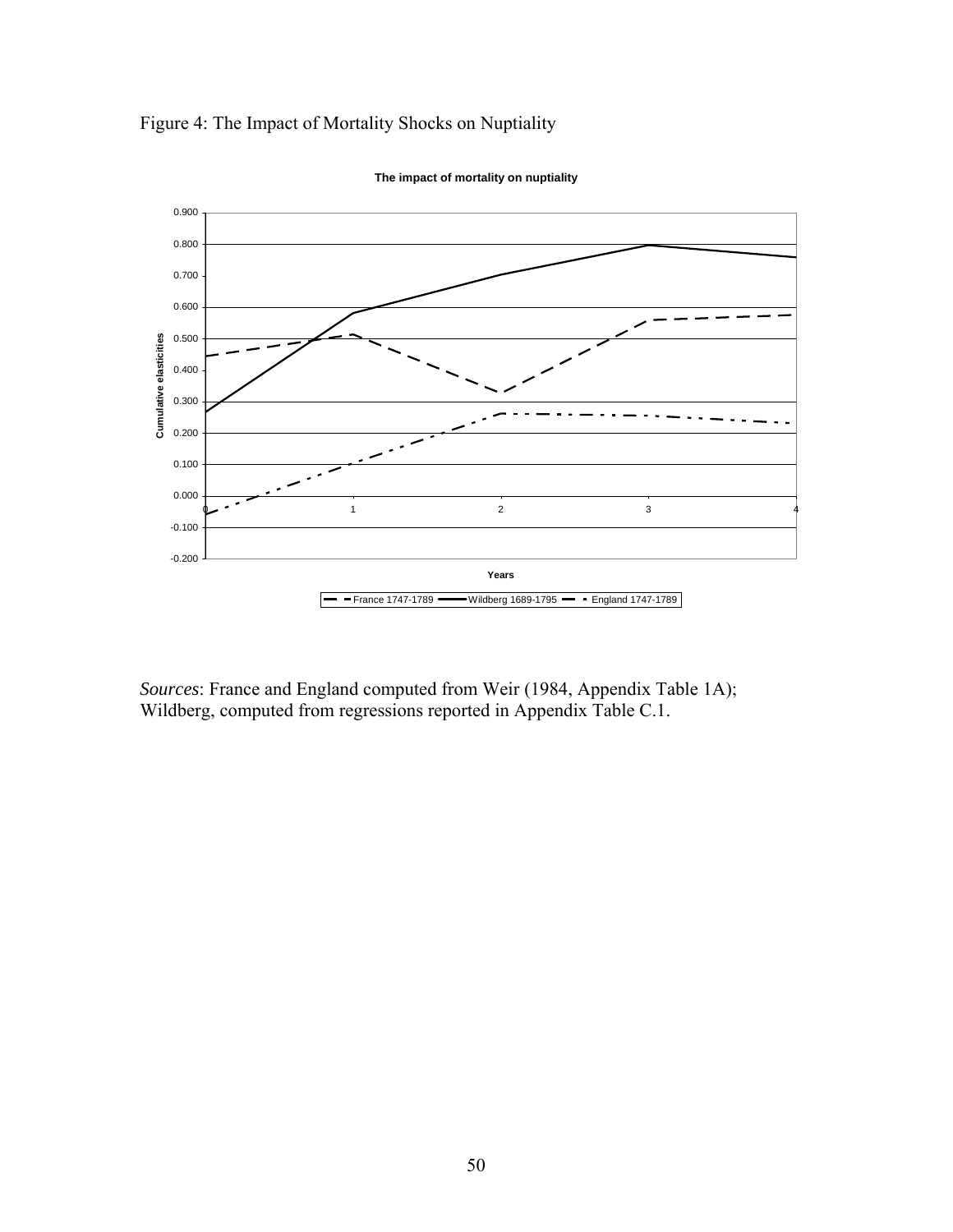#### **Appendix A: Explanation of Standard Errors and Construction of Price Series**

#### *Estimation of Standard Errors*

The standard errors of the elasticities discussed in the text cannot be read directly off the regression results. We constructed the standard errors by bootstrap, as follows. We created 1000 replications of a normally distributed random variable with mean  $β*$  and variance-covariance matrix VC(β<sup>\*</sup>), where  $β$ <sup>\*</sup> is the vector of estimated OLS coefficients and  $VC(\beta^*)$  is their estimated variance-covariance matrix. We then constructed our elasticity statistics ε algebraically from these 1000 replications. The 95 percent confidence intervals were constructed by finding the  $2.5<sup>th</sup>$  and 97.5<sup>th</sup> percentile of these ε's. We used the Huber-White variance-covariance matrix that underlies the t-statistics reported in Appendix Table C.1. We experimented with the Newey-West variancecovariance matrix, which is in principle robust against serial correlation. These did not affect the significance levels reported in Tables 3-4.

#### *Price Series Used in Estimation*

There are two specific limitations to our price data. First, none deals with a market in the region of Wildberg and Ebhausen. Appendix Table A.1 lists the various grain price series we were able to locate, and additional details for the series we actually use. The series from an area closest to Wildberg and Ebhausen is the series we are calling "Württemberg" (which is claimed to be for the entire country, although the author is not clear about his sources). The others are for cities at some distance. Distance *per se* is not a huge problem. First, most price shocks reflect supply shocks that were in turn caused by weather. To the extent Frankfurt and the Wildberg-Ebhausen region share similar weather patterns, the price information from Frankfurt should be closely correlated with that from Wildberg. Second, in the pre-railroad age (i.e. in the Wildberg-Ebhausen region up to 1870), access to water routes made some distances economically shorter than others. Shiue (2005) has shown for the nineteenth century that cities on the same river are economically much closer to one another than those on different rivers. If this is true in our period then Ausgburg is much further away than is Frankfurt or even Cologne, because the river of the Wildberg-Ebhausen region (the Nagold) drains to the Rhine. A more serious problem is that prices generated by a large market such as Frankfurt may not reflect the full range of price shocks experienced by people in the Wildberg-Ebhausen region; in a well-functioning market, price shocks are profit opportunities that are arbitraged away.

One way to address this concern is to ask how closely the various grain-price series are correlated with *each other*. This does not tell us, really, whether our hypothetical price series for the Wildberg-Ebhausen region would be correlated with Frankfurt, but if Frankfurt and Augsburg are correlated with each other, then it gives us greater confidence that the variations in prices are not driven by idiosyncratic shocks. Focusing for the moment on rye prices (for which our series are most complete, and which was the basic bread-grain in most parts of pre-industrial Germany) we find extremely high correlations across markets. The Württemberg price series has a zeroorder correlation of at least .55 with all other rye prices, in the years for which the series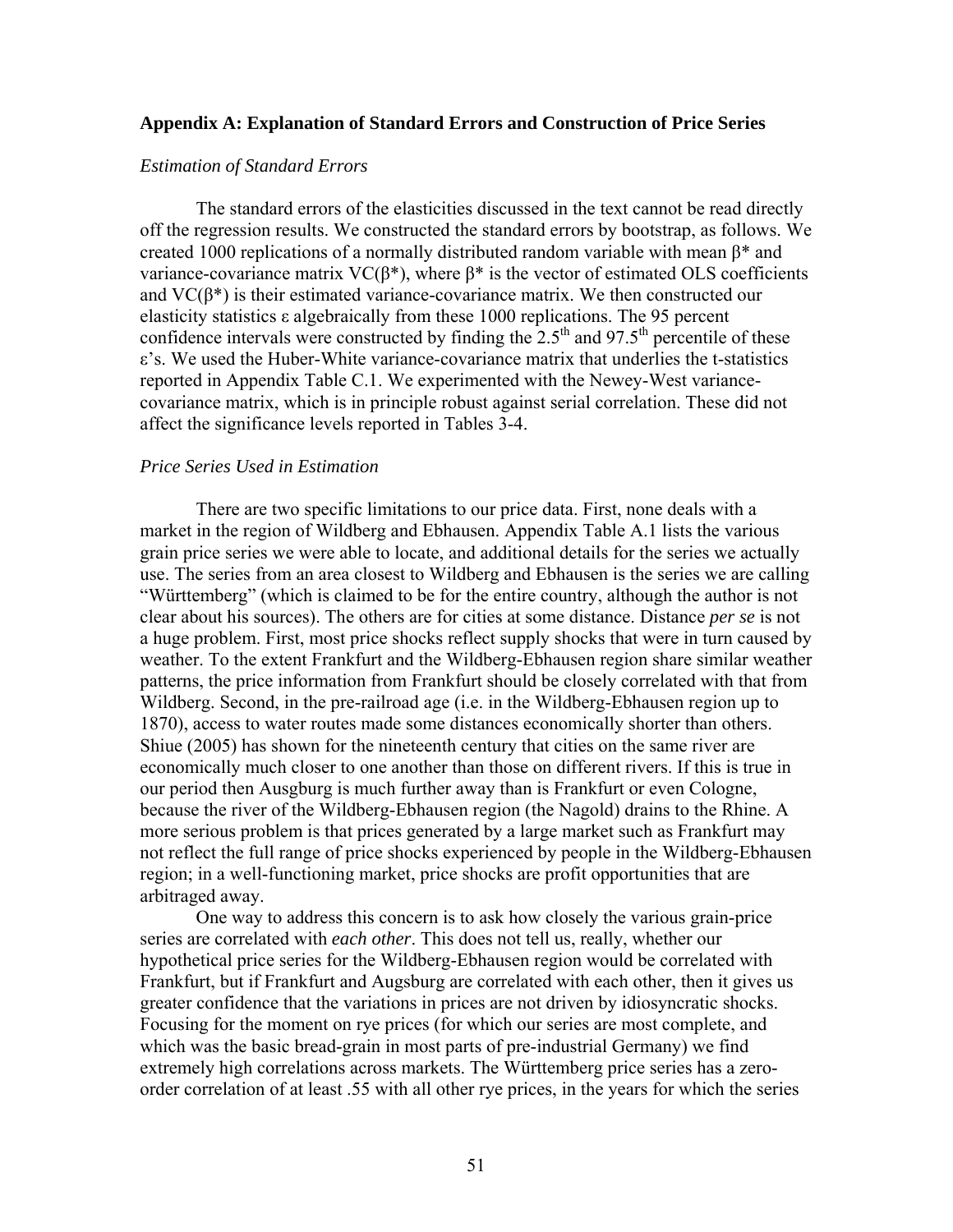overlap. Its correlation with the series we use most in this version of the analysis (rye in Augsburg) is about .82. To take a more focused case, for the 5 price series we could use in the analysis of the sub-period 1646-1805, the period when we have the greatest heterogeneity in location and grain for the price data, the lowest pairwise correlation is .67.

All of the results presented in the text use a single series derived from two underlying sources. Prior to 1821, it is the price of rye in Augsburg; after this date, it is the price of rye in Vienna. The Augsburg series have a few missing values which are interpolated using the predicted values from an AR(3) model. Both series are expressed as gulden per hectoliter. Given the correlations noted above, we are confident that this series is up to the task at hand. But for additional confidence we undertook two types of robustness checks. For individual sub-periods we sometimes have several choices of price series. Where possible, we re-estimated our models using alternative price series. In none of the cases can we identify significantly different results associated with a different series. More systematically, we also used principal-component methods to combine series, then using the first principal component instead of a single price series. Again, this approach yields answers that are substantially the same as those reported in the text.

Our ongoing research project on Württemberg household inventories (http://www.econ.cam.ac.uk/faculty/ogilvie/ESRC-project-English.pdf) promises to yield local price series for grain stocks as well as many other items of daily consumption. A previous analysis by Maisch (1992) (Table 3.1.3.1.c) reports prices for spelt (a variety of wheat) extracted from personal inventories in three Württemberg villages quite close to our project communities, in 25 selected years 1712-1808. Our calculations show that Maisch's grain prices from inventories are strongly and significantly correlated across the three villages (lowest pairwise correlation 0.76) *and* with Augsburg market prices from Elsas (1936) (lowest correlation 0.67). This strong correlation in grain prices among these Württemberg villages, and between these Württemberg villages and market prices recorded elsewhere, provides reassuring support for our use of German price series from outside the immediate proximity of our project communities.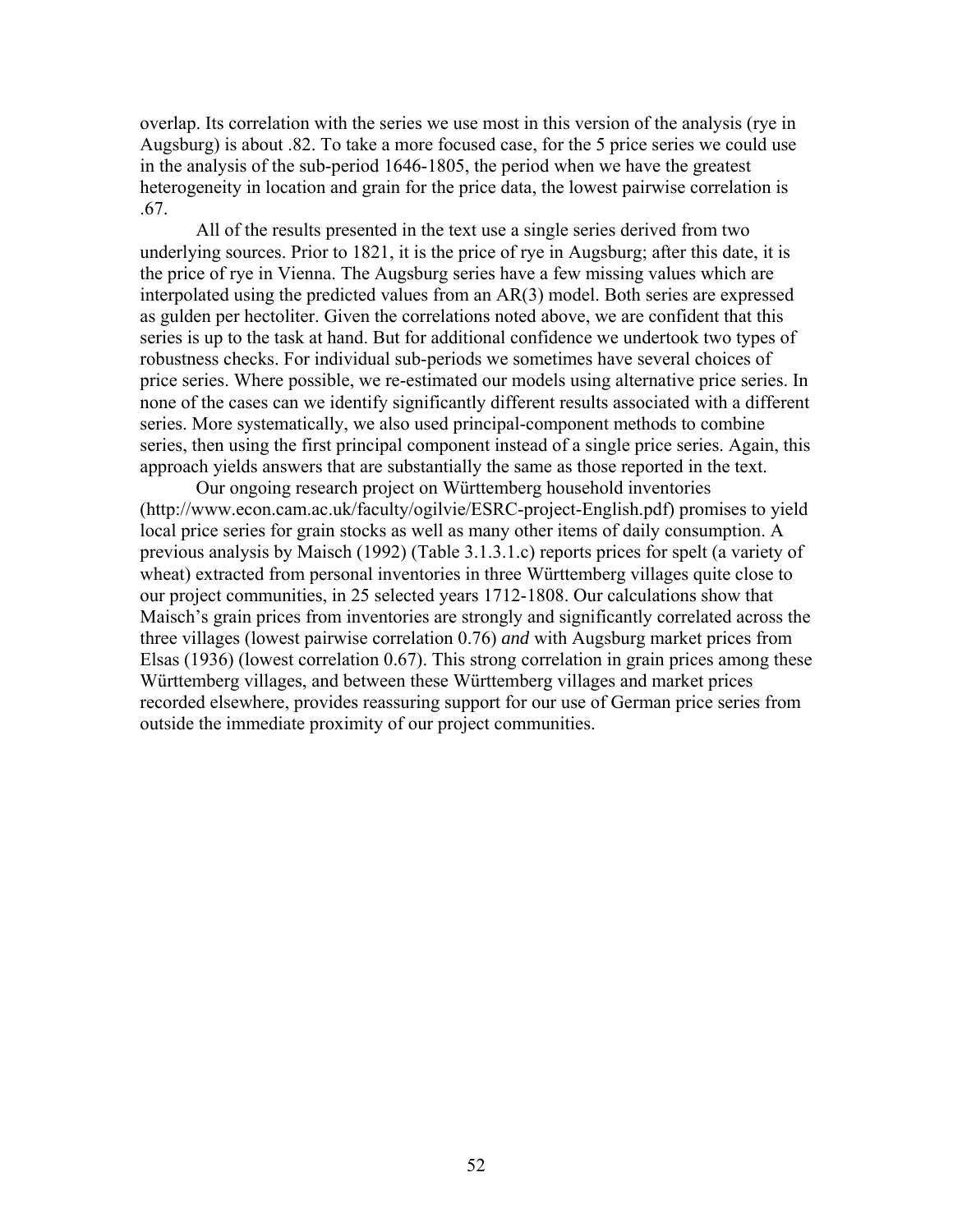## **Appendix Table A.1: Grain Price Series**

| City/Place   | Crop   | Years       | Source                                                                                                                                                                                                                                                                            |  |  |  |
|--------------|--------|-------------|-----------------------------------------------------------------------------------------------------------------------------------------------------------------------------------------------------------------------------------------------------------------------------------|--|--|--|
| Frankfurt am | Roggen |             | Elsas M. J., 1940. Umriss einer Geschichte der                                                                                                                                                                                                                                    |  |  |  |
| Main         |        |             | Preise und Lohne in Deutschland, Vol. 2A, pp.                                                                                                                                                                                                                                     |  |  |  |
|              | Hafer  |             | 464-511.                                                                                                                                                                                                                                                                          |  |  |  |
|              |        |             |                                                                                                                                                                                                                                                                                   |  |  |  |
|              | Weizen |             |                                                                                                                                                                                                                                                                                   |  |  |  |
| Augsburg     | Roggen | 1550-1820   | Elsas, M. J., 1936. Umriss einer Geschichte der<br>Preise und Lohne in Deutschland, Vol 1, pp. 593-                                                                                                                                                                               |  |  |  |
|              | Hafer  |             | 599.                                                                                                                                                                                                                                                                              |  |  |  |
|              | Gerste |             |                                                                                                                                                                                                                                                                                   |  |  |  |
| Württemberg  | Kernen | 1550-1628,  | 1550-1628: Helferich, J. A. R. von, 1858.                                                                                                                                                                                                                                         |  |  |  |
|              |        | 1766-1895   | "Württembergische Getreide- und Weinpreise von<br>1456-1628. Ein Betrag zur Geschichte der<br>Geldentwerthung nach der Entdeckung von<br>Amerika," Zeitschrift für die gesamte<br>Staatswissenschaft, 14(2/3): 471-502.                                                           |  |  |  |
|              |        |             | 1766-1895: Königliches Statistisches Landesamt,<br>1896. "Die Durchschnittspreise von Getreide<br>(Kernen, Gerste, Haber, Dinkel, Weizen, Roggen)<br>in Württemberg in den Jahren 1766-1895,"<br>Württembergische Jahrbücher für Statistik und<br>Landeskunde, 1896(II): 117-122. |  |  |  |
|              | Gerste |             | Königliches Statistisches Landesamt, 1896. "Die                                                                                                                                                                                                                                   |  |  |  |
|              | Hafer  | 1766-1895   | Durchschnittspreise von Getreide (Kernen,                                                                                                                                                                                                                                         |  |  |  |
|              | Dinkel |             | Gerste, Haber, Dinkel, Weizen, Roggen) in                                                                                                                                                                                                                                         |  |  |  |
|              | Weizen | 1830, 1852- | Württemberg in den Jahren 1766-1895,"                                                                                                                                                                                                                                             |  |  |  |
|              |        | 1895        | Württembergische Jahrbücher für Statistik und                                                                                                                                                                                                                                     |  |  |  |
|              | Roggen | 1766-1895   | Landeskunde, 1896(II): 117-122.                                                                                                                                                                                                                                                   |  |  |  |
| Speyer       | Roggen | 1550-1820   | Elsas, M. J., 1940. Umriss einer Geschichte der                                                                                                                                                                                                                                   |  |  |  |
|              | Gerste |             | Preise und Lohne in Deutschland, Vol 2A, pp.                                                                                                                                                                                                                                      |  |  |  |
|              | Hafer  | 1550-1799   | 551-555.                                                                                                                                                                                                                                                                          |  |  |  |
| Würzburg     | Roggen |             | Elsas, M. J., 1936. Umriss einer Geschichte der                                                                                                                                                                                                                                   |  |  |  |
|              | Hafer  | 1550-1799   | Preise und Lohne in Deutschland, Vol 1, pp. 636-                                                                                                                                                                                                                                  |  |  |  |
|              | Weizen |             | 640.                                                                                                                                                                                                                                                                              |  |  |  |
| Mainz        | Korn   | 1730-1789   | Dreyfus, François-Georges, 1960. "Beitrag zu den<br>Preisbewegungen im Oberrheingebiet im 18.<br>Jahrhundert," Vierteljahresschrift für Sozial- und<br>Wirtschaftsgeschichte, 47: 245-256                                                                                         |  |  |  |
| Vienna       | Korn   | 1691-1913   | Pribram, Alfred Francis, 1938. Materialien zur<br>Geschichte der Preise und Löhne in Österreich,<br>pp. 371-373                                                                                                                                                                   |  |  |  |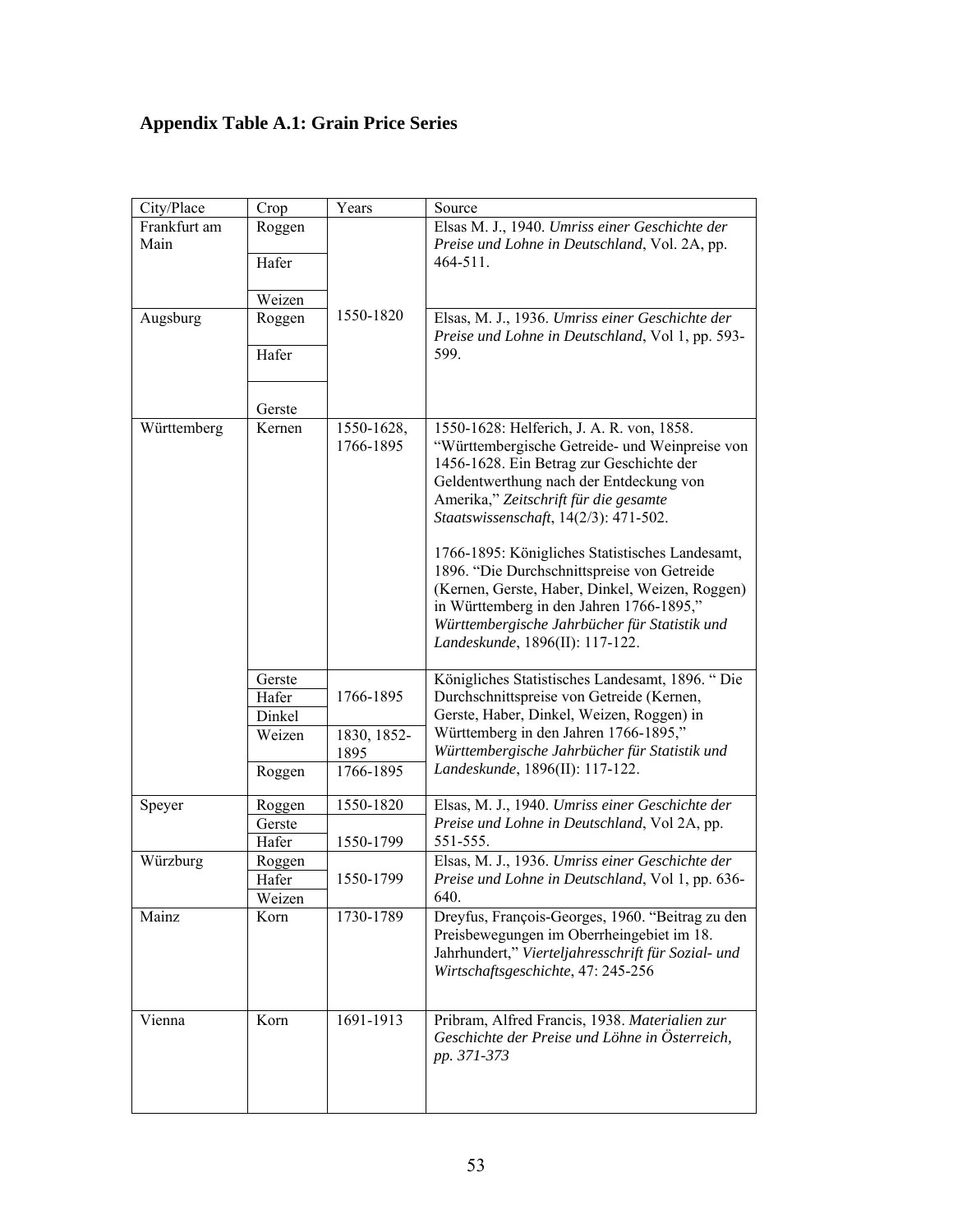#### **Appendix B: Provenance of Demographic Data**

 $\overline{a}$ 

The number of deaths in each year is extracted from the burial registers, which record the date and personal details of each individual buried in Wildberg from 1615 onward and in Ebhausen from 1571 onward.<sup>33</sup> Since the registers record even the deaths of itinerant journeymen, soldiers, Calvinists, and Catholics, there is strong reason to believe that it is an accurate record of local mortality.

 The number of marriages in each year is extracted from the marriage registers, which record the date and personal details of all brides and grooms married in Wildberg from 1558 on, and for Ebhausen inconsistently from 1559 to 1561 and consistently from 1604 on.<sup>34</sup> As discussed in the main text, marriage in Württemberg was closely regulated by local community institutions as well as local church courts, and thus it is highly unlikely that any couple was permitted to live in the married state without having their married state officially recorded.<sup>35</sup> When bride and groom were from different communities, they had the choice of which community to marry in, and this might have led to the registering of some marriages in Wildberg for couples who did not intend to settle there and vice versa. This might have meant that they were responding to the economic and demographic constraints prevailing in some neighbouring community rather than Wildberg. However, there was an incentive to celebrate one's marriage in the community where one intended to settle, as a way of establishing oneself within the social networks of the local community.<sup>36</sup> Furthermore, as long as social practices regarding where marriages were celebrated did not change significantly over time (and there is no evidence they did), the minor degree of over- or under-registration of weddings of couples of mixed community origin should not bias the number of marriages recorded in Wildberg from year to year.<sup>37</sup>

 The number of births in each year is extracted from the baptism registers, which record the date and personal details of all infants born, along with information about their parents, for Wildberg from 1646 on and for Ebhausen from 1558 on.<sup>38</sup> The baptism

 $34$  Wildberg marriages are registered in Pfarrarchiv Wildberg, Kirchenbücher, Bd. 6 (Ehen 1558-1745), Bd. 7 (Ehen 1739-1808), Bd. 8 (Ehen 1808-1845), Bd. 9 (Ehen 1846-1872), Bd. 10 (Ehen 1873-1968). Ebhausen marriages are registered in Pfarrarchiv Ebhausen (microfilms in Landeskirchliches Archiv Stuttgart), Bd. 1 (Ehen 1559-1561, 1604-1674), Bd. 3 (Ehen 1674-1740), Bd. 4 (Ehen 1740-1807), Bd. 11 (Ehen 1808-1846), Bd. 12 (Ehen 1847-1898) ; unnumbered volume (1899-1914).

<sup>&</sup>lt;sup>33</sup> Wildberg burials are registered in Pfarrarchiv Wildberg, Kirchenbücher, Bd. 6 (Toten 1615-1670), Bd. 11 (Toten 1671-1771), Bd. 12 (Toten 1772-1807), Bd. 13 (Toten 1808-1832), Bd. 14 (Toten 1832-1854), Bd. 15 (Toten 1855-1888) ; Bd. 23 (1889-1942). Ebhausen burials are registered in Pfarrarchiv Ebhausen (microfilms in Landeskirchliches Archiv Stuttgart), Bd. 1 (Toten 1571-1674), Bd. 3 (Toten 1674-1740), Bd. 4 (Toten 1740-1807), Bd. 13 (Toten 1808-1846), Bd. 14 (Toten 1847-1875); unnumbered volume (1876-1914).

 $35$  For examples of these sorts of controls of vital registration in action in early modern Ebhausen and Wildberg, see Ogilvie (2003), esp. ch. 2.

 $36$  As shown by the fact that significantly fewer men than women married into Wildberg from outside; on this see Mantel (1974), p. 144 (Table A4).

 $37$  On figures for marriages into and out of Wildberg from 1559 to 1750, see Mantel (1974), esp. Table A4. 38 Wildberg baptisms are registered in Pfarrarchiv Wildberg, Kirchenbücher, Bd. 1 (Taufen 1646-1771), Bd. 2 (Taufen 1772-1807), Bd. 3 (Taufen 1808-1829), Bd. 4 (Taufen 1830-1854), Bd. 5 (Taufen 1855- 1884); Bd. 9 (Taufen 1885-1926). Ebhausen baptisms are registered in Pfarrarchiv Ebhausen (microfilms in Landeskirchliches Archiv Stuttgart), Bd. 1 (Taufen 1559-1674), Bd. 2 (Taufen 1871-1875), Bd. 3 (Taufen 1674-1740), Bd. 4 (Taufen 1740-1792), Bd. 5 (Taufen 1793-1807), Bd. 6 (Taufen 1808-1836), Bd. 7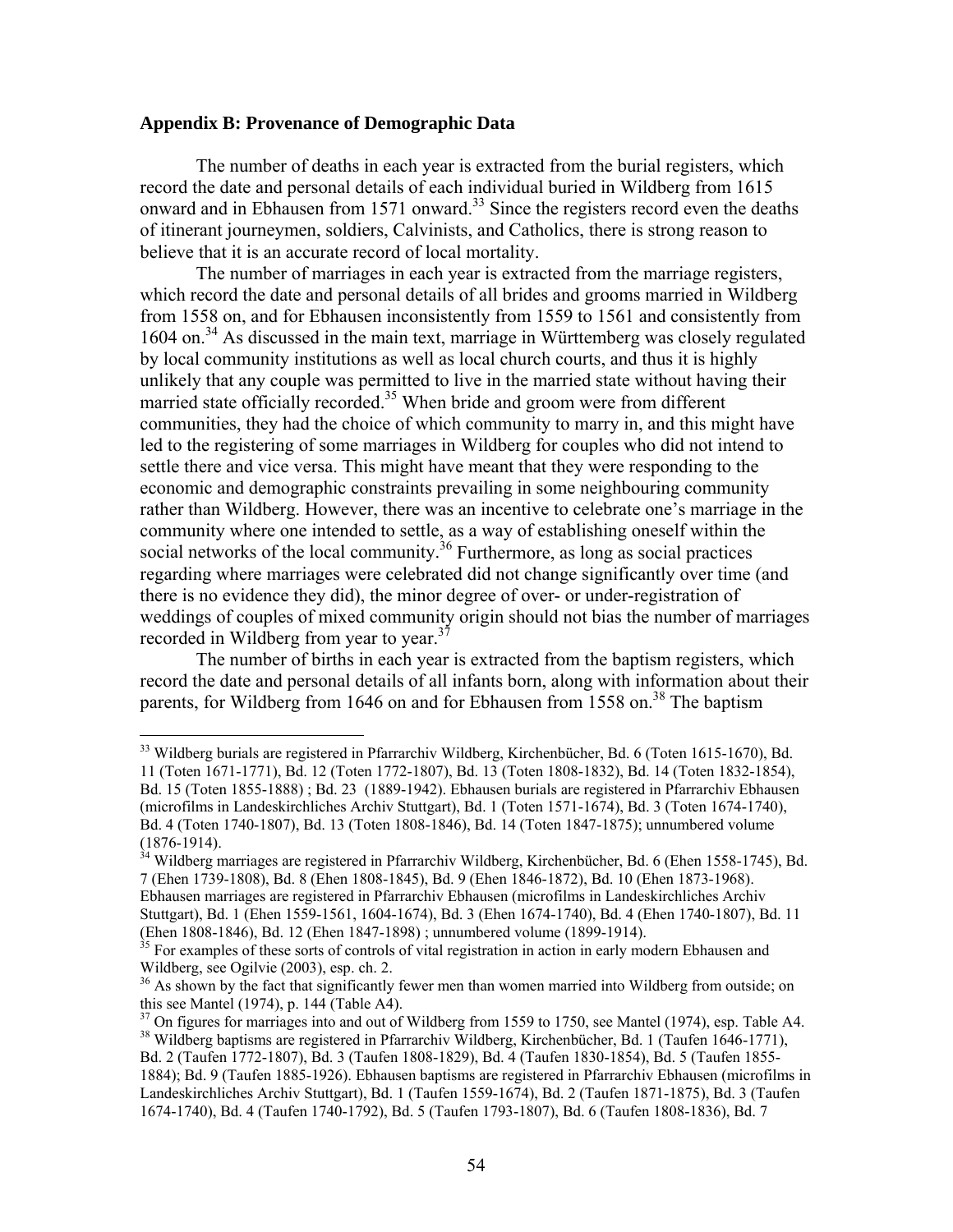registers record the dates and place of both birth and baptism (seldom more than a few days apart before the nineteenth century), and even include the baptisms of children born non-Lutheran parents, especially around 1870 when Wildberg hosted a large temporary population of Catholic railway workers. The only local births that may be missing are those of Catholic couples who incurred the costs of traveling to a community with a Catholic church in order to baptise their children; but since there was seldom more than a single Catholic household in Wildberg at any date during the period under analysis, it is unlikely that this had any significant effect on our figures. The baptism registers record illegitimate births carefully, since illegitimacy was a matter of deep concern to both church (for moral reasons) and community (for economic reasons) and midwives were obliged to swear an oath to report all births (Ogilvie 1986, 2003). These facts suggest strongly that the baptisms registers contain an accurate record of local fertility.

The population counts we use are extracted from the reports on the periodic inspections ("visitations") of the Wildberg and Ebhausen parish churches, which took place periodically from 1584 onward and close to annually between 1653 and 1821. After 1822, these were replaced by population counts undertaken by the state authorities every  $3-9$  years.<sup>39</sup>

 $39$  The archival sources for the population counts are: Landeskirchliches Archiv Stuttgart,

 <sup>(</sup>Taufen 1837-1870), Bd. 8 (Taufen 1871-1897), Bd. 9 (Taufen 1842-1852), Bd. 10 (Taufen 1857-1871); unnumbered volume (1872-1914).

Synodusprotokolle (1584-1822); Hauptstaatsarchiv Stuttgart, A 281 Kirchenvisitationsakten (1563, 1599, 1601-1806); Staatsarchiv Ludwigsburg E 258 III Nr. 7699, Oberamt Nagold (1834-1917); Staatsarchiv Ludwigsburg E 258 III Nr. 98, Oberamt Calw (Ebhausen) (1834-1917). Population counts for our communities were also extracted from the following published sources: Königl. Statistisch-Topographischen Bureau, ed., *Königlich-Württembergisches Hof- und Staats-Handbuch*. Stuttgart (counts for 1821, 1824, 1828, 1831, 1835); Philipp Wilhelm Gottlieb Hausleutner, *Schwäbisches Archiv*. Stuttgart, 1790 (counts for 1622, 1634, 1639, 1645 (communicant and catechist numbers only); Königl. statist. topograph. Bureau, ed. [author: Eduard Paulus], *Beschreibung des Oberamts Nagold: mit drei Tabellen, einer Karte des Oberamts und drei Ansichten*, Stuttgart, 1862, pp. 150, 252.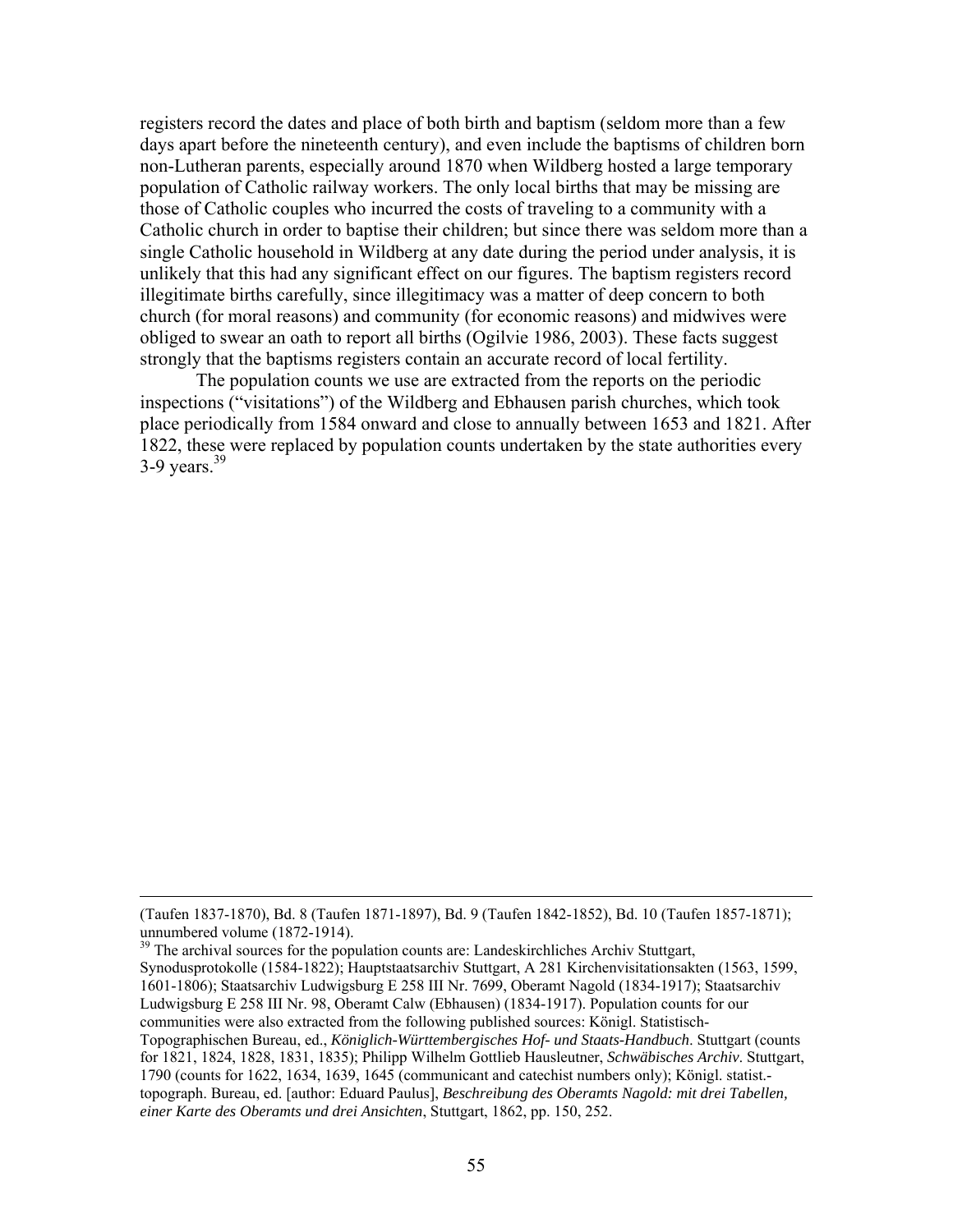## **Appendix Table C.1: Regression results**

Wildberg nuptiality

|                | (1)       | (2)         | (3)       |
|----------------|-----------|-------------|-----------|
|                | 1651-1688 | 1689-1795   | 1796-1870 |
| L. Marriages   | 0.189     | $-0.135$    | $-0.074$  |
|                | (1.07)    | (1.34)      | (0.68)    |
| L2. Marriages  | $-0.090$  | $-0.213$    | $-0.115$  |
|                | (0.61)    | $(2.11)*$   | (1.12)    |
| Deaths         | $-0.038$  | 0.267       | $-0.169$  |
|                | (0.30)    | $(3.68)$ ** | (1.60)    |
| L. Deaths      | $-0.146$  | 0.350       | $-0.174$  |
|                | (1.68)    | $(5.06)$ ** | (1.73)    |
| L2. Deaths     | $-0.099$  | 0.222       | $-0.284$  |
|                | (1.02)    | $(3.12)$ ** | (1.90)    |
| L3. Deaths     | 0.090     | 0.177       | $-0.263$  |
|                | (0.94)    | $(2.90)**$  | $(2.38)*$ |
| Rye prices     | $-0.080$  | $-0.071$    | $-0.012$  |
|                | (0.36)    | (0.65)      | (0.10)    |
| L. Rye prices  | $-0.126$  | $-0.386$    | 0.047     |
|                | (0.58)    | $(3.34)$ ** | (0.35)    |
| L2. Rye prices | 0.206     | $-0.193$    | $-0.077$  |
|                | (1.12)    | (1.35)      | (0.49)    |
| L3. Rye prices | $-0.155$  | $-0.273$    | 0.179     |
|                | (1.23)    | $(2.37)$ *  | (1.43)    |
| Constant       | 0.352     | $-1.474$    | $-0.089$  |
|                | (0.09)    | (0.55)      | (0.03)    |
| Observations   | 38        | 107         | 75        |
| R-squared      | 0.32      | 0.36        | 0.17      |

Robust t statistics in parentheses \* significant at 5%; \*\* significant at 1%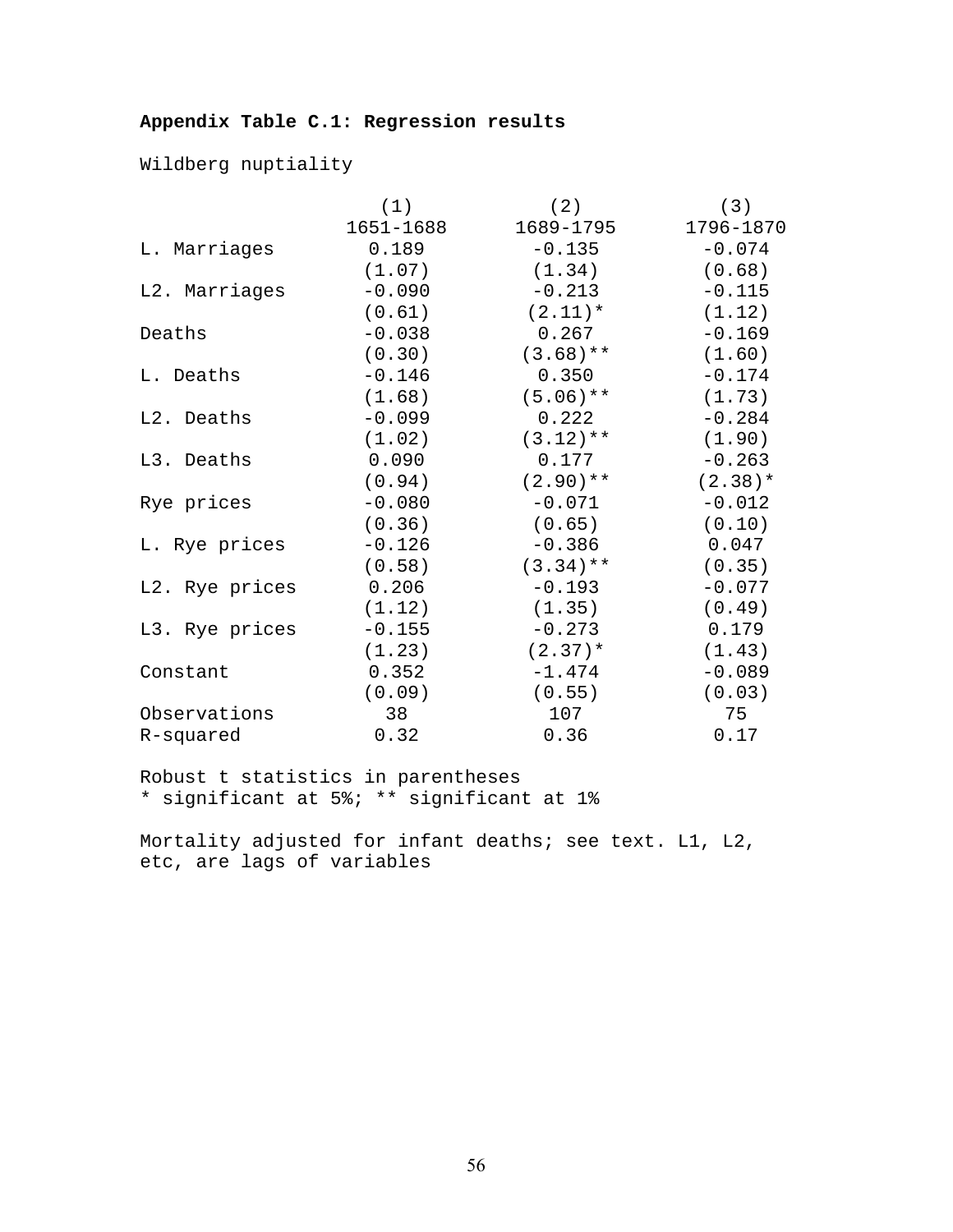## Ebhausen nuptiality

|                | (1)       | (2)       | (3)       |
|----------------|-----------|-----------|-----------|
|                | 1634-1688 | 1689-1795 | 1796-1870 |
| L. Marriages   | $-0.201$  | $-0.024$  | $-0.128$  |
|                | (1.41)    | (0.23)    | (1.12)    |
| L2. Marriages  | $-0.263$  | $-0.176$  | 0.102     |
|                | (1.34)    | (1.78)    | (0.96)    |
| Deaths         | 0.070     | $-0.078$  | 0.089     |
|                | (0.72)    | (0.96)    | (1.22)    |
| L.             | 0.026     | $-0.134$  | $-0.021$  |
|                | (0.27)    | (1.59)    | (0.28)    |
| $L2$ .         | 0.069     | 0.074     | $-0.177$  |
|                | (1.15)    | (0.86)    | (1.99)    |
| $L3$ .         | 0.150     | $-0.023$  | $-0.128$  |
|                | $(2.17)*$ | (0.31)    | (1.61)    |
| Rye prices     | 0.402     | $-0.322$  | 0.215     |
|                | (1.00)    | (1.68)    | (1.40)    |
| L. Rye prices  | $-1.146$  | 0.198     | $-0.374$  |
|                | (1.55)    | (0.95)    | (1.92)    |
| L2. Rye prices | 1.510     | 0.142     | 0.014     |
|                | (1.88)    | (0.85)    | (0.07)    |
| L3. Rye prices | $-0.733$  | $-0.239$  | 0.151     |
|                | $(2.06)*$ | (1.48)    | (0.90)    |
| Constant       | 2.877     | $-0.083$  | $-1.238$  |
|                | (0.26)    | (0.02)    | (0.31)    |
| Observations   | 51        | 107       | 75        |
| R-squared      | 0.27      | 0.11      | 0.20      |

Robust t statistics in parentheses \* significant at 5%; \*\* significant at 1%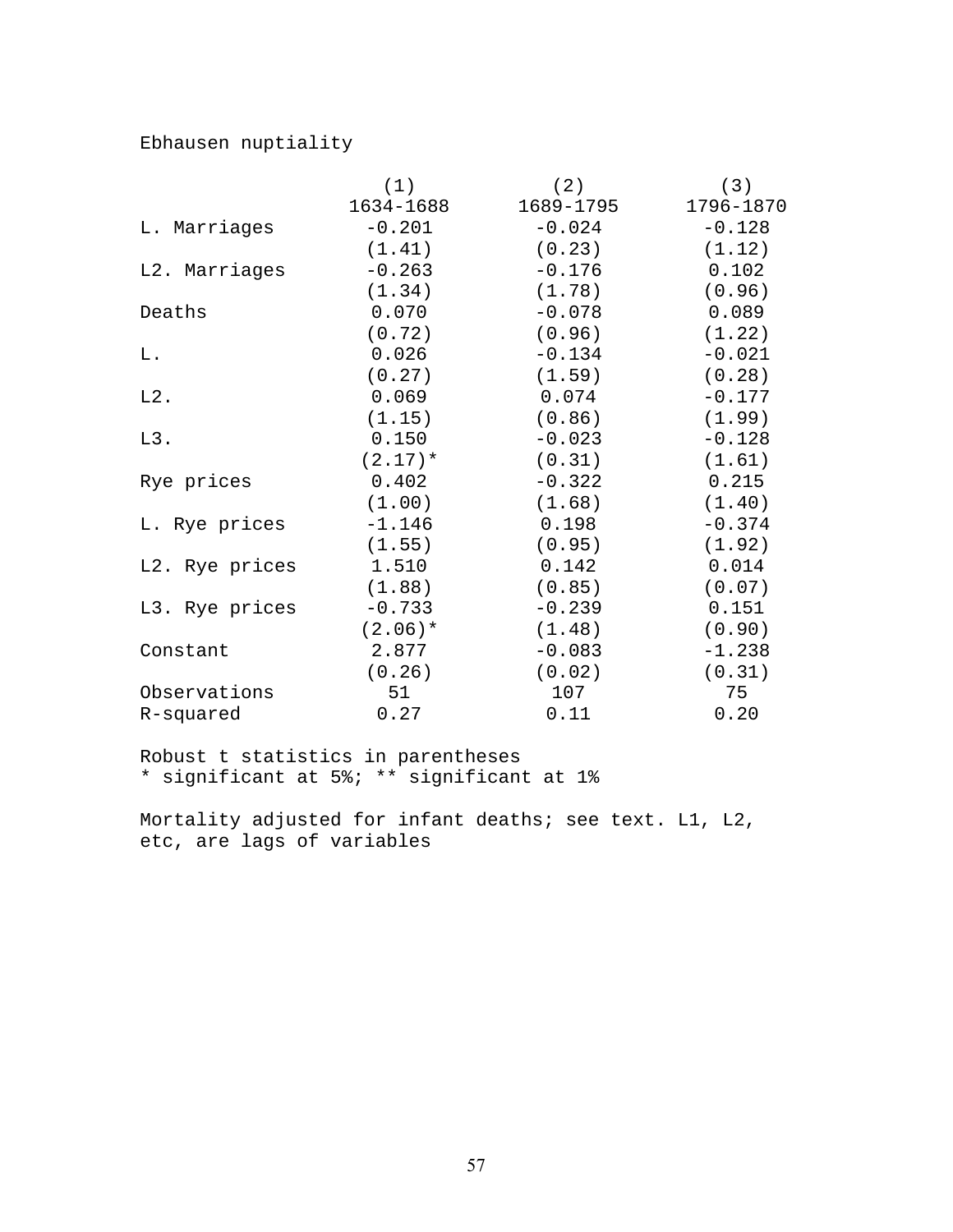## Wildberg fertility

|                                           | (1)       | (2)         | (3)         |
|-------------------------------------------|-----------|-------------|-------------|
|                                           | 1651-1688 | 1689-1795   | 1796-1870   |
| L. Marriages                              | $-0.135$  | $-0.262$    | $-0.064$    |
|                                           | (0.78)    | $(2.97)$ ** | (0.49)      |
| L2. Marriages                             | 0.288     | $-0.265$    | $-0.149$    |
|                                           | (2.00)    | $(3.22)$ ** | (1.20)      |
| Deaths                                    | $-0.088$  | $-0.066$    | 0.039       |
|                                           | (1.70)    | $(2.12)*$   | (0.92)      |
| L. Deaths                                 | 0.013     | $-0.034$    | 0.061       |
|                                           | (0.20)    | (1.62)      | (1.70)      |
| L2. Deaths                                | $-0.007$  | $-0.025$    | 0.049       |
|                                           | (0.08)    | (0.94)      | (0.94)      |
| L3. Deaths                                | $-0.022$  | $-0.020$    | 0.080       |
|                                           | (0.27)    | (0.84)      | (1.65)      |
| Rye prices                                | 0.051     | 0.020       | $-0.006$    |
|                                           | (0.46)    | (0.42)      | (0.16)      |
| L. Rye prices                             | $-0.277$  | $-0.042$    | $-0.136$    |
|                                           | (1.72)    | (0.75)      | $(2.73)$ ** |
| L2. Rye prices                            | 0.172     | $-0.076$    | 0.009       |
|                                           | (1.21)    | (1.51)      | (0.17)      |
| L3. Rye prices                            | $-0.034$  | $-0.001$    | $-0.060$    |
|                                           | (0.37)    | (0.02)      | (1.27)      |
| Constant                                  | 1.124     | $-0.530$    | $-0.734$    |
|                                           | (0.49)    | (0.48)      | (0.56)      |
| Observations                              | 36        | 107         | 75          |
| R-squared                                 | 0.35      | 0.27        | 0.19        |
| Robust t statistics in parentheses        |           |             |             |
| * significant at 5%; ** significant at 1% |           |             |             |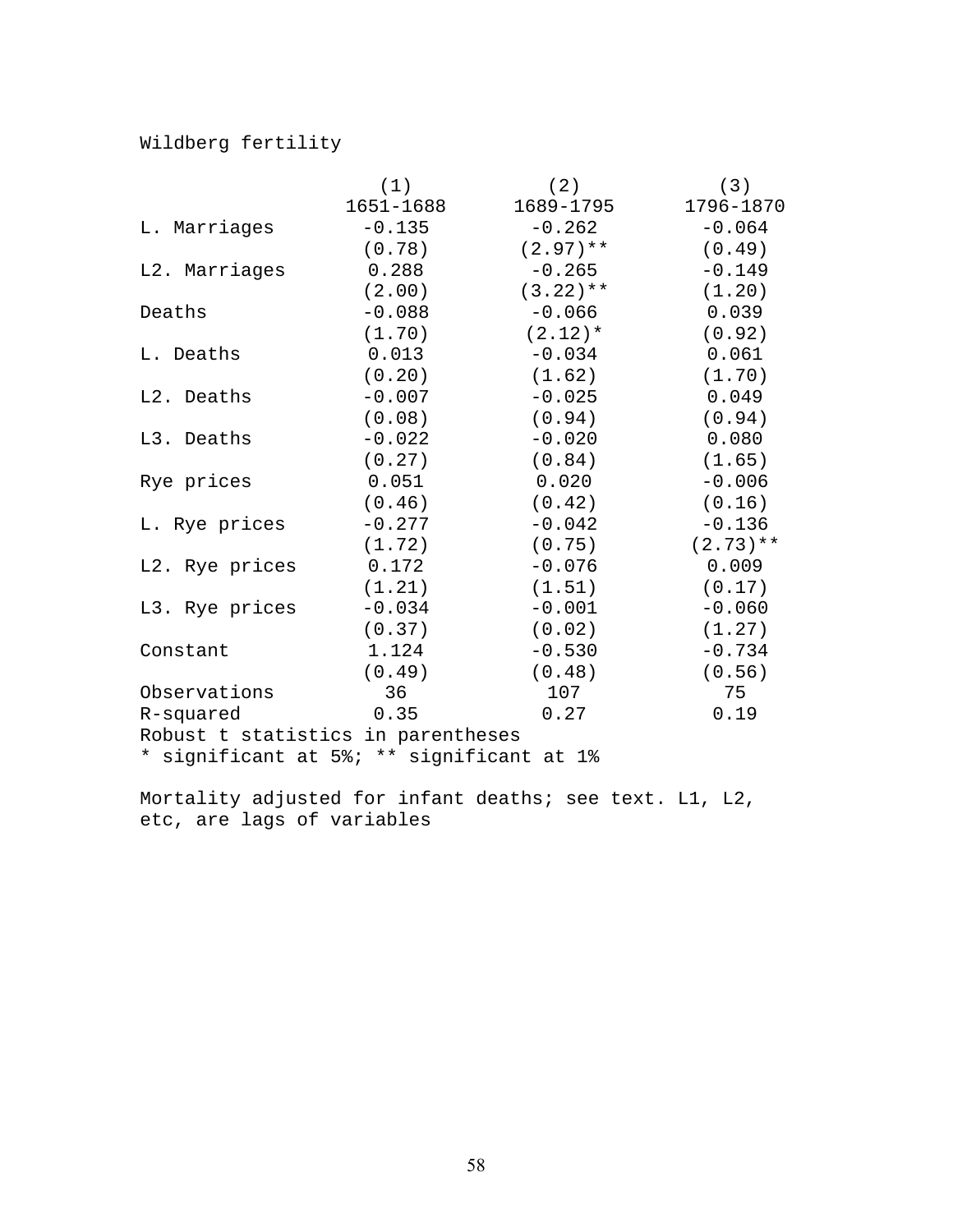## Ebhausen fertility

|                | (1)       | (2)         | (3)         |
|----------------|-----------|-------------|-------------|
|                | 1634-1688 | 1689-1795   | 1796-1870   |
| L.             | $-0.262$  | $-0.194$    | $-0.109$    |
|                | (1.45)    | (1.86)      | (0.78)      |
| $L2$ .         | $-0.118$  | $-0.211$    | 0.038       |
|                | (0.44)    | $(2.04)$ *  | (0.30)      |
| Deaths         | $-0.084$  | $-0.093$    | 0.010       |
|                | (1.51)    | $(3.23)$ ** | (0.27)      |
| L. Deaths      | $-0.030$  | $-0.046$    | 0.117       |
|                | (0.57)    | (1.68)      | $(3.57)$ ** |
| L2. Deaths     | 0.036     | $-0.035$    | $-0.029$    |
|                | (0.75)    | (1.08)      | (0.60)      |
| L3. Deaths     | 0.045     | $-0.015$    | $-0.016$    |
|                | (1.02)    | (0.63)      | (0.36)      |
| Rye prices     | $-0.108$  | $-0.072$    | 0.104       |
|                | (0.91)    | (1.17)      | (1.77)      |
| L. Rye prices  | $-0.007$  | 0.022       | $-0.171$    |
|                | (0.03)    | (0.25)      | $(2.06)*$   |
| L2. Rye prices | 0.081     | $-0.068$    | $-0.069$    |
|                | (0.37)    | (0.91)      | (0.94)      |
| L3. Rye prices | $-0.195$  | $-0.023$    | 0.074       |
|                | (1.48)    | (0.40)      | (1.28)      |
| Constant       | $-0.755$  | $-1.231$    | $-0.447$    |
|                | (0.18)    | (0.82)      | (0.27)      |
| Observations   | 32        | 107         | 75          |
| R-squared      | 0.25      | 0.24        | 0.38        |

Robust t statistics in parentheses \* significant at 5%; \*\* significant at 1%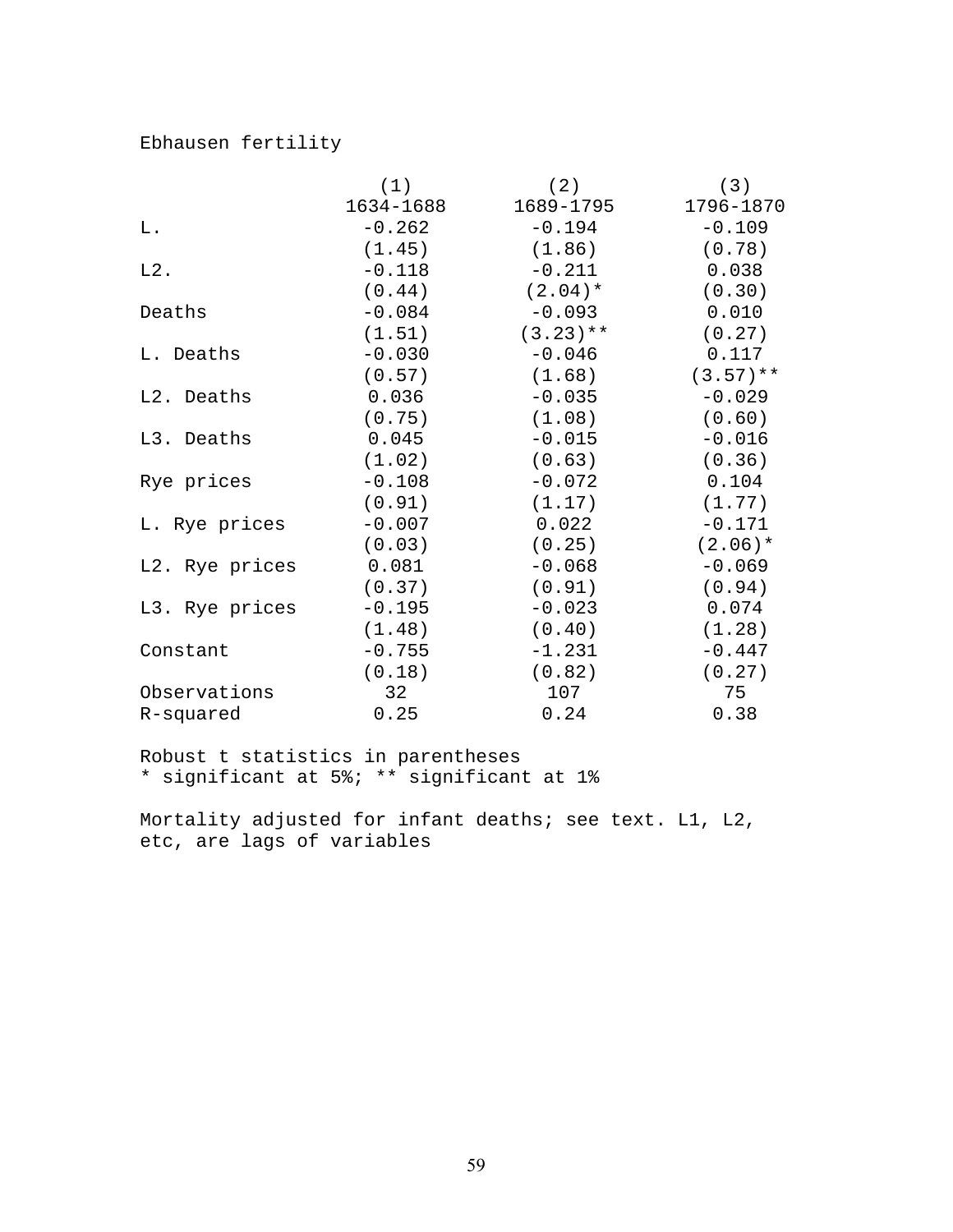## Wildberg mortality

|                | (1)         | (2)         | (3)       |
|----------------|-------------|-------------|-----------|
|                | 1651-1688   | 1689-1795   | 1796-1870 |
| L. Deaths      | $-0.241$    | $-0.051$    | $-0.135$  |
|                | (2.03)      | (0.56)      | (1.31)    |
| L2. Deaths     | $-0.339$    | $-0.089$    | $-0.311$  |
|                | $(3.18)$ ** | (1.01)      | $(2.53)*$ |
| Rye prices     | $-0.346$    | 0.124       | 0.008     |
|                | (1.53)      | (0.62)      | (0.07)    |
| L. Rye prices  | 0.399       | 0.433       | 0.068     |
|                | (1.15)      | $(2.24)$ *  | (0.40)    |
| L2. Rye prices | 0.179       | 0.462       | $-0.092$  |
|                | (0.51)      | $(2.74)$ ** | (0.58)    |
| L3. Rye prices | $-0.018$    | $-0.470$    | 0.199     |
|                | (0.09)      | $(3.32)$ ** | (1.59)    |
| Constant       | 0.570       | 0.636       | 1.199     |
|                | (0.09)      | (0.15)      | (0.31)    |
| Observations   | 38          | 107         | 75        |
| R-squared      | 0.42        | 0.29        | 0.11      |

Robust t statistics in parentheses \* significant at 5%; \*\* significant at 1%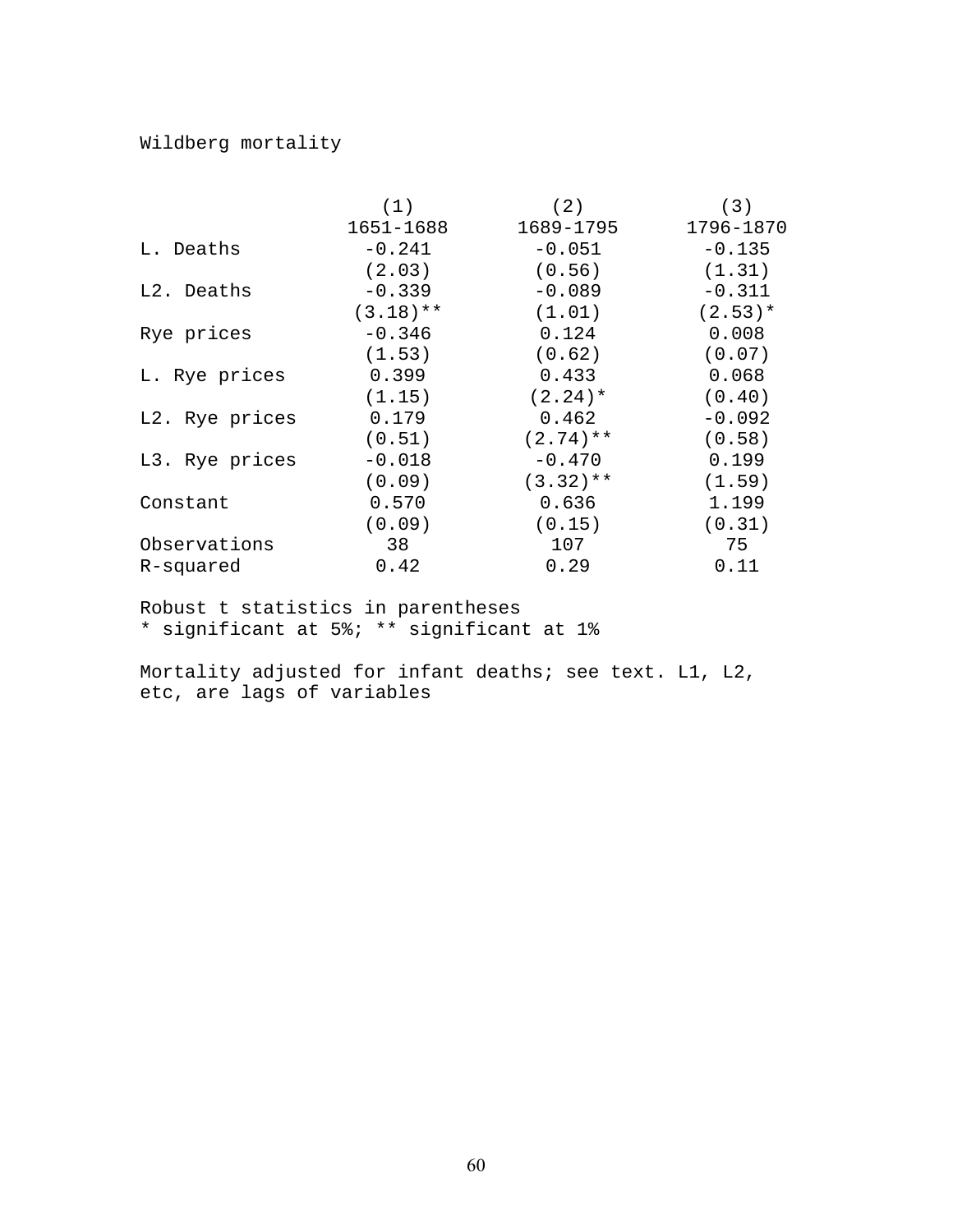## Ebhausen mortality

|                | (1)       | (2)         | (3)        |
|----------------|-----------|-------------|------------|
|                | 1634-1688 | 1689-1795   | 1796-1870  |
| L. Marriages   | 0.022     | $-0.213$    | $-0.202$   |
|                | (0.14)    | $(2.40)*$   | $(2.25)$ * |
| L2. Marriages  | $-0.211$  | $-0.064$    | $-0.242$   |
|                | (1.42)    | (0.67)      | (1.61)     |
| Rye prices     | $-0.679$  | $-0.087$    | $-0.020$   |
|                | (1.19)    | (0.32)      | (0.10)     |
| L. Rye prices  | 1.247     | 0.646       | 0.008      |
|                | (1.34)    | $(2.85)$ ** | (0.03)     |
| L2. Rye prices | $-0.732$  | 0.244       | $-0.049$   |
|                | (0.74)    | (0.84)      | (0.21)     |
| L3. Rye prices | 0.938     | $-0.177$    | 0.122      |
|                | (0.77)    | (0.74)      | (0.74)     |
| Constant       | $-3.726$  | $-1.997$    | 0.237      |
|                | (0.21)    | (0.36)      | (0.04)     |
| Observations   | 52        | 107         | 75         |
| R-squared      | 0.15      | 0.16        | 0.09       |

Robust t statistics in parentheses \* significant at 5%; \*\* significant at 1%